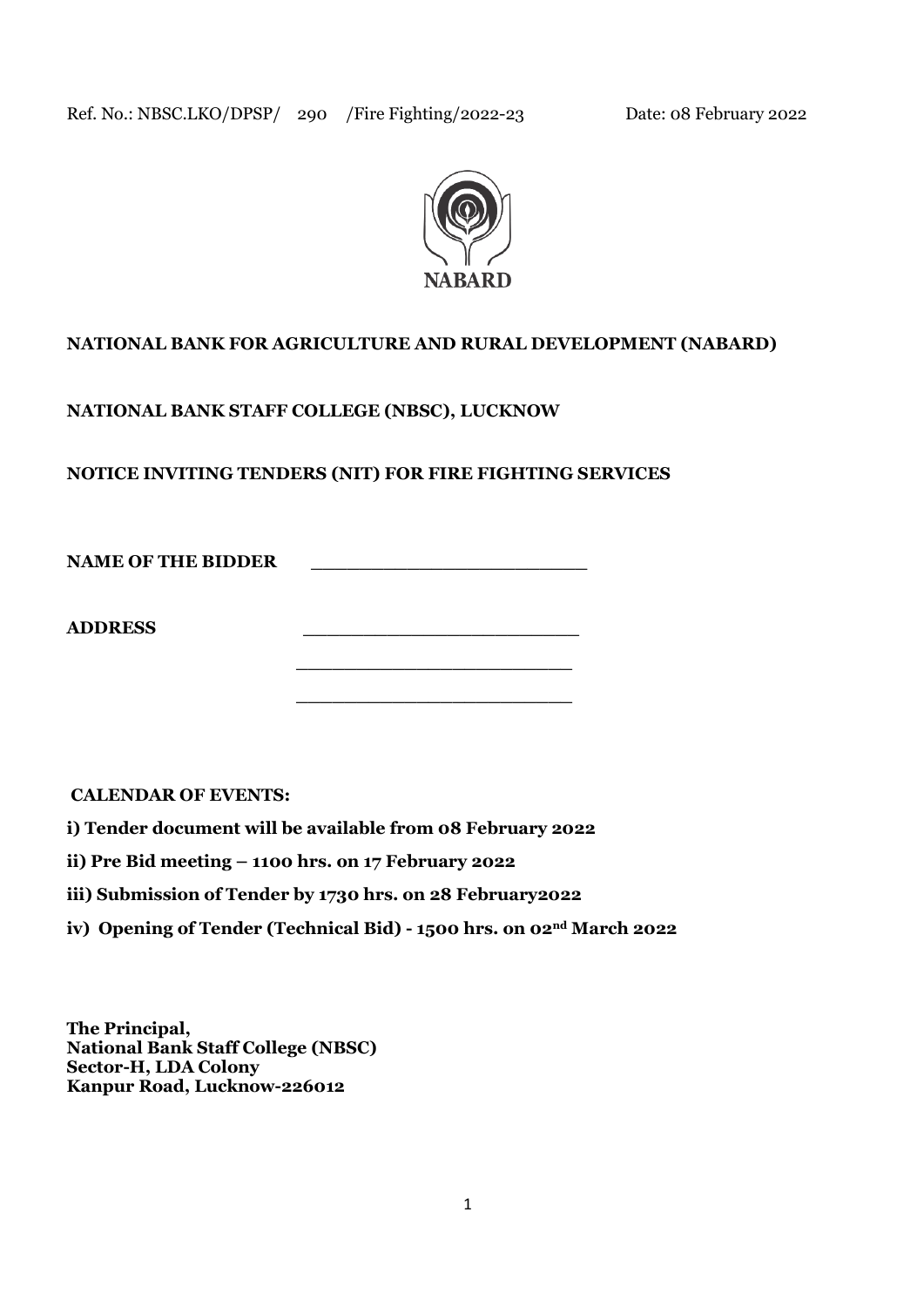| <b>DESCRIPTION</b>                                                                                                                                                             |    |  |
|--------------------------------------------------------------------------------------------------------------------------------------------------------------------------------|----|--|
| Notice Inviting Tender                                                                                                                                                         | 3  |  |
| <b>Schedule of Events</b>                                                                                                                                                      | 5  |  |
| <b>Part-1 (Technical Bid)</b>                                                                                                                                                  | 6  |  |
| <b>Instructions to Bidders</b>                                                                                                                                                 | 7  |  |
| <b>General Conditions of Contract</b>                                                                                                                                          | 17 |  |
| Safety Conditions of the Contract                                                                                                                                              | 25 |  |
| Scope of Work                                                                                                                                                                  | 26 |  |
| Basic Information of the Contractor (Annexure-I)                                                                                                                               | 30 |  |
| Previous Experience (Annexure-II)                                                                                                                                              | 32 |  |
| Technical Personnel and Experience (Annexure-III)                                                                                                                              | 33 |  |
| Average Number Of Personnel To Be Deployed By The Contractor For<br>Undertaking The Work As Per Our Assessment Of The Work Involved<br>(Annexure-IV)                           | 34 |  |
| Check-List For Technical Bid (Annexure-V)                                                                                                                                      | 35 |  |
| Undertaking (Annexure-VI)                                                                                                                                                      | 36 |  |
| Form Of Agreement (Annexure-VII)                                                                                                                                               | 37 |  |
| Form Of Bank Guarantee For Performance Security (Annexure-IX)                                                                                                                  | 39 |  |
| Format For Client's Report (Annexure-X)                                                                                                                                        | 41 |  |
| Part – 2 (Financial Bid)                                                                                                                                                       | 42 |  |
| Preamble                                                                                                                                                                       | 43 |  |
| Schedule of Quantity and Calculation Sheet Showing Break-Up of the<br>Rates Quoted for National Bank Staff College And Bankers Institute of<br>Rural Development (Annexure-XI) | 44 |  |

# **INDEX**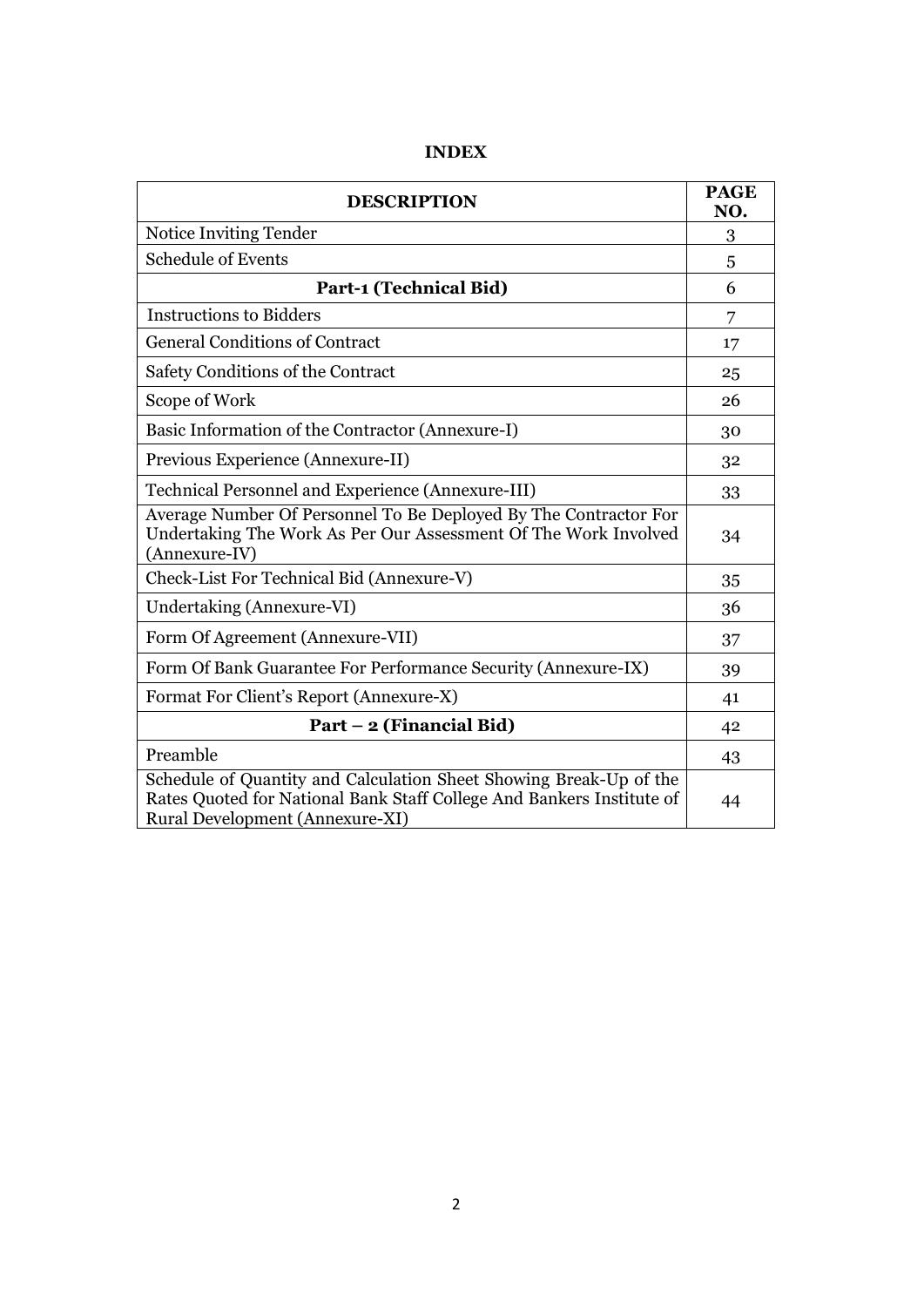# निनिदा आमंत्रण सूचिा

# सन्दर्भसं. रा.बै.लख**./ 290** /अनि शमि संयंत्र प्रणाली**/ 2022-23** ददिांक**: 08 फरवरी 2022**

मेसर्स ..........

महोदया/महोदय

# राष्ट्रीय बैंक स्टाफ महानिद्यालय **(**एिबीएससी**),** लखिऊ में अनि शमि संयंत्र प्रणाली सेिा प्रदाि करिे हेतु निनिदा

राष्टीय कृषि और ग्रामीण विकास बैंक एक निगम निकाय है जिसकी स्थापना राष्ट्रीय कृषि और ग्रामीण विकास बैंक अधिनियम, 1981 के तहत हुई है। इसका प्रधान कार्यालय प्लाट नं. सी-24, ब्लाक-G, बांद्रा कुर्ला काम्प्लेक्स, बांद्रा (पूर्व), मुंबई-400051 में स्थित है और देश के निनर्न्न शहरों में इसके क्षेत्रीय कायाभलय/प्रनशक्षण संस्थाएं है।

नाबार्ड सेक्टर-एच, एलडीए कालोनी, कानपुर रोड, लखनऊ स्थित एनबीएससी / बर्डमेंअपने प्रशिक्षण संसथान यानि राष्ट्रीय बैंक स्टाफ महानिद्यालय के माध्यम से**"**अनि शमि संयंत्र प्रणाली**"** हेतु मुहरबंद निनिदा आमंनत्रत करता है।

नाबार्ड की वेबसाइट www.nabard.org और एनबीएससी की वेबसाइट www.nbsc.in से निविदा दस्तावेज मुफ्त में डाउनलोड किया जा सकता है। वेबसाइट से टेंडर फॉर्म डाउनलोड करने वाली फर्मों को कोई टेंडर शुल्क नहीं देना होगा। केवल उन सीलबंद निविदाओं को स्वीकार किया जाएगा जिन्हें उक्त उद्देश्य के लिए या तो एनबीएससी, लखनऊ के कार्यालय में रखे बॉक्स में अंतिम तिथि तक जमा किया जाएगा या पंजीकृत डाक/स्पीड पोस्ट द्वारा इस कार्यालय को अंतिम तिथि तक भेजा जायेगा। किसी अन्य माध्यम जैसे फैक्स, ई-मेल, कूरियर आदि द्वारा जमा/प्राप्त निविदा स्वीकार नहीं की जाएगी।

निनिदा िमा करिे की अंनतम नतनथ **28thFebruary 2022** को **1730** बिे तक है**।** प्राप्त निनिदाएँ निनिदा/ स्थािीय खरीद सनमनत द्वारा निविदाकारों या उनके अधिकृत प्रतिनिधियों की उपस्थिति में 02 मार्च 2022 **को 1500 बजे** एनबीएससी, लखनऊ के कार्यालय में खोली जाएँगी। निविदा खोलने के दिन किसी भी छुट्टी के मामले में, निविदाएं अगले कार्य दिवस पर उसी समय खोली जाएंगी, लेकिन निविदा बॉक्स को उसी दिन और समय पर सील कर दिया जाएगा, जैसा कि ऊपर वर्णित है। उपर्युक्त निर्धारित तिथि और समय के बाद प्राप्त निविदाओं पर विचार नहीं किया जाएगा।

**(**टी गीता**)** उप महाप्रबंधक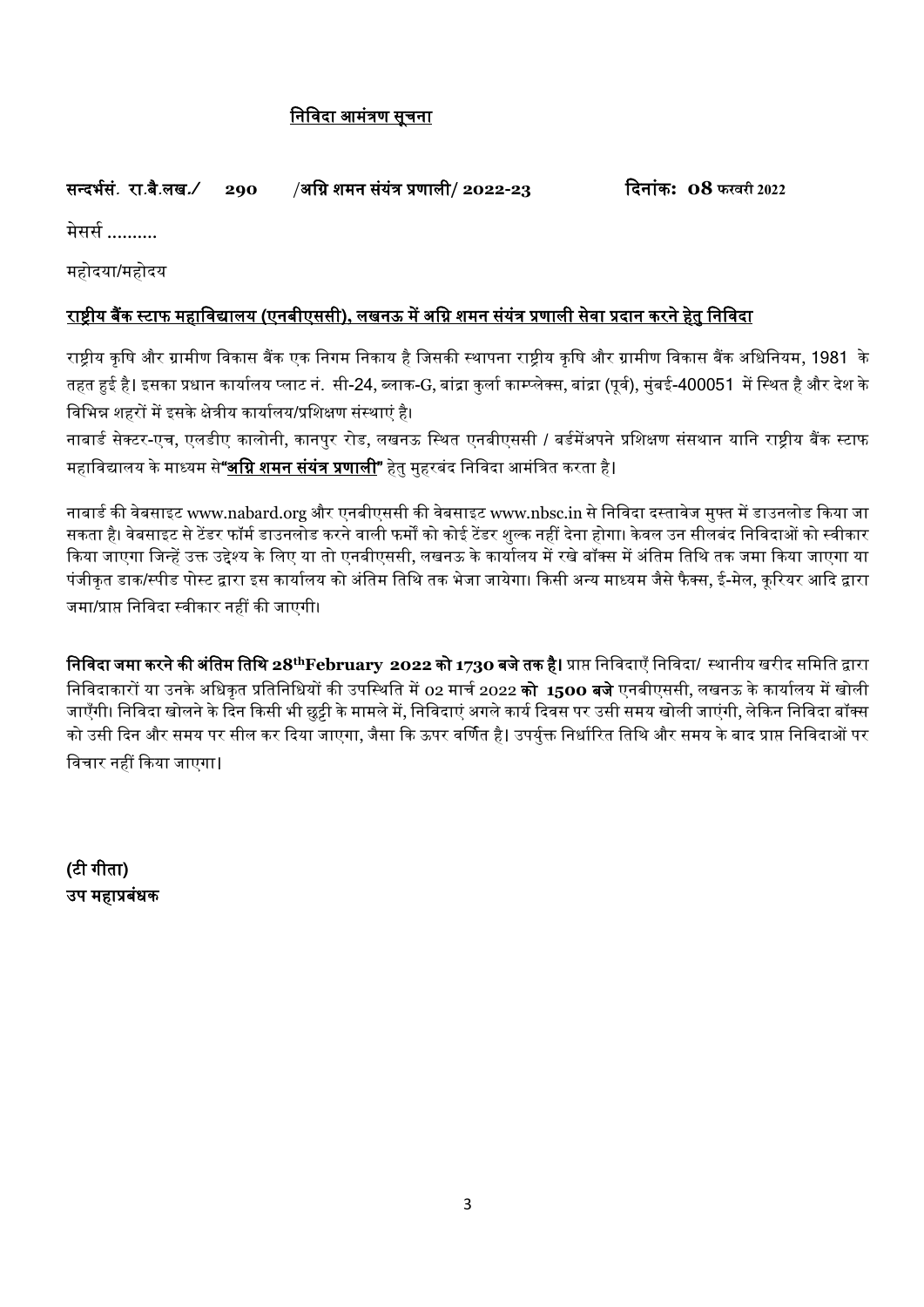#### **NOTICE INVITING TENDER**

Ref No. NB.LKO/ 290 / Fire Fighting/ 2021-22 Dated: 08 February 2022

M/s ……………………

Dear Sir/s,

#### **Tender for providing Fire Fighting Services at National Bank Staff College (NBSC), Lucknow**

National Bank for Agriculture and Rural Development (NABARD), is a body corporate established under the National Bank for Agriculture and Rural Development Act, 1981 having its Head Office at Plot No. C-24, Block 'G', Bandra-Kurla Complex, Bandra (East), Mumbai - 400051 and Regional Offices (ROs) / Training Establishments (TEs) in different cities across the country.

NABARD invites sealed tenders for one of its Training Establishments namely National Bank Staff College (hereinafter referred to as "NBSC") situated at Sector- H, LDA Colony, Kanpur Road, Lucknow under Two-Bid system for providing Fire Fighting Services at NBSC/BIRD, Lucknow.

Tender document can be downloaded free of cost from NABARD's **website: www.nabard.org** and also from NBSC's website: **www.nbsc.in**. The firms downloading the application form and other documents related to the work from the need not to pay any tender fee. Only those sealed cover tenders will be accepted which either would be deposited in the box kept in the office of NBSC, Lucknow for the said purpose or may be sent to this office by registered post/speed post. The tender deposited /received in any other mode like fax, e-mail, courier etc. will not be accepted.

Last date for submission/receipt of tender(s) is 28.02 2022 till 1730 Hrs. and will be opened by the Tender / Local Purchase Committee in the presence of tenderers or their authorized representatives who wish to be present on 02 March 2022 at 1500 Hrs. in the Office of NBSC. In case, any holiday on the day of opening, the tenders will be opened on the next working day at the same time but the tender box will be sealed on same day and time, as scheduled above. The tenders received after the above said scheduled date and time will not be considered.

Sd/- (T.Geetha) Deputy General Manager, National Bank Staff College, Lucknow – 226012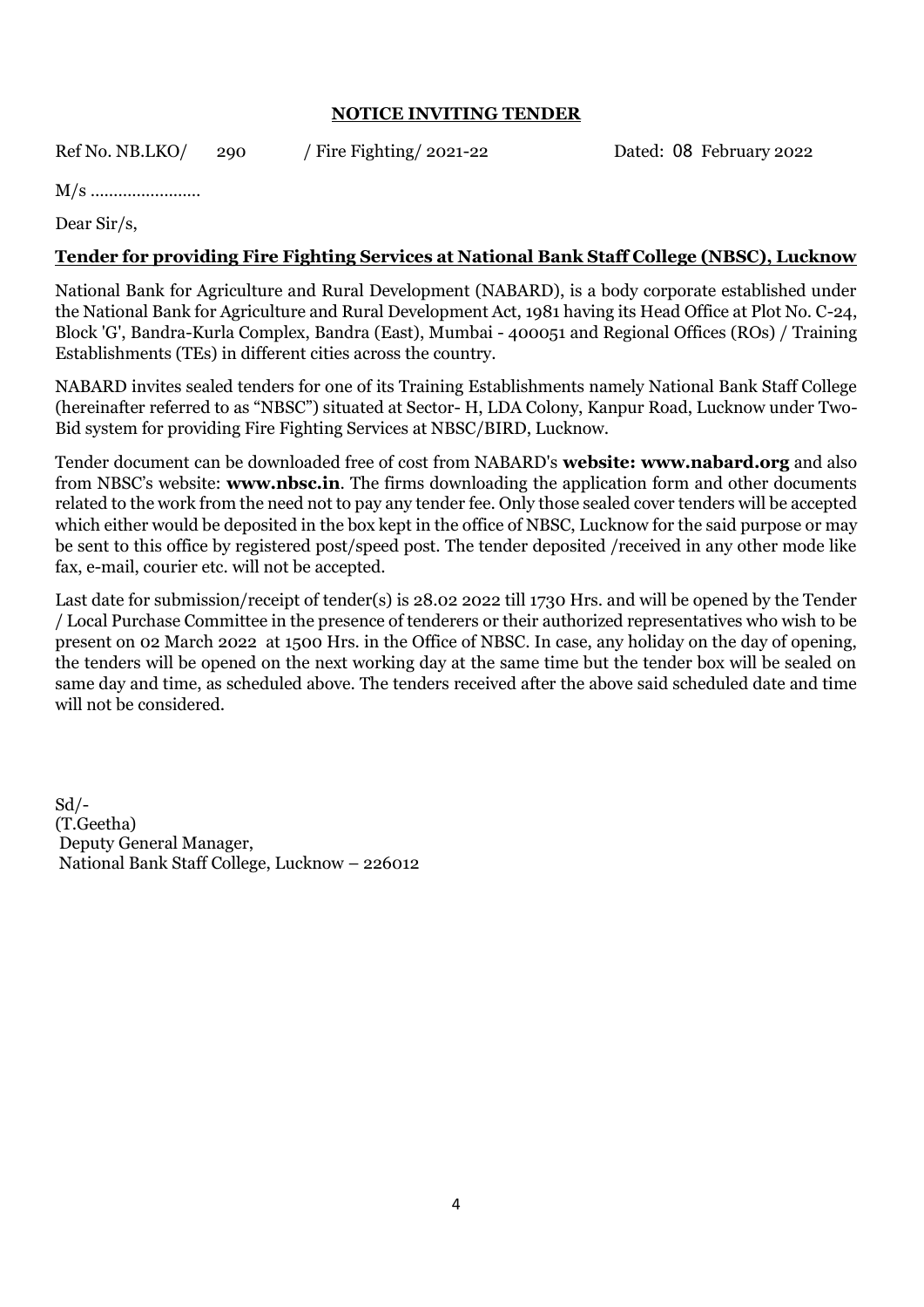# **SCHEDULE OF EVENTS**

| <b>Bid Document Availability</b>        | Bidding document can be obtained from our office or<br>can be downloaded from |                                                                                                   |  |
|-----------------------------------------|-------------------------------------------------------------------------------|---------------------------------------------------------------------------------------------------|--|
|                                         | website:                                                                      | www.nabard.org / www.nbsc.in                                                                      |  |
|                                         | From                                                                          | 08.02.2022                                                                                        |  |
|                                         | $\mathrm{To}:\ \;$                                                            | 28.02.2022                                                                                        |  |
| <b>Tender Fees</b>                      |                                                                               | The tender form can be downloaded free of cost from                                               |  |
|                                         | our websites:                                                                 |                                                                                                   |  |
|                                         | a) <u>www.nabard.org</u>                                                      |                                                                                                   |  |
|                                         | b) www.nbsc.in                                                                |                                                                                                   |  |
| <b>Earnest Money Deposit (EMD)</b>      | through                                                                       | The contractor shall deposit Bid Security (Earnest<br>Money Deposit) for an amount of Rs.25,000/- |  |
|                                         |                                                                               | Directly crediting in our Bank Account. Account                                                   |  |
|                                         |                                                                               | details mentioned below. A proof of payment may<br>also be attached with the tender document.     |  |
|                                         |                                                                               | EMD is not applicable to MSEs as defined in MSE                                                   |  |
|                                         |                                                                               | Procurement Policy issued by GoI or bidders who                                                   |  |
|                                         | are                                                                           | registered<br>with Central Procurement                                                            |  |
|                                         | Organizations.                                                                |                                                                                                   |  |
| <b>Account Details of National Bank</b> |                                                                               | Name of the Account: National Bank for Agriculture                                                |  |
| Staff<br>College,<br>Lucknow            | for<br>and Rural Development                                                  |                                                                                                   |  |
| payment of Tender Fee<br>and            |                                                                               | Account No. NABADMN20                                                                             |  |
| <b>Earnest Money Deposit</b>            |                                                                               | IFSC Code No: NBRD0000002.                                                                        |  |
|                                         |                                                                               | Name of the Bank: NABARD                                                                          |  |
|                                         |                                                                               | Branch: Head Office, Mumbai                                                                       |  |
| Pre-Bid meeting                         | <b>1100 hrs. on 17.02 2022</b>                                                |                                                                                                   |  |
| Last date of submission of              |                                                                               |                                                                                                   |  |
| Tender                                  |                                                                               | Up to 1730 hrs. on 28.02.2022                                                                     |  |
|                                         | 1500 hrs. on 02.03.2022                                                       |                                                                                                   |  |
|                                         |                                                                               | Authorized representatives of vendors may be present                                              |  |
| <b>Opening of Tender</b>                |                                                                               | during opening of the Tender. However Tender                                                      |  |
|                                         |                                                                               | would be opened even in the absence of any or<br>all of the vendors' representatives.             |  |
|                                         |                                                                               |                                                                                                   |  |
| <b>Contact Details:</b>                 |                                                                               |                                                                                                   |  |
| <b>Address for Communication</b>        | National Bank Staff College,                                                  |                                                                                                   |  |
| And submission of bid.                  | 1st floor DPSP Section,                                                       |                                                                                                   |  |
|                                         | Sector-H, LDA Colony,                                                         |                                                                                                   |  |
|                                         |                                                                               | Kanpur Road, Lucknow-226012                                                                       |  |
| Telephone                               | Landline                                                                      | 0522 2421065                                                                                      |  |
|                                         |                                                                               |                                                                                                   |  |
|                                         |                                                                               |                                                                                                   |  |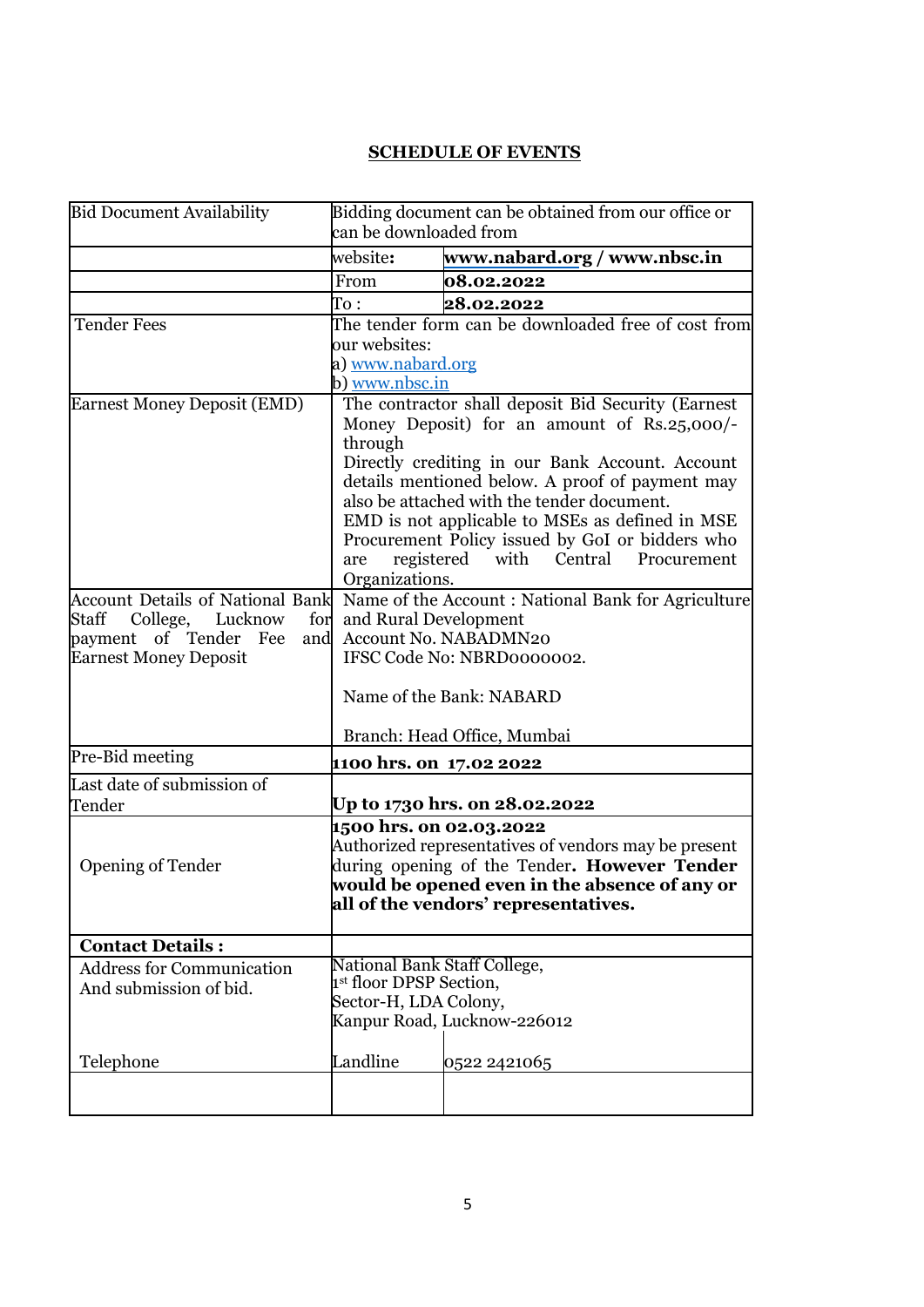# **PART – 1 (TECHNICAL BID)**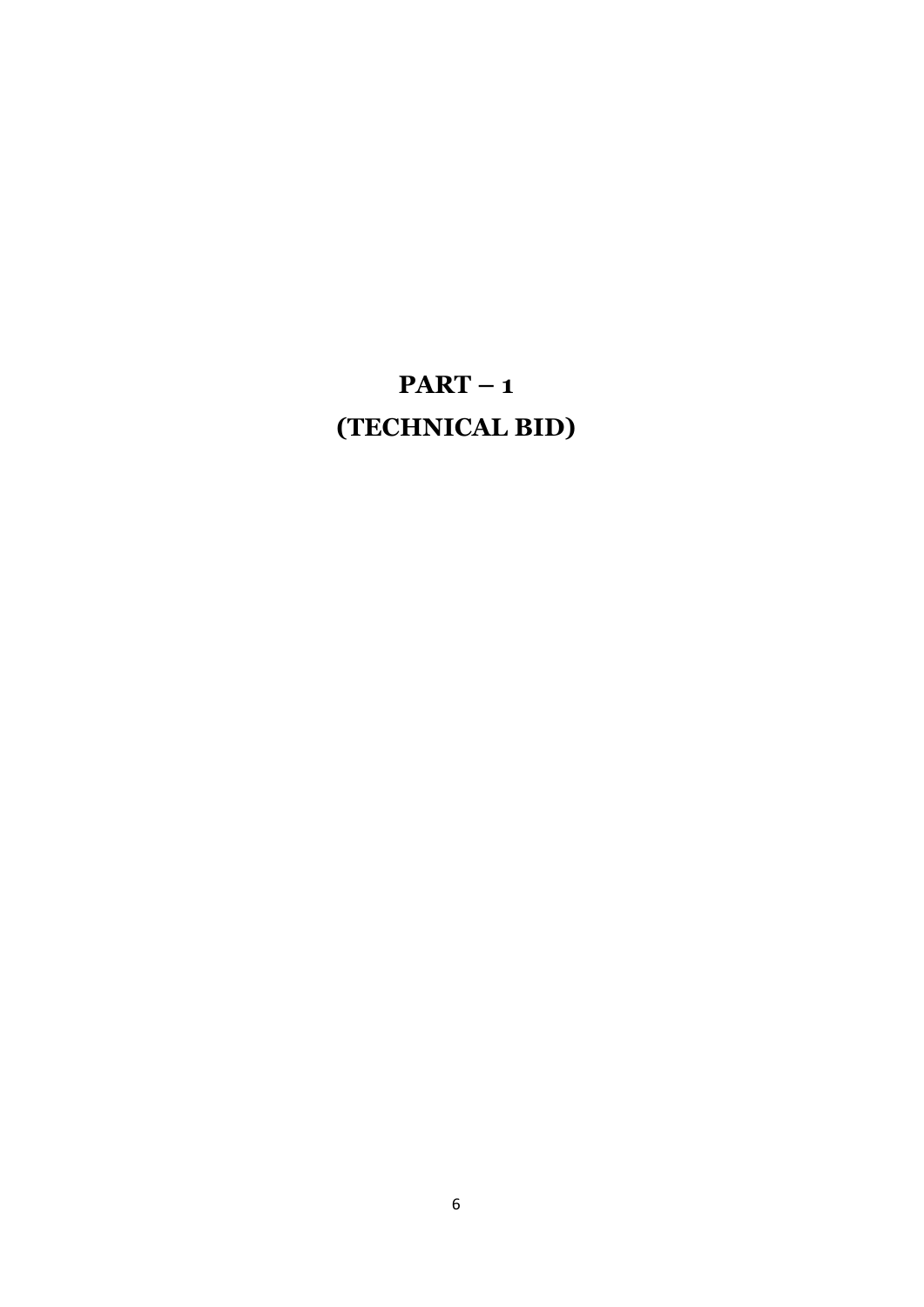#### **INSTRUCTIONS TO BIDDERS**

#### **1. GENERAL:**

1.1 The present tender is being invited for providing Fire Fighting Services under which the contractor shall provide trained personnel and will use its best endeavours to provide Fire Fighting Services to its entire campus. The detailed SCOPE OF WORK is mentioned at page no. 26 and subsequent.

1.2 The campus houses two institutes – (a) NABARD's training institute namely National Bank Staff College (NBSC) and (b) Bankers' Institute of Rural Development (BIRD). The tender is being floated by NBSC for BIRD institute. As such wherever services are to be provided for NBSC as mentioned in the running document, the same should also be provided to the other institute, which is Bankers' Institute of Rural Development (BIRD). The rates and service charges should be quoted as one bid. However, as two separate institutes are involved, hence, the successful bidder would be required to execute an agreement with NABARD through Principal, NBSC, wherein BIRD is a confirming party in the agreement and the selected bidder/contractor is required to raise bill for Banker's Institute of Rural Development (BIRD).

#### **2. ELIGIBLE BIDDERS:**

2.1. Bidder shall be a Professional Contractor (proprietor, firm, company, etc.) with a minimum of 7 years of experience in providing Fire Fighting Services to Institutions/Establishments of Central Government, State Government, Central and State Government Public Sector Undertakings & Educational Institutes, Municipal Corporations. The Contractor's experience period of 7 years shall be reckoned as on 31 December, 2021.

2.2. Bidder shall have a minimum annual turnover of Rs. 3.50 lakh per year for the last three financial years (i.e. 2018-19, 2019-20 & 2020-21), duly supported by audited or CA certified statement of accounts. Names and addresses of clients along with details regarding nature, amount and period of the contracts shall be furnished along with Technical Bid (Part-A). Certificates from the clients regarding the value, quality and duration of service rendered during the last seven years shall be submitted to corroborate the details mentioned in ANNEXURE-II.

2.3 The bidders have carried out similar works during the last 7 years (ending 31.03.2021) with annual contract value (costing individually) not less than the amount as given in the following table:

2.3. The bidder shall be based at Lucknow or have a representative establishment at Lucknow (Within Municipal Limits of Lucknow). Bidder must furnish documentary proof for the same.

2.4. Track record of the bidder shall be clean without any involvement in illegal activities or financial frauds. There shall not be any case with the Police/Court/Regulatory authorities against the bidder.

2.5. The bidder must not have been prosecuted or suffered any penalty for violation of any statutory laws by any Authority.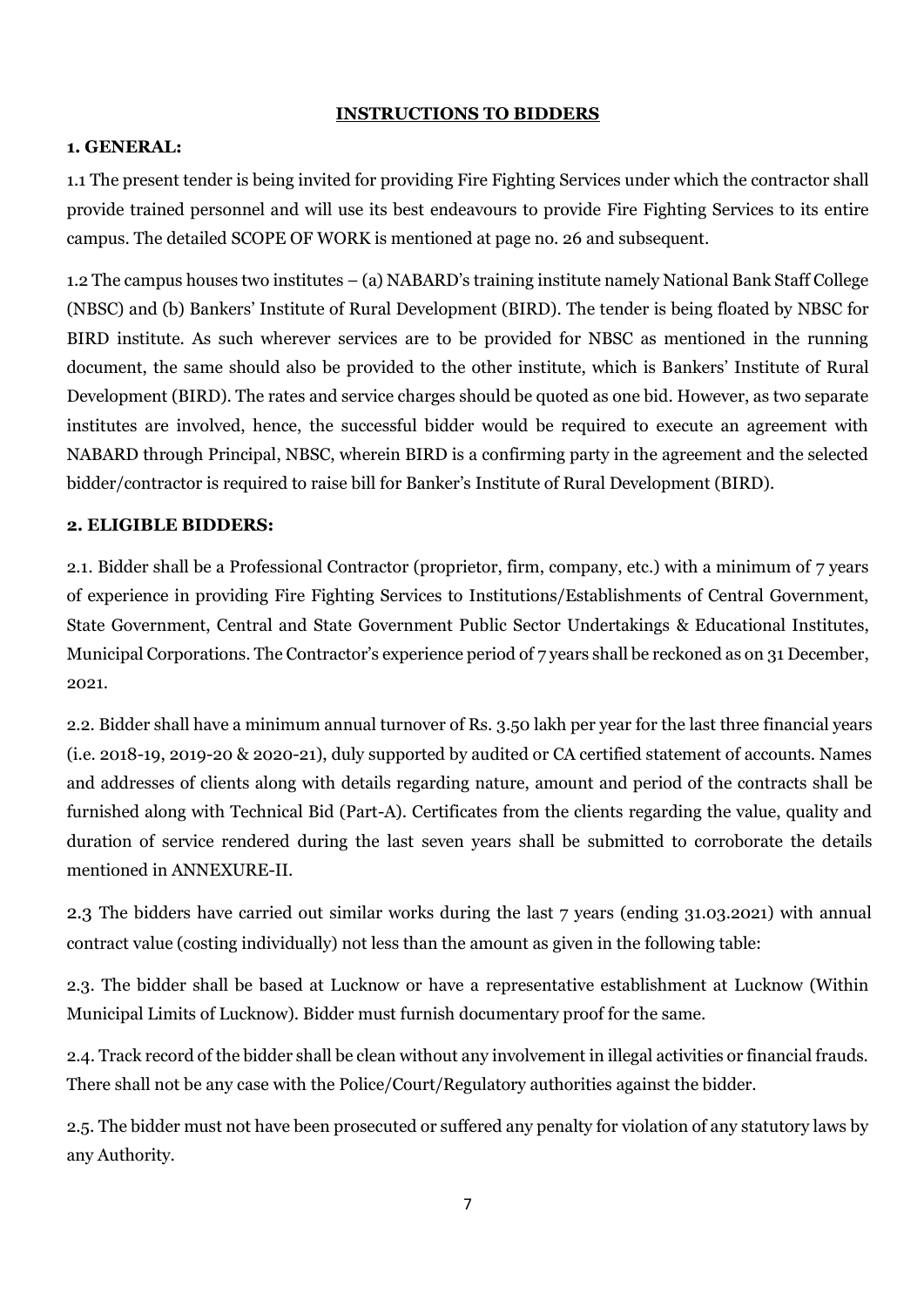| Sr.No                                                                        | <b>Experience Criteria</b>                                                                                                           | (Rs. lakh) |  |
|------------------------------------------------------------------------------|--------------------------------------------------------------------------------------------------------------------------------------|------------|--|
| 1.                                                                           | One similar work during last 7 years (ending<br>31.03.2021) with annual contract value (costing<br>individually) not less than Rs.   | 9.50       |  |
|                                                                              | <b>OR</b>                                                                                                                            |            |  |
| 2.                                                                           | Two similar work during last 7 years (ending<br>31.03.2021) with annual contract value (costing<br>individually) not less than Rs.   | 6.00       |  |
|                                                                              | <b>OR</b>                                                                                                                            |            |  |
| 3.                                                                           | Three similar work during last 7 years (ending<br>31.03.2021) with annual contract value (costing<br>individually) not less than Rs. | 5.00       |  |
| <b>Note 1:</b> Similar works means those works as indicated in Para 1 above. |                                                                                                                                      |            |  |

2.6 The bidder must not have been suspended/delisted/blacklisted by any organization, on any grounds.

2.7 The bidder should not have rescinded/abandoned any contract awarded by any of his clients before the expiry of prescribed period of contract. The bidder shall give details of all disputes he/she had with his/her clients and furnish the status thereof.

2.8 If the performance of the bidder is/has been found to be unsatisfactory for any reasons, whatsoever, in any organization, then NABARD reserves the right to reject the bids submitted by such bidder.

2.9 The bidder shall have applicable and valid registrations with statutory authorities constituted for Labour welfare and other purposes such as:

(a) Labour License under Uttar Pradesh Shops and Commercial Establishment Act 1962

(b) Labour License under Contract Labour Regulation and Abolition) Act, 1970

(c) ESI

(d) EPF

(e) PAN, TIN, GST, etc. duly supported by copies of certificates of registration.

2.10 Bidding firms/companies shall have current account in a scheduled commercial bank.

2.11 The bidders shall submit documentary evidence in support of the above eligibility criteria.

2.12 Financial Bids of only those bidders will be opened who will satisfy the conditions of Technical Bids.

#### **3. QUALIFICATION OF THE BIDDERS:**

3.1 The Bidder shall apply only through their authorized signatories.

3.2 (a) Memorandum of Understanding shall be provided in case the Bidder is a Joint venture/Consortium/Partnership.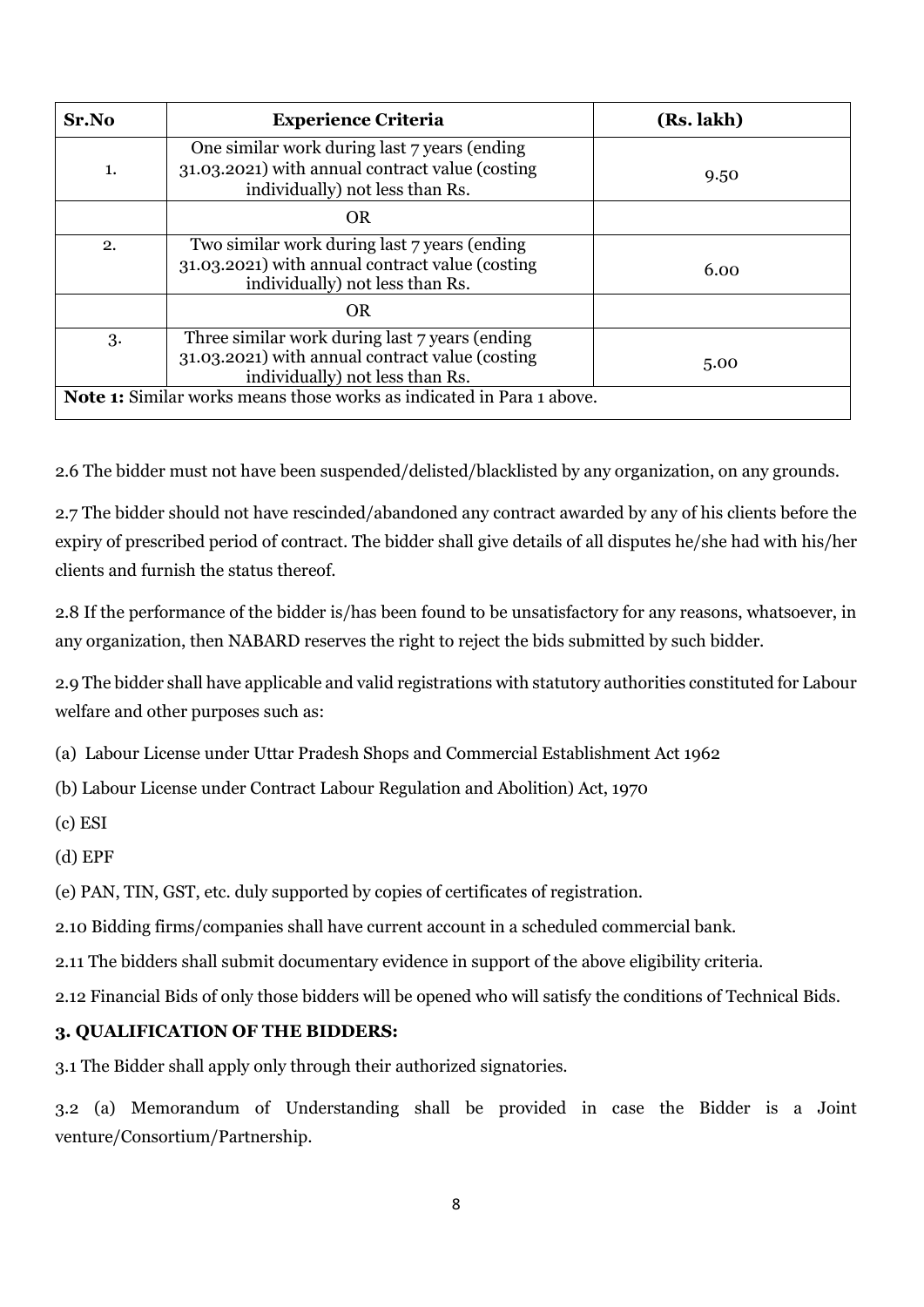(b) Nomination of one of the members of the partnership, consortium or joint venture to be in charge and this authorization shall be covered in the power of attorney signed by the legally authorized signatories of all members of consortium/joint venture/partnership firm;

(c) Details of the intended participation by each member shall be furnished with complete details of the proposed division of responsibilities and corporate relationships among the individual members.

(d) The bidder shall submit full details of his ownership and control or, if the Bidder is a partnership, joint venture or consortium, full details of ownership and control of each member thereof.

3.3 Bidder or members of a partnership, joint venture or consortium shall submit a copy of PAN card under the Income Tax Act and also GST registration.

3.4 Bidder must submit copies of all documents required, duly self-attested, along with technical bid of the tender.

3.5 Each Bidder (each member in the case of partnership firm/joint venture/consortium) or any associate is required to confirm and declare with his bid that no agent, middleman or any intermediary has been, or will be, engaged to provide any services, or any other item or work related to the award and performance of this contract. They will have to further confirm and declare that no agency commission or any payment which may be construed as an agency commission has been or will be paid and that the tender price will not include any such amount. If the NBSC, Lucknow subsequently finds to the contrary, it reserves the right to declare the Bidder as non-compliant and declare any contract if already awarded to the Bidder to be null and void.

3.6 Canvassing or offer of an advantage or any other inducement by any person with a view to influencing acceptance of a bid will be an offence under Laws of India. Such action will result in the rejection of bid, in addition to other punitive measures.

# **4. INSTRUCTIONS TO THE BIDDERS FOR FURNISHING INFORMATION AS A PART OF PRE-TENDER QUALIFICATIONS:**

4.1 The work involved is providing Fire Fighting Services.

4.2 Tenderers are requested to enclose the following documents in Envelope containing PART-I (Prequalification bid) for examining their qualification/suitability. Opening of Part II (Financial Bid) submitted by a tenderer will be subject to his/her satisfying the eligibility criteria stipulated for PART-I (Prequalification bid).

(i) Copies of Work Orders/Completion Certificates (indicating nature of work, contract amount and duration) from clients for having executed/executing similar works for Central/State Government offices/Public Sector Undertakings/Public Sector Banks/Municipal Corporations during the last five years (prior to 01.04.2021). "Similar Works" means experience in executing Fire Fighting Services Contracts for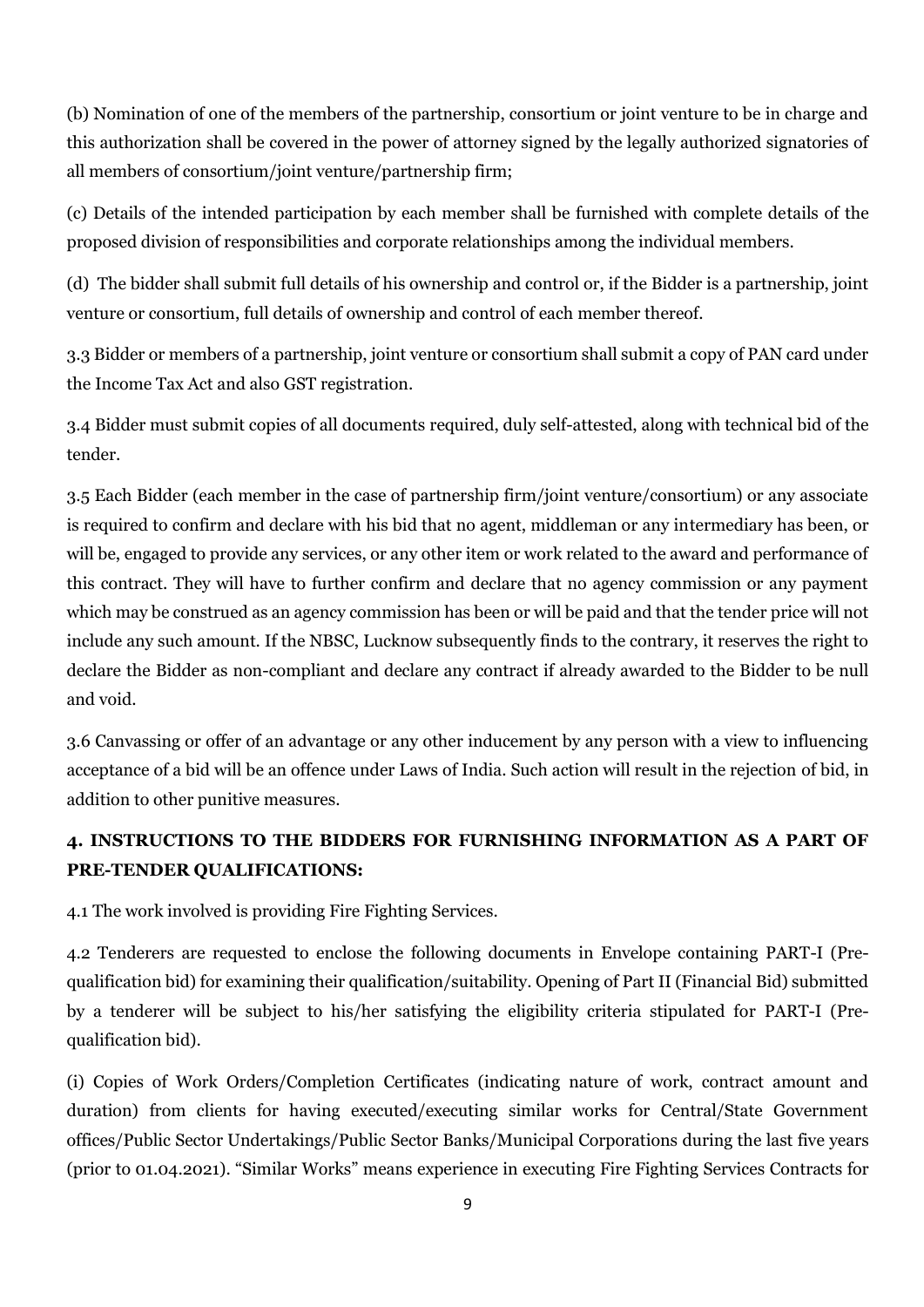Institutions/Establishments of Central Government, State Government, Central and State Government Public Sector Undertakings & Educational Institutes, Municipal Corporations.

(ii) IT returns of last three consecutive years duly certified by a practicing Chartered Accountant.

(iii) References of clients/particulars of bankers, specifying their names and contact numbers (landline and mobile) and names of the contact executives/officials.

(iv)Information in ANNEXURE-I, II& III as per enclosed pro-forma.

4.3 Intending applicants are required to submit their full bio-data giving details about their organisation, experience, technical personnel in their organisation, spare capacity, competence and adequate evidence of their financial standing, etc. in the enclosed statement which will be kept confidential.

4.4 While deciding upon the selection of contractors, emphasis will be laid on the ability and competence of applicants to undertake quality works within the specified time schedule and in close co-ordination with other agencies, besides the rate structure of the items.

4.5 If required, the Bank will obtain reports on past performance of the tenderer from their clients and bankers and evaluate the said reports before opening of the PART–II of the tenders. If any tenderer is not found to possess the required eligibility for participating in the tendering process at any point of time and/or his performance reports received from his clients and/or his bankers are found not satisfactory, the Bank reserves the right to reject his offer even after opening of PART-I of the tender and his sealed cover containing PART-II of the tender will be returned to him. The Bank is not bound to assign any reason for rejecting the tender.

4.6 After prima facie scrutiny, if any of the contractors is found not satisfying the required eligibility criteria, the tender submitted by him will not be processed further.

4.7 Each page of the application shall be signed. The application shall be signed by person/persons on behalf of the organization having necessary authorization/Power of Attorney to do so.

4.8 If the space in the pro-forma (ANNEXURE-I, II& III) is insufficient for furnishing full details, the information shall be supplemented on separate sheets of paper stating therein the part of the statement and serial number. Separate sheets shall be used for each part.

4.9 Any letter or document accompanying the pre-tender qualification form shall be submitted in duplicate.

4.10 Clarifications, if any required may be obtained from National Bank Staff College.

4.11 NBSC takes no responsibility for delay/loss in post or non-receipt of Quotations/ Tender Documents.

4.12 The envelopes containing Tender/Quotation should be properly sealed, addressed, duly super-scribed as PART-I and PART-II as the case may be, with name of work should be submitted in the prescribed Tender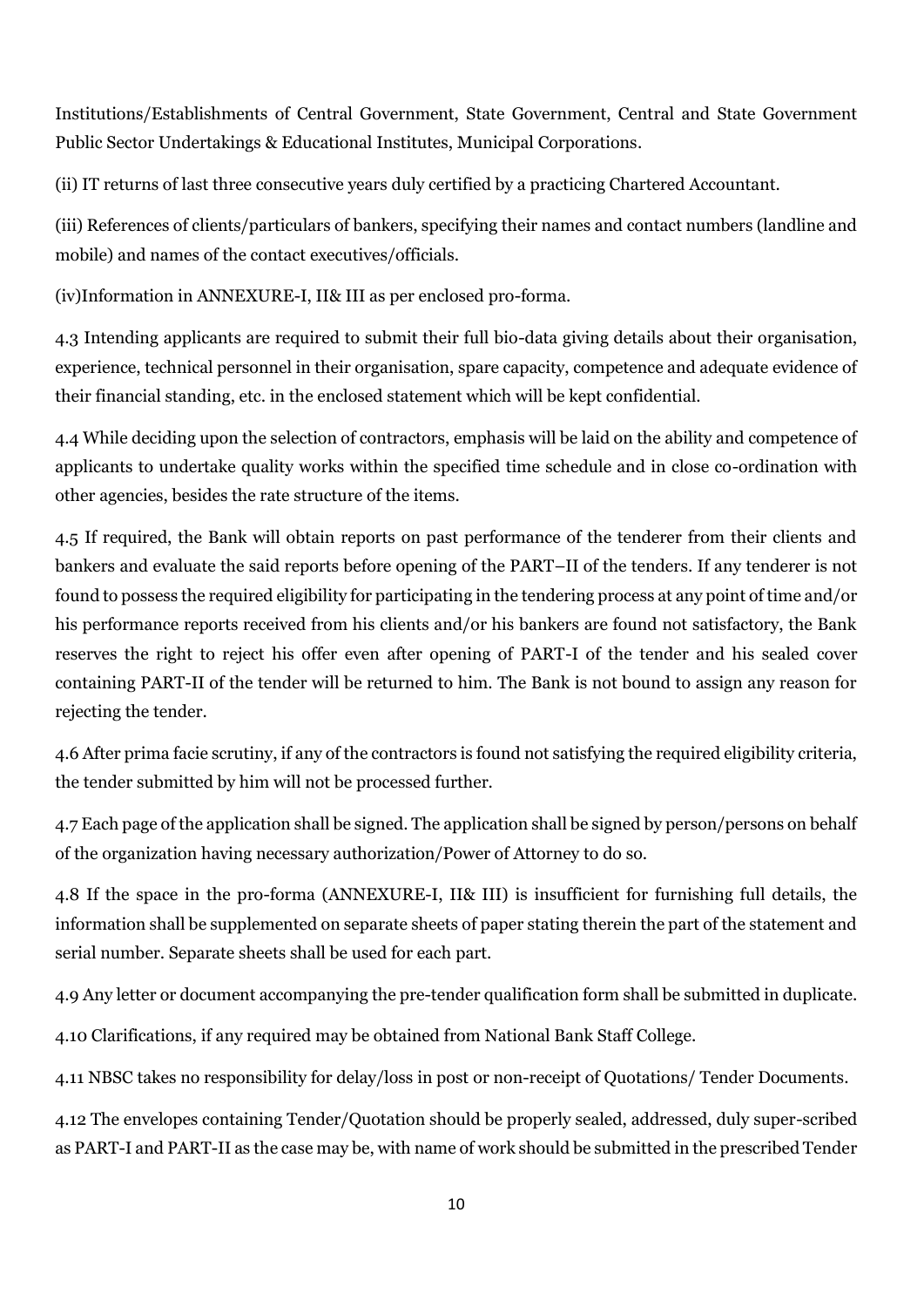Box in the Office of the Principal, NBSC, Sector-H, LDA Colony, Kanpur Road, Lucknow. The last date of receipt of Tender is 28.02.2022 (before 1730 hours). Tenders will be opened on 02 March 2022.

4.13 The Bidders should quote their rates by strictly adhering to the guidelines and the terms and conditions stipulated in the Tender Document. Unsolicited correspondence after opening of the Tender shall not be entertained. Conditional/Deviational Tenders may be rejected without making any reference to the Tenderers.

4.14No Tenderer will be allowed to withdraw his Tender during the validity period. Subletting of the Contract is not permitted. In case any tenderer withdraws his/her tender during the validity period, the EMD amount received from such tenderers shall be forfeited.

4.15 Rates should be filled in the Tender neatly and as far as possible, no correction shall be made. The rates quoted should be written legibly in words and figures. If on check, differences are observed between the rates given by the Contractor in words and figures or in the amount worked out by him, scrutiny of the tender shall be done as per NBSC's guidelines.

4.16Not with standing anything stated above, NBSC reserves the right to assess the tenderers capability and capacity to perform the contract, should the circumstances warrant such assessment in the overall interest of NBSC.

4.17 Bidder must sign all pages of the Tender Document along with seal.

#### **5. ONE BID PER BIDDER:**

Each bidder shall submit only one tender either by himself or as a partner in joint venture or as a member of consortium. If a bidder or if any of the partners in a joint venture or any one the members of the consortium participate in more than one bid, the bids are liable to be rejected.

#### **6. COST OF BID:**

The bidder shall bear all costs associated with the preparation and submission of their bid and the NBSC, Lucknow will in no case shall be responsible or liable for those costs, regardless of the conduct or outcome of the tender process.

#### **7. VISIT TO PREMISES AT LUCKNOW:**

The bidder is required to provide services to NBSC/BIRD Lucknow and is advised to visit and acquaint himself with the site and operational system. The costs of visiting shall be borne by the bidder. It shall be deemed that the contractor has undertaken a visit to the campus of the NBSC, Lucknow and is aware of the operational conditions prior to the submission of the tender documents.

#### **8. TENDER DOCUMENTS:**

8.1.1. The bidder is expected to examine all instructions, Forms, Terms and Conditions in the Tender document. Failure to furnish all information required by the Tender document or submission of a tender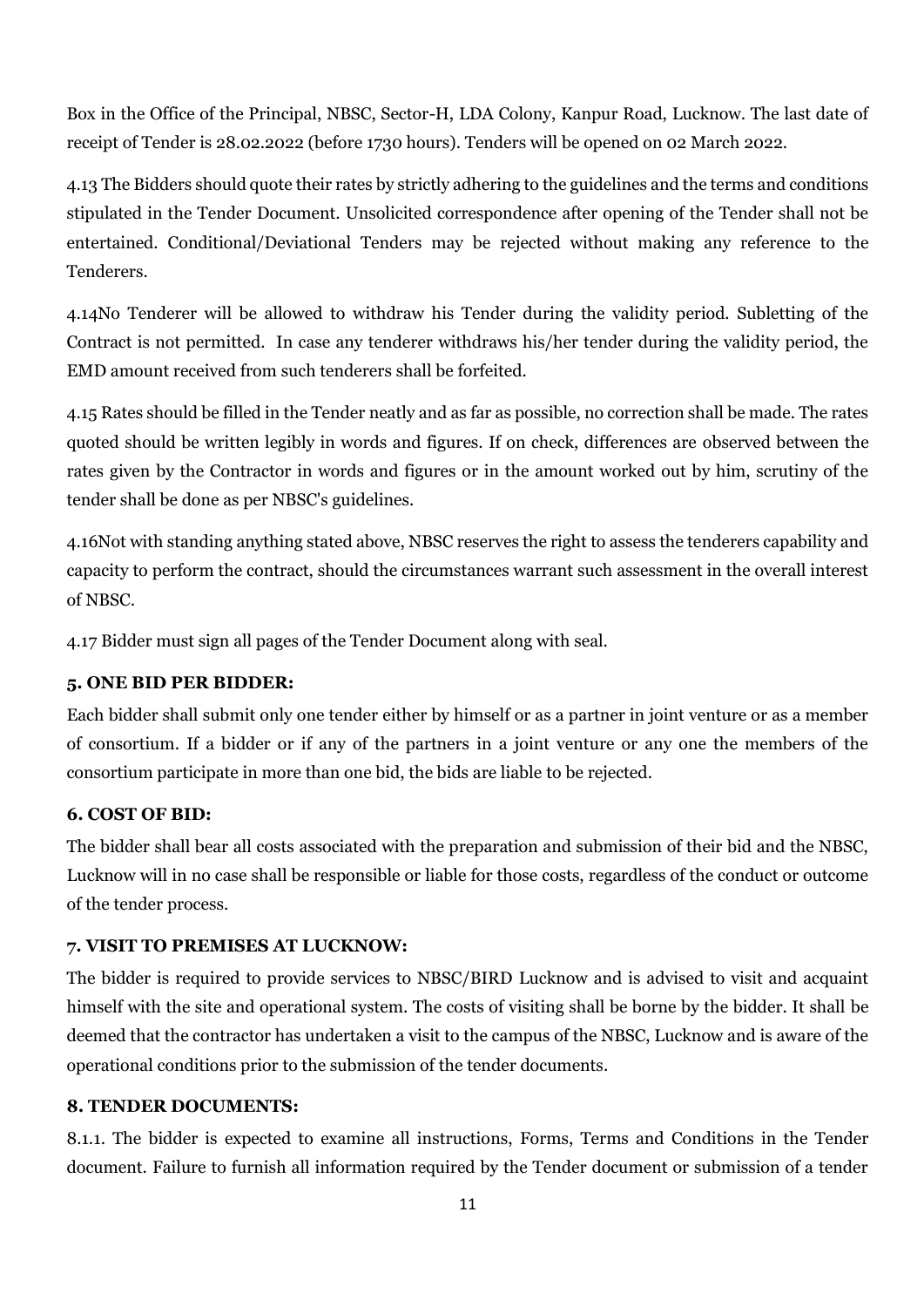not substantially responsive to the Tender document in every respect will be at the bidder's risk and may result in rejection of his bid.

8.1.3. The bidder shall not make or cause to be made any alteration, erasure or obliteration to the text of the Tender document.

# 8.2. **CLARIFICATION OF TENDER DOCUMENT**

8.2.1. The bidder shall check the pages of all documents against page number given in indexes and, in the event of discovery of any discrepancy or missing pages the bidder shall inform the Office of the, NBSC, Lucknow.

8.2.2. In case the bidder has any doubt about the meaning of anything contained in the Tender document, he shall seek clarification from the Office of, NBSC, Lucknow during the pre-bid meeting scheduled on 17.02 2022. Any such clarification, together with all details on which clarification had been sought, may be issued as corrigendum to the tender document.

8.2.3. Except for any such written clarification by the NBSC, Lucknow which is expressly stated to be an addendum to the tender document issued by the Office of The Principal, NBSC, Lucknow (concerned Section), no written or oral communication, presentation or explanation by any other employee of the NBSC, Lucknow shall be taken to bind or fetter the NBSC, Lucknow under the contract.

# **9. PREPARATION OF BIDS:**

# 9.1. Language

Bids and all accompanying document shall be in English or in Hindi. In case any accompanying documents are in other languages, it shall be accompanied by an English translation. The English version shall prevail in matters of interpretation.

# 9.2. Documents Comprising the Bid

Tender document issued for the purposes of tendering as described in Clause 8.1 and any amendments issued shall be deemed as incorporated in the Bid.

9.2.1. The bidder shall, on or before the date given in the Notice Invitation to Tender, submit his bid in sealed envelopes clearly marked with the name of the Tender.

9.2.2. One copy of the Tender document and Addenda, if any, thereto with each page signed and stamped shall be annexed to acknowledge the acceptance of the same.

9.2.3. The contractor shall deposit Bid Security (Earnest Money Deposit) as per details mentioned in Clause 9.7 below.

9.2.4. The bid shall be addressed to the Principal, NBSC, Lucknow and submitted in the Office of the Principal, NBSC, Lucknow (concerned Section) at the address given in the Tender document.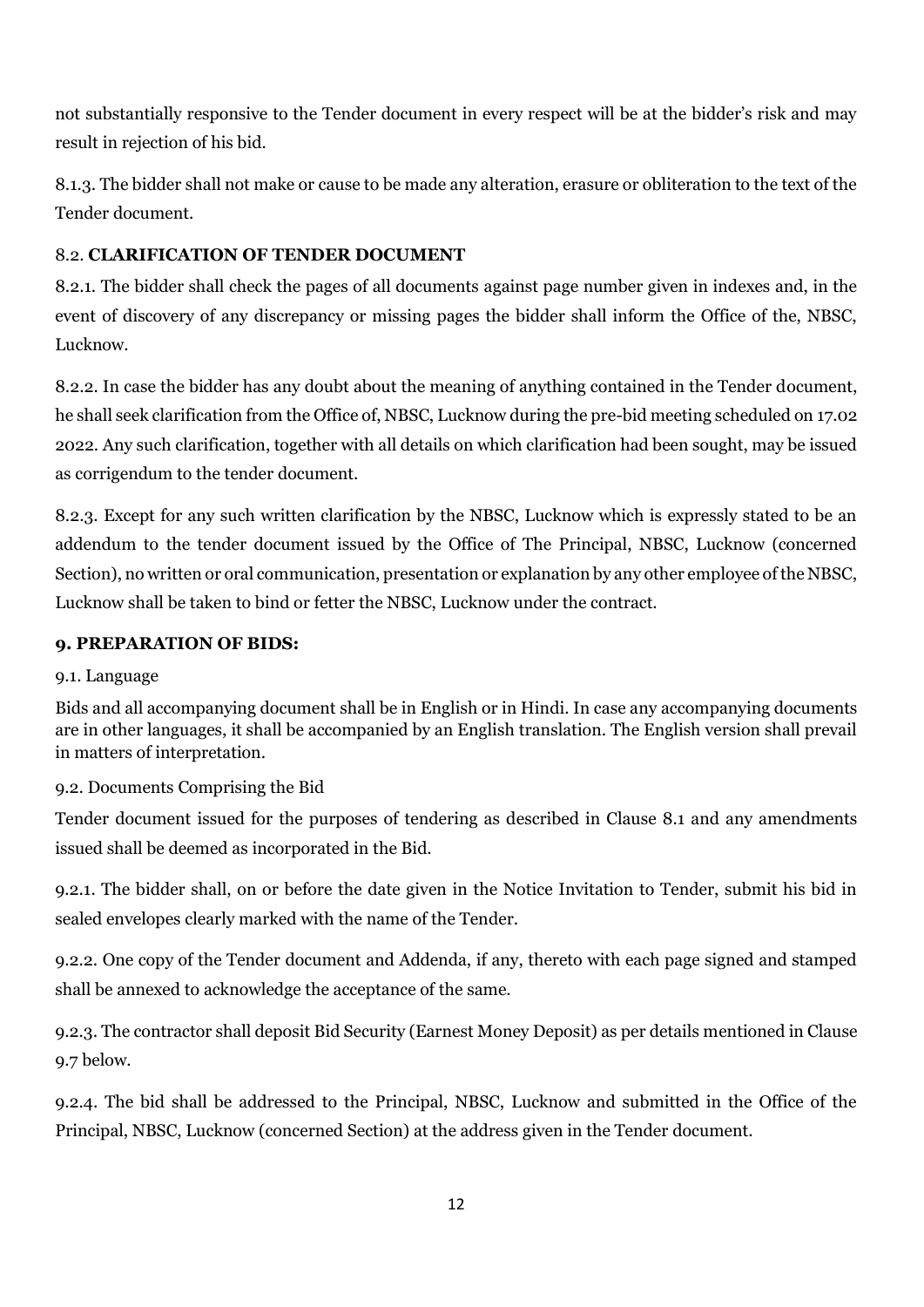9.2.5. The Bidder (each member in case of joint venture/consortium/partnership firms/ company) shall furnish the details regarding total number of works, as stated in Clause A.2.2. (a)(b) and (c), completed in preceding three years, which were similar in nature and complexity as in the present contract requiring supply of trained man power to provide Fire Services.

#### 9.3. **BID PRICES:**

9.3.1. Bidder shall quote the rates in Indian Rupees / the service charges in percentage terms for the entire contract on a 'single responsibility' basis such that it covers contractor's all obligations mentioned in or to be reasonably inferred from the Tender document in respect of the Fire Fighting services at NBSC/BIRD Lucknow.

9.3.2. The remuneration payable to the staff shall be commensurate with the minimum wages declared by the Central Govt. at any point of time. All the existing statutory requirements such as ESI / EPF, Bonus, Gratuity, GST, Group Insurance, other taxes etc. shall be dealt with as per existing laws / instructions. The offers of those prospective bidders which do not meet the statutory requirements are liable to be rejected.

9.3.3. Conditional bids/offers will be summarily rejected.

#### 9.4. **FORM OF BID:**

The Form of Bid shall be completed in all respects and duly signed and stamped by an authorized and empowered representatives of the Bidder. If the Bidder is a partnership firm, consortium or a joint venture, the Form of Bid shall be signed by a duly authorized representative of each member of participants thereof. Signatures on the Form of Bid shall be witnessed and dated. Copies of relevant power of attorney shall be attached.

#### 9.5. **Currencies of Bid and Payment:**

9.5.1. The Bidder shall submit his price bid/offer in Indian Rupees and payment under this contract will be made in Indian Rupees.

#### 9.6. **Duration of Contract:-**

The contract may be valid initially for Twelve (12) months or as mutually agreed by NBSC and contractor. The Principal, NBSC, Lucknow reserves the right to curtail or to extend the validity of contract on the same rates and terms and conditions for such period as may be agreed to, but not beyond further two (02) years. However, if for any reason the contract is terminated by any of the parties, the contractor shall provide his services till NBSC makes another or alternate arrangement.

#### 9.7. **BID SECURITY:-**

9.7.1. The contractor shall deposit Bid Security (Earnest Money Deposit) for an amount of Rs.25, 000/ through the following instruments:

(a) The Bid Security may also be directly credited in our Current Account, the details of which are:-

Name of the Account: National Bank for Agriculture and Rural Development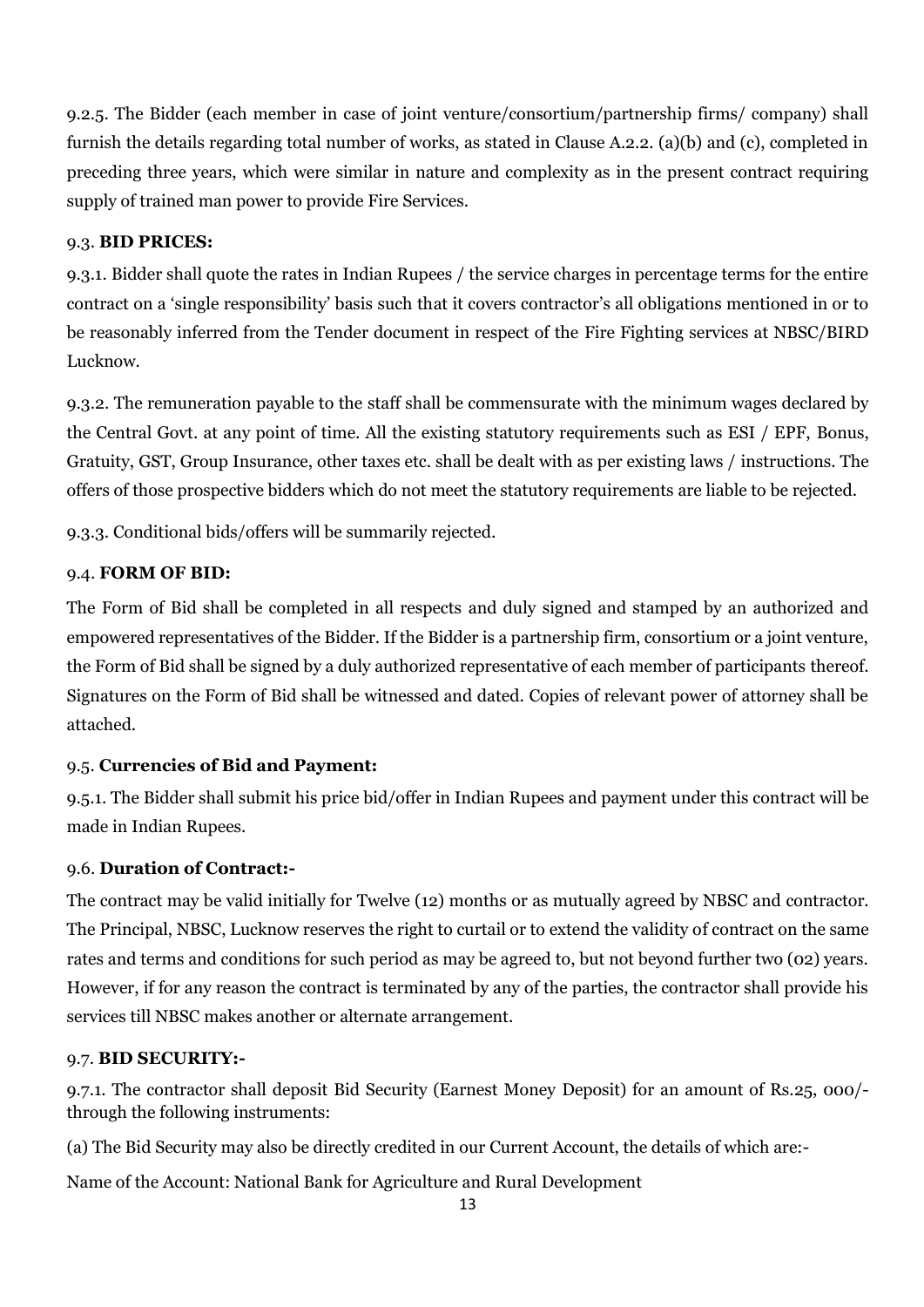Account No. NABADMN20 IFSC Code No: NBRD0000002. Name of the Bank: NABARD Branch: Head Office, Mumbai

The Bid Security will remain valid for a period of forty-five days beyond the final bid validity period.

9.7.2. Bid securities of the unsuccessful bidders will be returned to them at the earliest after expiry of the final bid validity.

9.7.3. Bid security of the successful bidder shall be returned on receipt of Performance Security by the NBSC, Lucknow and after signing the contract agreement.

9.7.4. Bid Security shall be forfeited if the bidder withdraws his bid during the period of Tender validity.

9.7.5. Bid Security shall be forfeited if the successful bidder refuses or neglects to execute the Contract or fails to furnish the required Performance Security within the time frame specified by the NBSC, Lucknow.

# 9.8. **Format and Signing of Bid:-**

9.8.1. The bidder shall submit one copy of the Tender document and addenda, if any, thereto, with each page of this document signed and stamped to confirm the acceptance of the terms and conditions of the tender by the bidder.

9.8.2. The documents comprising the bid shall be typed or written in indelible ink and all pages of the bid shall be signed by a person or persons duly authorized to sign on behalf of the bidder. All pages of the bid, where entries or amendments have been made, shall be signed by the person or persons signing the bid. All the pages of the tender document and supporting documents may be serially numbered.

9.8.3. The bid shall contain no alterations, omissions or additions except those to comply with instruction issued by the NBSC, Lucknow, or are necessary to correct errors made by the bidder, in which case such corrections shall be initialled/signed and dated by the person or persons signing the bid.

#### **10. Submission of Bids:-**

10.1.1. The bidder shall submit the Pre-qualification Bid/ Technical Bid in a separate sealed cover and the Financial Bid in another sealed cover duly super scribed and all these two sealed covers are to be put in a bigger cover which should also be sealed and duly super scribed.

10.1.2. The sealed cover of Pre-qualification Bid / Technical Bid should consist of the following documents:-

- (a) Bid Security (Earnest Money Deposit) for an amount of Rs.25, 000/- (if applicable) in the form mentioned in clause 9.7.1 above. Self-attested one recent passport size photograph(s) of the authorized person(s) of the firm/agency with name, designation, Office/Residential address and office Telephone numbers, whether the bidder is a sole proprietor/partnership firm and if partnership firm, names addresses and telephone numbers of Directors/Partners also;
- (b) Self-attested copy of PAN card under Income Tax Act;
- (c) Self-attested copy of GST Registration Number;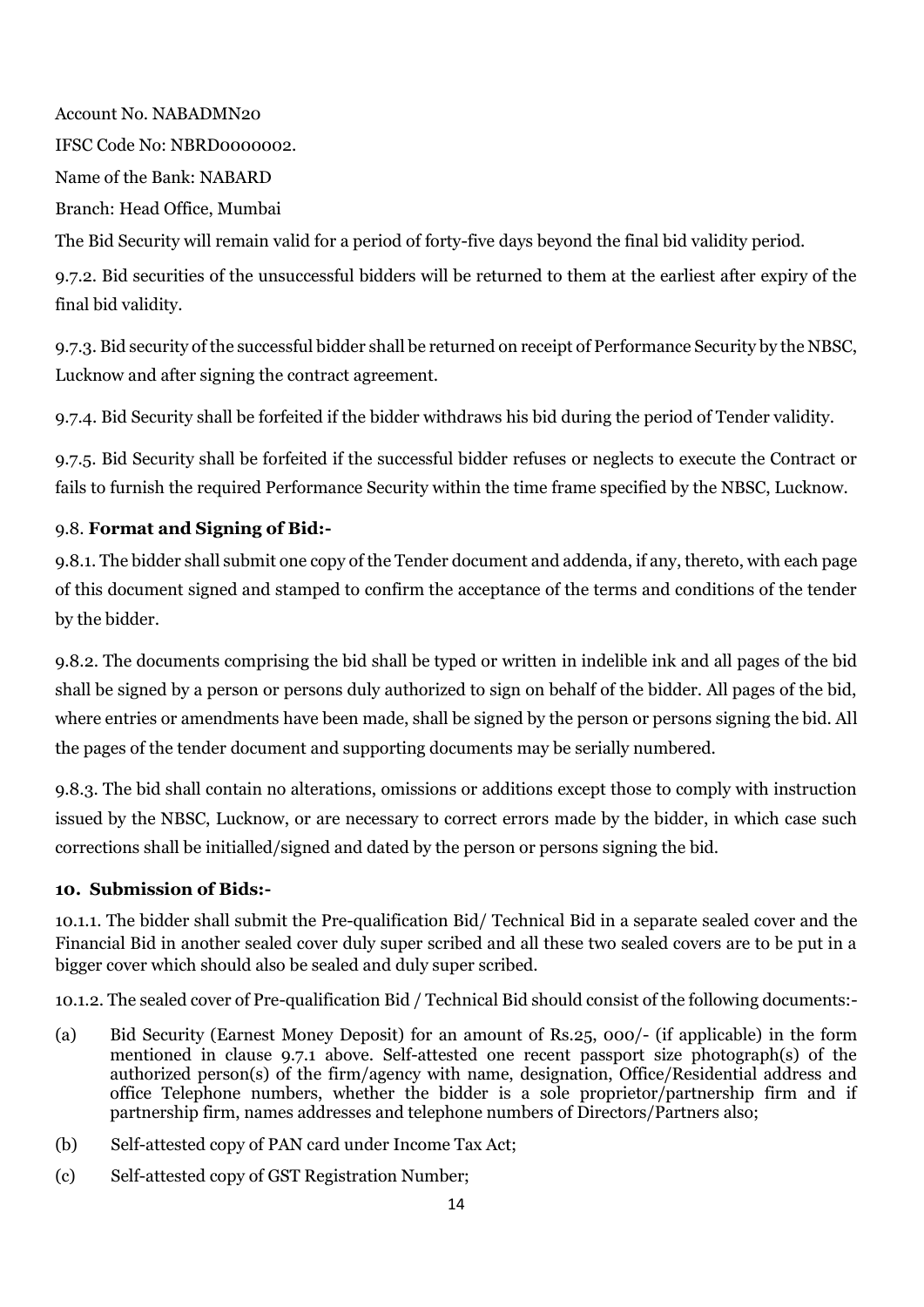- (d) Self-attested copy of Valid Registration No. of the Agency/Firm;
- (e) Self-attested copy of valid Provident Fund Registration Number;
- (f) Self-attested copy of valid ESI Registration Number;

(g) Self-attested copy of valid License and Number under Contract Labour Act and under any other Acts/Rules;

- (i) Proof of Average Annual turnover as stated in Clause 2 supported by audited Balance Sheet;
- (j) Proof of experience as stated in Clause 2 supported by documents from the concerned organizations

10.1.3. The sealed cover of FINANICAL BID should contain Preamble and ANNEXURE- XII i.e. entire PART-II of the tender document duly filled in figures and words.

10.1.4. All the sealed covers shall be addressed to the Principal, NBSC, Lucknow and will be put in the Tender Box which is available in the Administrative Block of the NBSC, Lucknow at the following address.

# **The Principal,**

# **National Bank Staff College (NBSC)**

# **Sector-H, LDA Colony, Kanpur Road, Lucknow-226012**

10.1.5. The tender shall remain valid and open for acceptance for a period of 90 days from the last date of submission of tender.

10.2 Late and Delayed Tenders:

10.2.1. Bids must be received in the NBSC, Lucknow at the address specified above not later than the date and time stipulated in the Notice Inviting Tender (NIT). The NBSC, Lucknow may, at its discretion, extend the deadline for submission of bids in which case all rights and obligations of the NBSC, Lucknow and the Bidder will be the same.

10.2.2. Any bid received by the NBSC, Lucknow after the deadline for submission of bids, as stipulated above, shall not be considered and will be returned unopened to the bidder.

# **11. Bid Opening and Evaluation:-**

11.1. The authorized representatives of the NBSC, Lucknow will open the Pre-qualification/Technical Bids in the presence of the Bidders or of their representatives who choose to attend at the appointed place and time.

11.2. The bid of any bidder who has not complied with one or more of the conditions prescribed in the terms and conditions will be summarily rejected.

11.3. Conditional bids will also be summarily rejected.

11.4. Subsequently, the selected technical bids will be evaluated as per information furnished by vendor and eligibility criteria mentioned in Point no. 2 mentioned at page no.7 of this tender document.

11.5. Financial bids of only the technically qualified bidders will be opened for evaluation in the presence of qualified bidders.

11.6 Right to accept any Bid and to reject any or all Bids:-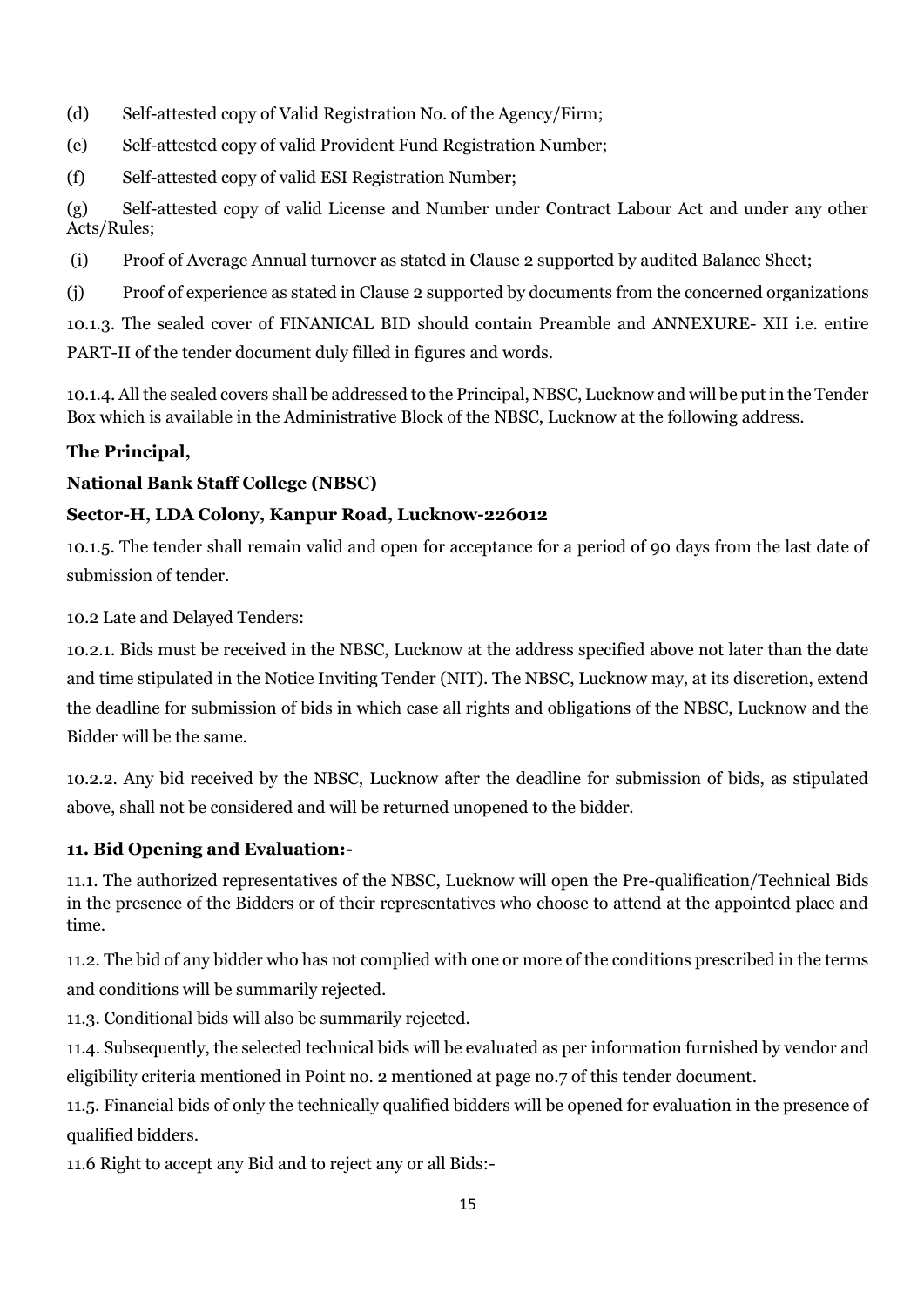11.6.1. The NBSC, Lucknow, is not bound to accept the lowest or any bid and may at any time by notice in writing to the bidders terminate the tendering process.

11.6.2. The NBSC, Lucknow, may terminate the contract if it is found that the contractor is black listed on previous occasions by any of the Govt departments / Institutions / Local Bodies / Municipalities / Public Sector Undertakings, etc.

11.6.3. The NBSC, Lucknow, may terminate the contract in the event the successful bidder fails to furnish the Performance Security or fails to execute the agreement.

#### **12 Award of Contract:**

12.1. The NBSC, Lucknow, will award the contract to the successful evaluated bidder whose bid has been found to be responsive and who is eligible and qualified to perform the contract satisfactorily as per the terms and conditions incorporated in the bidding document.

12.2. The NBSC, Lucknow, will communicate the successful bidder confirmed by letter transmitted by Registered post that his bid has been accepted. This letter (hereinafter and in the condition of contract called the Work Order) shall prescribe the amount which the NBSC, Lucknow will pay to the contractor in consideration of the execution of work/services by the contractor as prescribed in the contract.

12.3. The successful bidder will be required to execute an agreement in the form specified in ANNEXURE-VII within a period of 30 days from the date of issue of Work Order.

12.4. The successful bidder shall be required to furnish a Performance Security within 15 days of receipt of Work Order for an amount of Rs.1, 00,000.00, through any one of the following modes:

(a) The Performance Security may be directly credited in our Current Account, the details of which are:-

Name of the Account: National Bank for Agriculture and Rural Development

Account No. NABADMN20

IFSC Code No: NBRD0000002.

Name of the Bank: NABARD

Branch: Head Office, Mumbai

(b) A confirmed guarantee by an Indian Nationalized Bank, promising payment of the guaranteed sum to the BUYER on demand within three working days without any demur whatsoever and without any reasons whatsoever. The demand for payment by the BUYER shall be treated as conclusive proof of payment.

The EMD of the successful bidder may be converted into RMD / Performance Security and shall not carry any interest whatsoever. The Performance Security shall remain valid for a period of sixty days beyond the date of completion of all contractual obligations. In case the contract period is extended further, the validity of Performance Security shall also be extended by the contractor accordingly.

12.5. Failure of the successful bidder to comply with the requirements of above clauses shall constitute sufficient grounds or the annulment of the award and forfeiture of Bid Security.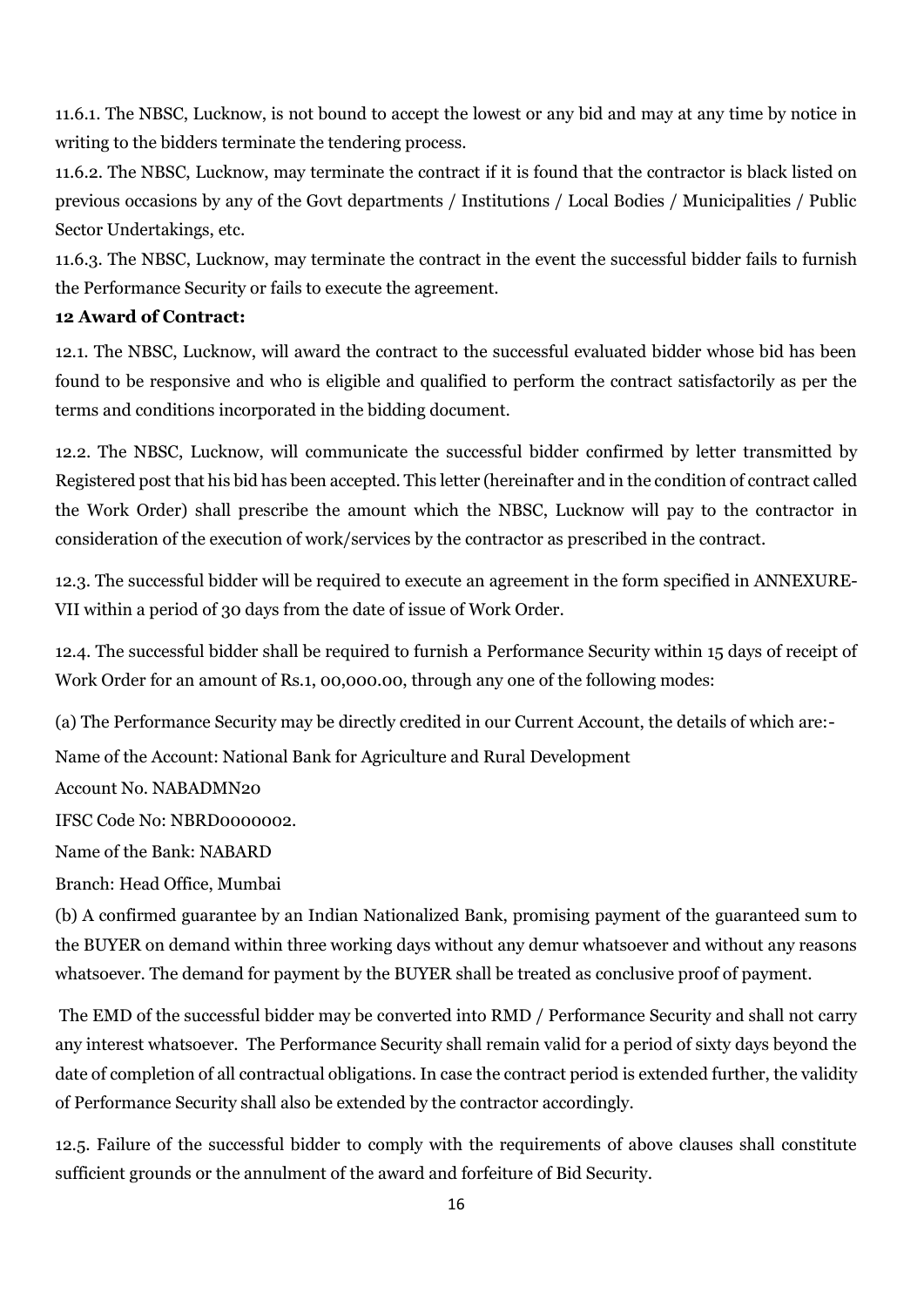# **GENERAL CONDITIONS OF ANNUAL MAINTENANCE CONTRACT FOR FIRE FIGHTING SERVICES**

1. The personnel provided shall be the employees of the Contractor and all statutory liabilities will be paid by the contractor such as ESI, PF, Bonus, Workmen's Compensation Act, etc. as applicable

2. The contractor shall abide by and comply with all the relevant laws and statutory requirements covered under Payment of Minimum Wages Act, 1948,Contract Labour (Regulation & Abolition) Act 1970, EPF etc. with regard to the personnel engaged by him for works. It will be the responsibility of the contractor to provide details of manpower deployed by him, in the NBSC/BIRD, Lucknow and to the concerned Labour Department.

3. As far as EPF is concerned, it shall be the duty of the Contractor to get PF code number allotted against which the PF subscription, deducted from the payment of the personnel engaged and equal employer's amount of contribution should be deposited with the respective PF authorities within 7 days of close of every month, giving particulars of the employees engaged for the NBSC/BIRD, Lucknow works, which is required to be submitted to the NBSC/BIRD, Lucknow. In any eventuality, if the contractor failed to remit employee/employer's contribution towards PF subscription etc. within the stipulated time the NBSC/BIRD, Lucknow is entitled to recover the equal amount from any money due or accrue to the Contractor under this agreement or any other contract, duly furnishing particulars of personnel engaged for the NBSC/BIRD, Lucknow.

4. The antecedents of the staff deployed shall be got verified by the contractor from local police authority and an undertaking in this regard to be submitted to the NBSC/BIRD, Lucknow and NBSC/BIRD, Lucknow shall ensure that the contractor complies with the provisions.

5. The Contractor will maintain a register on which day to day deployment of personnel will be entered. This will be countersigned by the authorized official of the NBSC/BIRD, Lucknow. While raising the bill, the deployment particulars of the personnel engaged during each month, shift wise, should be shown. The Contractor has to give an undertaking (on the format), duly countersigned by the concerned official of the NBSC/BIRD, Lucknow, regarding payment of wages as per rules and laws in force, before receiving the 2nd payment onwards.

6. All liabilities arising out of accident or death while on duty of the Fire personnel shall be borne by the contractor. The contractor shall cover all his employees with a comprehensive Group Insurance policy. The contractor shall indemnify the NBSC/BIRD, Lucknow against all liabilities arising out of any such accidents or deaths.

7. Adequate supervision will be provided to ensure correct performance of the said general maintenance and housekeeping services in accordance with the prevailing assignment instructions agreed upon between the two parties. In order to exercise effective control & supervision over the staff of the Contractor deployed, the supervisory staff will move in their areas of responsibility.

8. All necessary reports and other information will be supplied immediately as required and regular meetings will be held with the NBSC/BIRD Lucknow.

9. Contractor and its staff shall take proper and reasonable precautions to preserve from loss, destruction, waste or misuse the areas of responsibility given to them by the NBSC/BIRD Lucknow and shall not knowingly lend to any person or company any of the effects of the NBSC/BIRD Lucknow under its control.

10. The staff deployed shall not accept any gratitude or reward in any shape.

11. The contractor shall provide training at his own cost to ensure correct and satisfactory performance of his liabilities and responsibilities under the contract.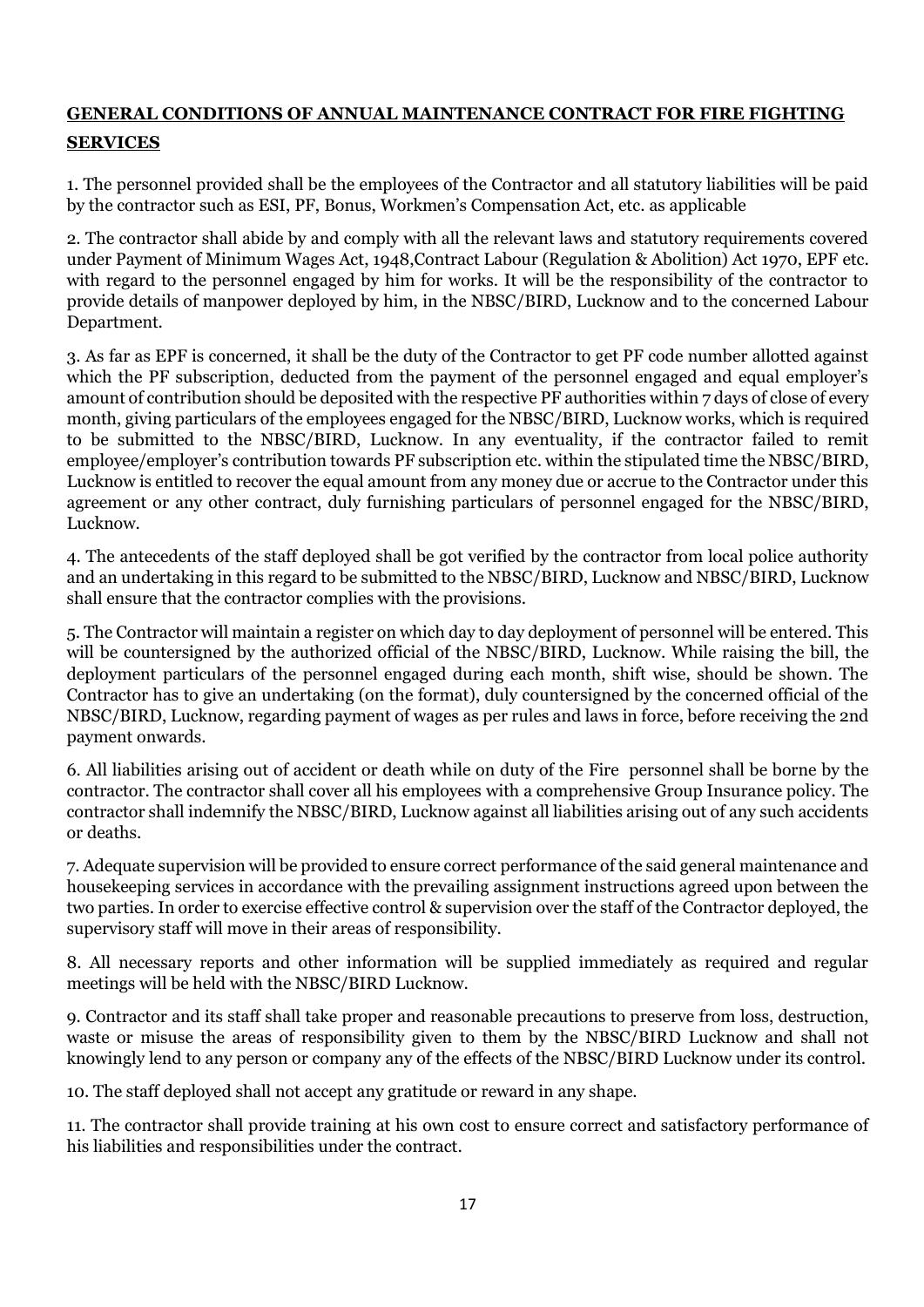12. Under the terms of their employment agreement with the Contractor the general maintenance staff shall not do any professional or other work for reward or otherwise either directly or indirectly, except for and on behalf of the Contractor.

13. That in the event of any loss occasioned to the NBSC/BIRD Lucknow, as a result of any lapse on the part of the contractor which will be established after an enquiry conducted by the NBSC/BIRD Lucknow, the said loss can claim from the contractor up to the value of the loss. The decision of the Principal, NBSC Lucknow will be final and binding on the agency.

14. The contractor shall do and perform all such services, acts, matters and things connected with the administration, superintendence and conduct of the arrangements as per the direction enumerated herein and in accordance with such directions, which the NBSC, Lucknow may issue from time to time and which have been mutually agreed upon between the two parties.

15. The NBSC/BIRD Lucknow shall have the right, within reason, if any person employed by the contractor is considered to be undesirable or otherwise, to inform to the contractor and contractor shall replace such person immediately.

16. The contractor shall be responsible to maintain all property and equipment of the NBSC/BIRD Lucknow entrusted to it.

17. The contractor will deploy supervisors as agent of the contractor and the instructions given to the supervisor by NBSC/BIRD will be deemed to be instructions given to the contractor. The supervisor shall be required to follow the instructions of NBSC/BIRD Lucknow and ensure that the work done accordingly.

18. The contractor will ensure that the persons deployed by them are dressed in neat and clean uniform, failing which invites a penalty of Rs.500/- on each occasions and habitual offenders in this regard shall be liable to be replaced from the campus. The penalty on this account shall be deducted from the Contractor's bills.

19. The personnel engaged have to be extremely courteous with very pleasant mannerism in dealing with the Staff/Trainees/Visitors and should project an image of utmost discipline. The NBSC, Lucknow shall have right to have any person removed in case of staff complaints or as decided by representative of the NBSC, Lucknow if the person is not performing the job satisfactorily or otherwise. The contractor shall have to arrange the suitable replacement in all such cases.

20. The workers shall be deployed in 8 hours shift thrice a day(not more than 8 hrs. at a stretch) shall not be allowed. No payment shall be made by the NBSC/BIRD, Lucknow for double duty, if any.

21. The personnel will have to report to the BIRD, Lucknow security /fire office at least 15 minutes in advance of the commencement of the shift for collecting necessary documents/ instructions, and to complete all other required formalities as approved by the NBSC/BIRD Lucknow.

22. The payment would be made at the end of every month based on the actual shift manned/operated by the personnel supplied by the contractor and based on the documentary proof jointly signed by the representative of the BIRD, Lucknow and the contractor / his representative/personnel authorized by him. No other claim on whatever account shall be entertained by the NBSC/BIRD, Lucknow.

23. Any damage or loss caused by contractor's persons to the NBSC/BIRD Lucknow in whatever form would be recovered from the contractor.

24. The NBSC/BIRD Lucknow may give a basic familiarization of the fire fighting services required to be done by the personnel to be deployed by the contractor under the contract for 2 to 3 days and this period will not be counted as shift manned by contractor's personnel for the purpose of payment under the contract.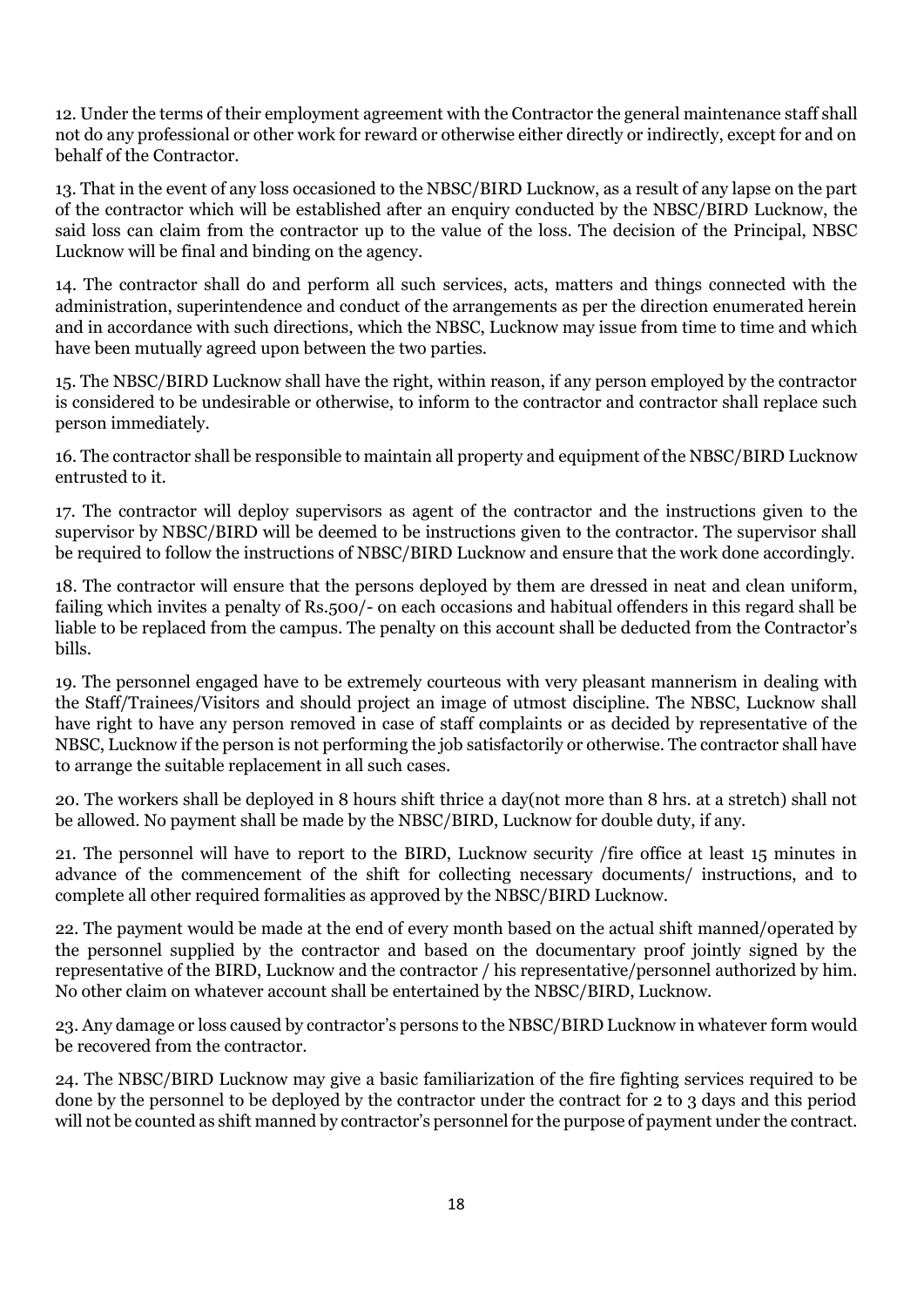25. In case the contractor fails to commence/execute the work as stipulated in the agreement or unsatisfactory performance or does not meet the statutory requirements of the contract, NBSC/BIRD Lucknow reserves the right to impose the penalty as detailed below: - (Please refer Clause 53.6 also)

i) 5% to 20 % of contract value of that month.

ii) After four weeks delay Principal Employer reserves the right to cancel the contract and withhold the agreement and get this job be carried out preferably from other contractor(s). The difference in the cost, if any will be recovered from the defaulter contractor and also shall be black listed for a period of 5 years from participating in such type of tender and his earnest money/security deposit may also be forfeited, if so warranted.

26. The contractor shall ensure that its personnel shall not at any time, without the consent of the NBSC, Lucknow in writing, divulge or make known any trust, accounts matter or transaction undertaken or handled by the NBSC/BIRD, Lucknow and shall not disclose to any information about the affairs of NBSC/BIRD, Lucknow. This clause does not apply to the information, which becomes public knowledge.

27. Contractor / successful bidder shall ensure that no person involved in any litigation against any of the offices of NABARD / NBSC / BIRD shall be deployed under any circumstances.

28. Any liability arising out of any litigation (including those in consumer courts) due to any act of contractor's personnel shall be directly borne by the contractor including all expenses / fines. The concerned contractor's personnel shall attend the court as and when required.

#### 29. Force Majeure

If at any time during the currency of the contract, either party is subject to force majeure, which can be termed as civil disturbance, riots, strikes, tempest, acts of God etc. which may prevent either party to discharge his obligation, the affected party shall promptly notify the other party about the happening of such an event. Neither party shall by reason of such event be entitled to terminate the contract in respect of such performance of their obligations. The obligations under the contract shall be resumed as soon as practicable after the event has come to an end or ceased to exist. The performance of any obligations under the contract shall be resumed as soon as practicable after the event has come to an end or ceased to exist. If the performance of any obligation under the contract is prevented or delayed by reason of the event beyond a period mutually agreed to if any or seven days, whichever is more, either party may at its option terminate the contract.

30. The contractor shall have his own Establishment/Setup/Mechanism, etc. at his own cost to ensure correct and satisfactory performance of his liabilities and responsibilities under the contract.

31. 'WORK ORDER' means the notice issued by the NBSC, Lucknow to the contractor communicating the date on which the work/services under the contract are to be commenced.

32. If the contractor is a joint venture/consortium/group/partnership of two or more persons, all such persons shall be jointly and severally liable to the NBSC, Lucknow for the fulfilment of the terms of the contract. Such persons shall designate one of them to act as leader with authority to sign. The joint venture / consortium / group / partnership shall not be altered without the approval of the NBSC, Lucknow.

33. The contract period will be initially for a period of Twelve (12) months from the issue date of work order, extendable twice for one year each, if the services of the service provider firm are found satisfactory.

34. During the course of contract, if any contractor's personnel are found to be indulging in any corrupt practices causing any loss of revenue to the NBSC, Lucknow shall be entitled to terminate the contract forthwith duly forfeiting the contractor's Performance Guarantee.

35. In the event of default being made in the payment of any money in respect of wages of any person deployed by the contractor for carrying out of this contract and if a claim therefore is filed in the office of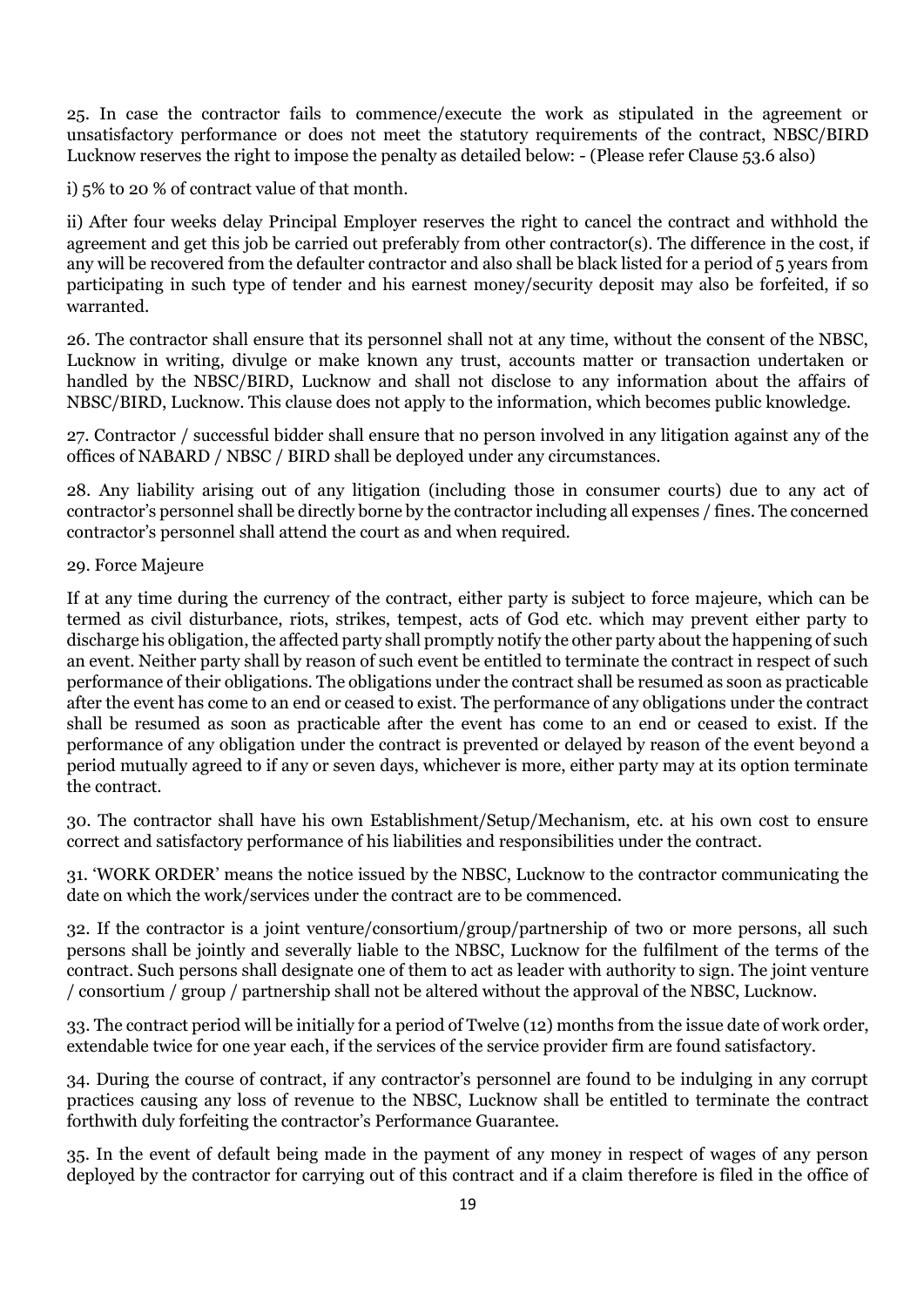the Labour Authorities and proof thereof is furnished to the satisfaction of the Labour Authorities, the NBSC/BIRD, Lucknow may, failing payment of the said money by the contractor, make payment of such claim on behalf of the contractor to the said Labour Authorities and any sums so paid shall be recoverable by the NBSC/BIRD, Lucknow from the contractor.

36. If any money shall , as the result of any instructions from the Labour authorities or claim or application made under any of the Labour laws, or Regulations, be directed to be paid by the NBSC/BIRD, Lucknow, such money shall be deemed to be payable by the contractor to the NBSC/BIRD, Lucknow within seven days. The NBSC/BIRD, Lucknow shall be entitled to recover the amount from the contractor by deduction from money due to the contractor or from the Performance Security.

37. The contractor shall not engage any sub-contractor or transfer the contract to any other person in any manner.

38. The contractor shall indemnify and hold the NBSC, Lucknow harmless from and against all claims, damages, losses and expenses arising out of, or resulting from the works/services under the contract provided by the contractor.

39. The bidder should be registered with the concerned authorities of Labour Department under Contract Labour (R&A) Act 1970 and relevant Acts or laws (wherever applicable).

40. The personnel engaged should project an image of utmost discipline. They should be preferably between the ages of 18 and 55 yrs. NO UNDERAGE / MINOR (below 18 years of age) SHALL BE DEPLOYED UNDER ANY CIRCUMSTANCES. The entire responsibility for such lapse shall be that of the contractor. NBSC/BIRD shall have right to have any person removed in case the personnel is not performing the job satisfactorily. The contractor shall have to arrange the suitable replacement in all such cases. Manpower so engaged shall be trained for providing general maintenance and housekeeping before joining. During this training, contractor shall have to arrange for substitute for the staff undergoing training.

41. The contractor shall get their staff screened for gross physical disabilities and contagious diseases and will provide a certificate to this effect for each personnel deployed. All the personal deployed by contractor should be vaccinated for COVID. NBSC/BIRD will be at liberty to get anybody re-examined in case of any suspicion. Only physically fit personnel shall be deployed for duty.

42. Staff engaged by the contractor shall not take part in any staff union and association activities.

43. The contractor shall bear all the expenses incurred on the following items i.e. Provision of torches and cells, stationary for writing duty charts and registers and records keeping as per requirements.

44. Agency will provide mobile phones to all supervisors at their own cost to ensure effective timely communication between them.

45. The NBSC/BIRD, Lucknow shall not be responsible for providing residential accommodation to any of the employee of the contractor.

46. The NBSC/BIRD, Lucknow shall not be under any obligation for providing employment to any of the worker of the contractor after the expiry of the contract. The NBSC, Lucknow does not recognize any employee employer relationship with any of the workers of the contractor.

47. If as a result of post payment audit any overpayment is detected in respect of any work done by the agency or alleged to have done by the agency under the tender, it shall be recovered by the NBSC/BIRD, Lucknow from the agency.

48. If any underpayment is discovered, the amount shall be duly paid to the agency by the BIRD, Lucknow.

49. The contractor shall provide the copies of relevant records during the period of contract or otherwise even after the contract is over whenever required by the NBSC/BIRD, Lucknow etc.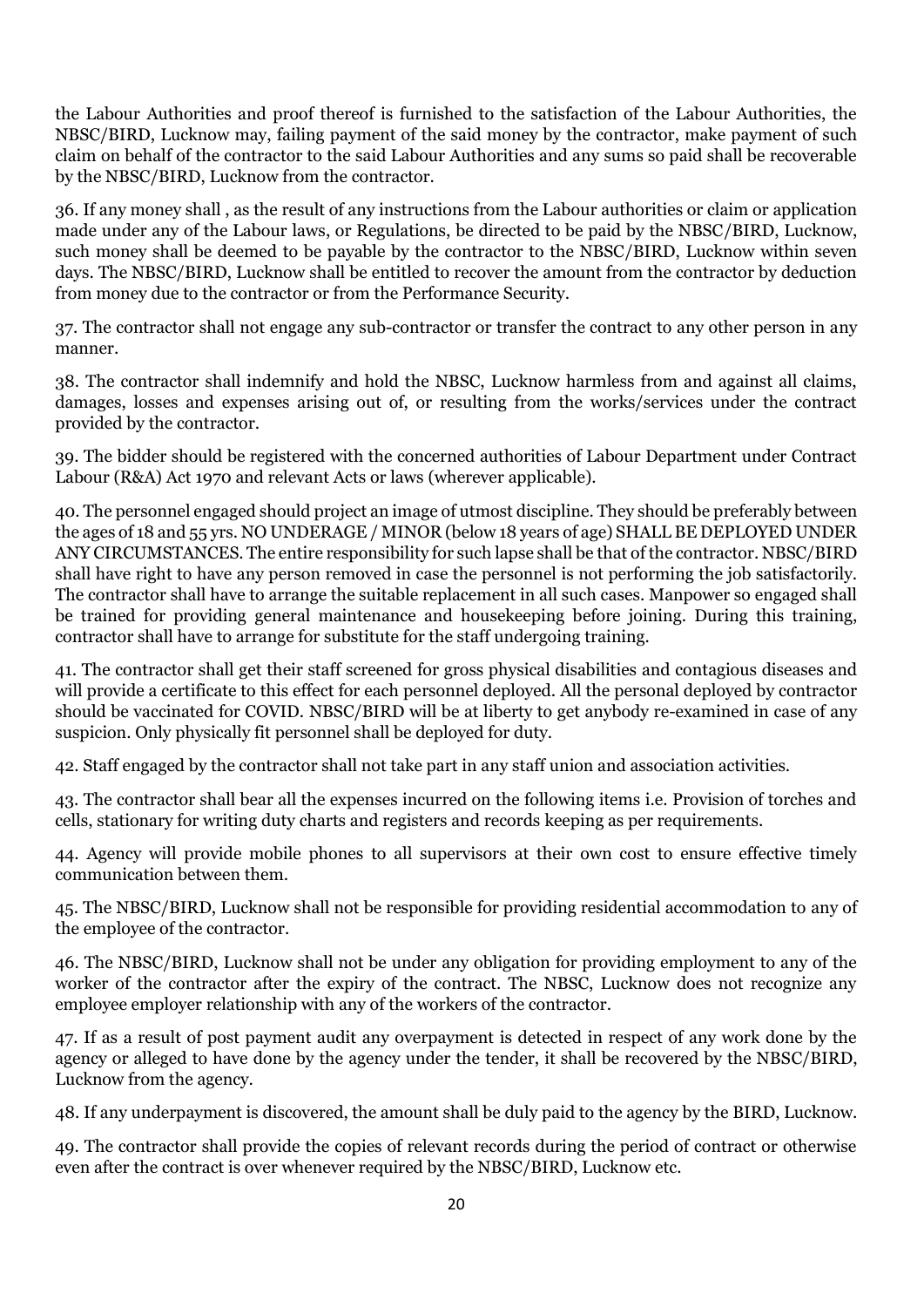50. The contractor will have to deposit the proof of depositing employee's contribution towards PF/ESI etc. of each employee in every month. The employer's portion of ESI / EPF / Bonus (IF) as per applicable shall be reimbursed only on submission of proof of depositing the contribution towards PF/ESI/BONUS.

51. The contractor shall disburse the wages to its staff deployed in the NBSC/BIRD, Lucknow every month through ECS or by Cheque in the presence of representative of the BIRD, Lucknow. The detailed proof of payment should be provided to NBSC/BIRD as and when demanded.

52. The contractor should have round the clock control room service in Lucknow along with quick response teams to deal with emergent situations.

## **53. PAYMENT**

53.1. The contractor shall be required to raise bill for monthly payments to The Director, BIRD, Lucknow. The payment shall be made as per the Latest Wage Rates as notified by the Office of the Deputy Chief Labour Commissioner (Central), Ministry of Labour & Employment, and Government of India from time to time.

53.2. The payment would be made on monthly basis for actual shifts manned/operated by the personnel supplied by the contractor and based on the attendance sheets of the contractor duly verified by the Caretaker of the BIRD, attested by the officer nominated by the BIRD and other supporting documents. No other claim on whatever account shall be entertained by the Bank. The Contractor will ensure that workers engaged by him must receive their entitled wages on time. In view of this, the following procedure will be adopted.

(a) Contractor shall pay the entitled wages of the workers on the last day of the month. It shall not be linked to the payment of the bill.

(b) Payment must be made by the contractor through ECS/NEFT/any other electronic payment system. Under no circumstances payments will be made in cash. To ensure this, service provider will get a bank account opened for every engaged employee.

(c) The service provider must ensure that entitled wages of the employee are credited to their bank account on the last working day of the month. Service provider will not be given any relaxation in this matter.

(d) While submitting the bill for the month, the services provider must file a certificate certifying the following:-

- (i) Wages of employees were paid as per minimum wages norm applicable has been credited to their bank accounts on (date)
- (ii) ESI Contribution relating to workers amounting to Rs.\_\_\_\_\_\_\_\_\_\_\_\_\_\_\_\_ was deposited on (date) (copy of the challan enclosed)
- (iii) EPF contribution relating to workers amounting to Rs.\_\_\_\_\_\_\_\_\_\_\_\_\_\_\_ was deposited on (date) (copy of the challan enclosed)
- (iv) The service provider is complying with all statutory Labour Laws including Minimum Wage Act.

(e) The service provider should submit the bill in accordance with the above time schedule.

(f) The contractor shall compulsorily issue a wage slip to every personnel& supervisor in the format provided below (an indicative format):-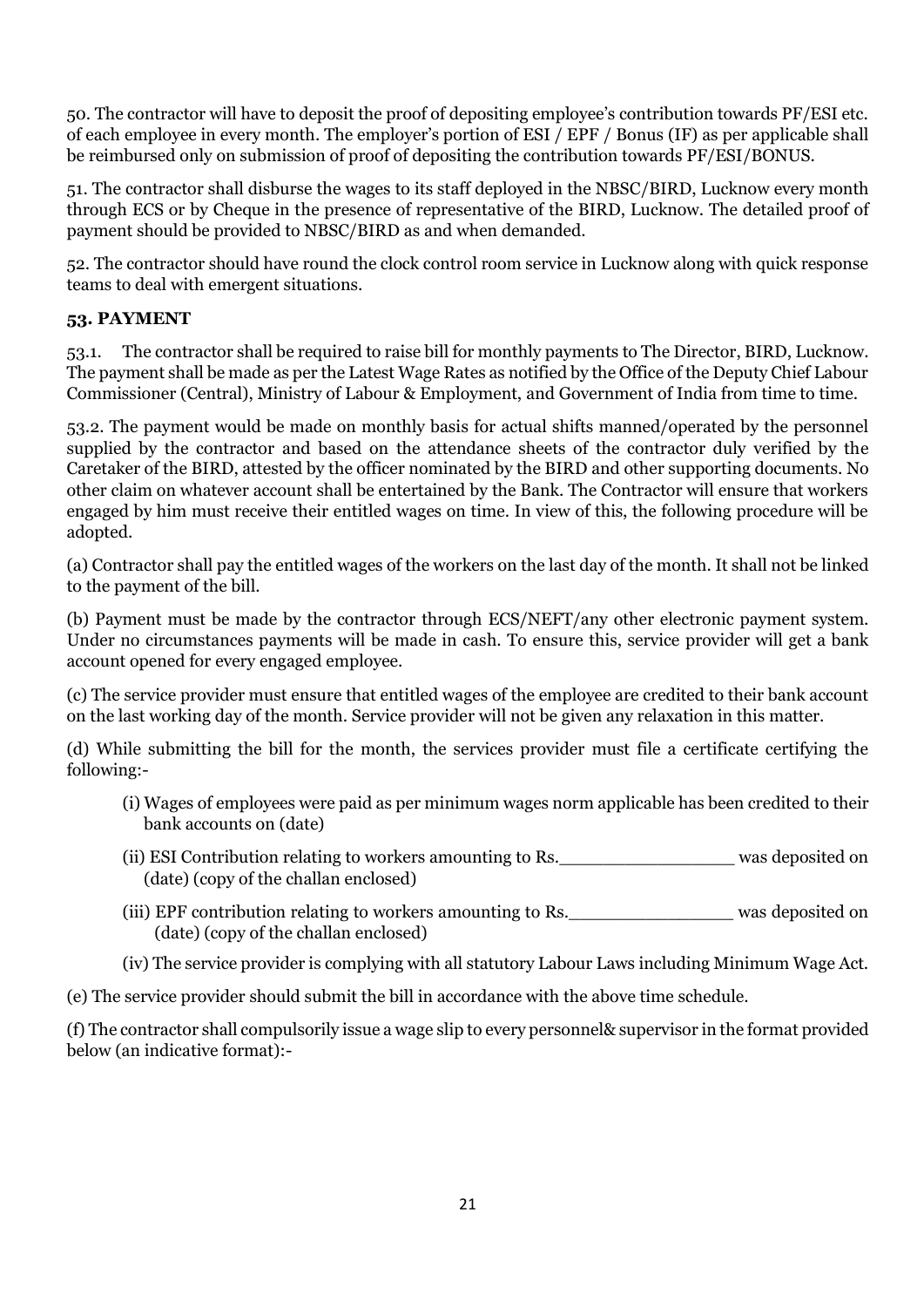| <b>Name of Employee:</b> | Designation                  |
|--------------------------|------------------------------|
| Month:                   | <b>No. of Days present:-</b> |
| <b>WAGE STATEMENT</b>    | ESI No.                      |
| Payable / Paid           | PF No.                       |
| <b>BASIC</b>             | DEDUCTIONS AMOUNT            |
| <b>BONUS</b>             | EPF(%)                       |
| <b>HRA</b>               | ESI(%)                       |
| <b>GRATUITY</b>          | <b>DEDUCTIONS</b>            |
| <b>OTHERS ALLOW.</b>     | (TAXES AND ANY               |
|                          | <b>OTHER CHARGES)</b>        |
|                          |                              |
| <b>GROSS WAGES</b>       | <b>TOTAL DEDUCTION:</b>      |
|                          |                              |
|                          |                              |
| NET PAYABLE (Rs.)        |                              |
|                          |                              |

53.3. Any damage or loss caused by contractor's persons to the NBSC/BIRD in whatever form would be recovered from the contractor.

53.4. Deduction will be done proportionally from the salary.

53.5. In case any public complaint is received attributable to misconduct/misbehaviour of contractor's personnel & is assessed as true by the NBSC/BIRD, a penalty or Rs.5000/- for each such incident shall be levied and the same shall be deducted from contractor's bill. Besides the personnel found involved in the incident shall be removed from the Premises immediately. In case the contractor fails to commence/execute the work as stipulated in the agreement or gives unsatisfactory performance or does not meet the statutory requirements.

53.6. **Penalty Clause:** The services provided for the month shall/may be reviewed by the Officer appointed by NBSC/BIRD. If BIRD is of the view that the services provided by the contractor is not up to mark, it may prescribe a penalty in the range of 5 % to 20 % of the contract value of that month. The decision of NBSC/BIRD shall be final and binding on the contractor in this regard. The contractor shall not pass NBSC/BIRD on the burden of penalty to the workers deployed by him/her and should ensure payment of minimum wages to the workers irrespective of the penalty.

#### **OBLIGATION OF THE CONTRACTOR:**

54. The contractor shall ensure full compliance with tax laws of India with regard to this contract and shall be solely responsible for the same. The contractor shall submit copies of acknowledgements evidencing filing of returns every year and shall keep the Employer fully indemnified against liability of tax, interest, penalty etc. of the contractor in respect thereof, which may arise.

#### 55. **Dispute Resolution**

(a) Any dispute and or difference arising out of or relating to this contract will be resolved through joint discussion of the representatives of the concerned parties. However, if the disputes are not resolved by joint discussions, then the matter will be referred for adjudication to a sole arbitrator appointed by the Principal NBSC, Lucknow.

(b) The award of the sole Arbitrator shall be final and binding on all the parties. The arbitration proceeding's shall be governed by Indian Arbitration and Conciliation Act 1996 as amended from time to time.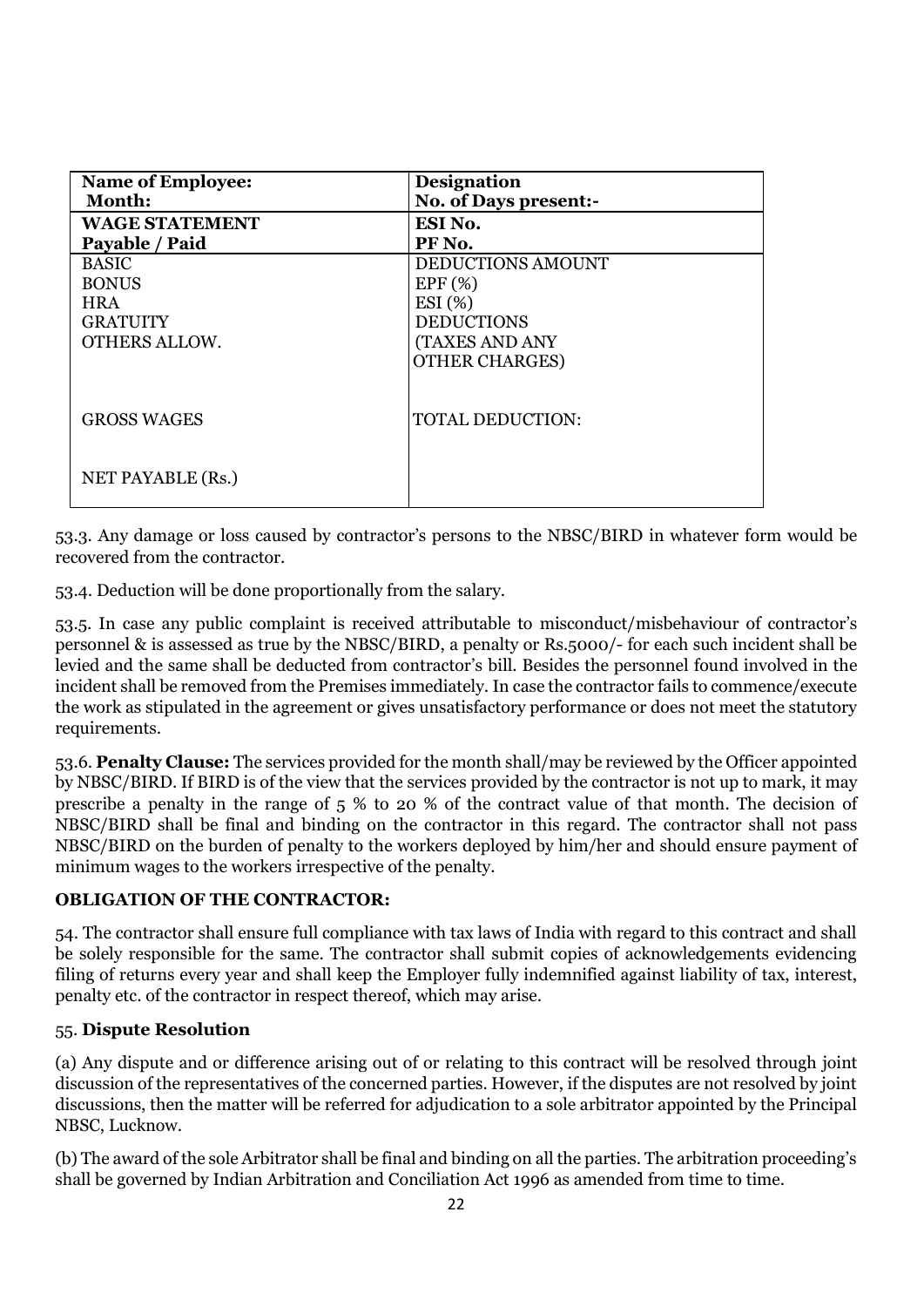(c) The cost of Arbitration shall be borne by the respective parties in equal proportions. During the pendency of the arbitration proceeding and currency of contract, neither party shall be entitled to suspend the work/service to which the dispute relates on account of the arbitration and payment to the contractor shall continue to be made in terms of the contract. Arbitration proceedings will be held at Lucknow only.

#### 56. **JURISIDICTION OF COURT**

The courts at Lucknow shall have the exclusive jurisdiction to try all disputes, if any, arising out of this agreement between the parties.

#### 57**. EXIT:**

i. First three months of the contract shall be on a trial basis. If the work is not satisfactory, the contract may be terminated.

ii. The contract is liable for termination by giving one month notice by the Bank and three months' notice by the contractor. However, the contract may be terminated by the Bank without allowing notice period, if the quality of the work is found not satisfactory. The Security Deposit under these circumstances will be forfeited.

58. Contractors should provide 2 sets of uniforms and one pair of shoes of approved colour and quality, once in a year, to the employees deployed for the job at NBSC/BIRD at his own cost. The contractor should ensure that the uniforms provided to the staff are maintained in proper and clean condition.

59. The contractor shall ensure to provide an alternate qualified manpower or replace with a standby in case any of the regular staff deployed is absent or on leave.

60. On site storage space will be provided to the Contractor. NBSC/BIRD will not be responsible for safety or upkeep of contractor's materials. The contractor may be required to vacate the storage space and sheds at short notice without any extra cost to NBSC/BIRD.

61. The contractor shall provide necessary Tools & Plants (T&P) or any other equipment, labour, etc. for the proper execution of the works.

62. VALIDITY OF TENDER: 90 Days from the date of opening of the Tenders.

63. The contractor shall use necessary safety equipment and maintain all safety measures during the execution of works and ensure compliance of Safety Code as per rules and Regulations in force.

64. Contractor shall be required to furnish NBSC/BIRD, as and when required, the following:

i. The Power of Attorney, name and signature of his authorized representative, who will be in charge of execution of this contract.

ii. Wage Book, Muster Book pertaining to labours engaged under this contract.

iii. Validity of Insurance Policies, Labour Contract License relating to staff engaged at NBSC /BIRD site. The Contractor shall take all precautions necessary and shall be responsible for safety of work and risk involved in works carried out by their personnel.

iv. Contractor shall vouchsafe bonafides, conduct and fidelity of the staff employed by him. Any damage caused wilfully or in negligence to the works executed, shall be borne by the contractor.

65. The Contractor shall at his own cost and expenses provide all the labour, supervision tools, plant apparatus, ladders, trolleys, conveyance, uniforms etc. required for execution of the work covered by this contract to the entire satisfaction of NBSC/BIRD.

66. Forfeiture Clause: In case of negligence/dereliction of duty by contractor's staff, the above contract shall be terminated without giving any notice and the security deposit shall be forfeited.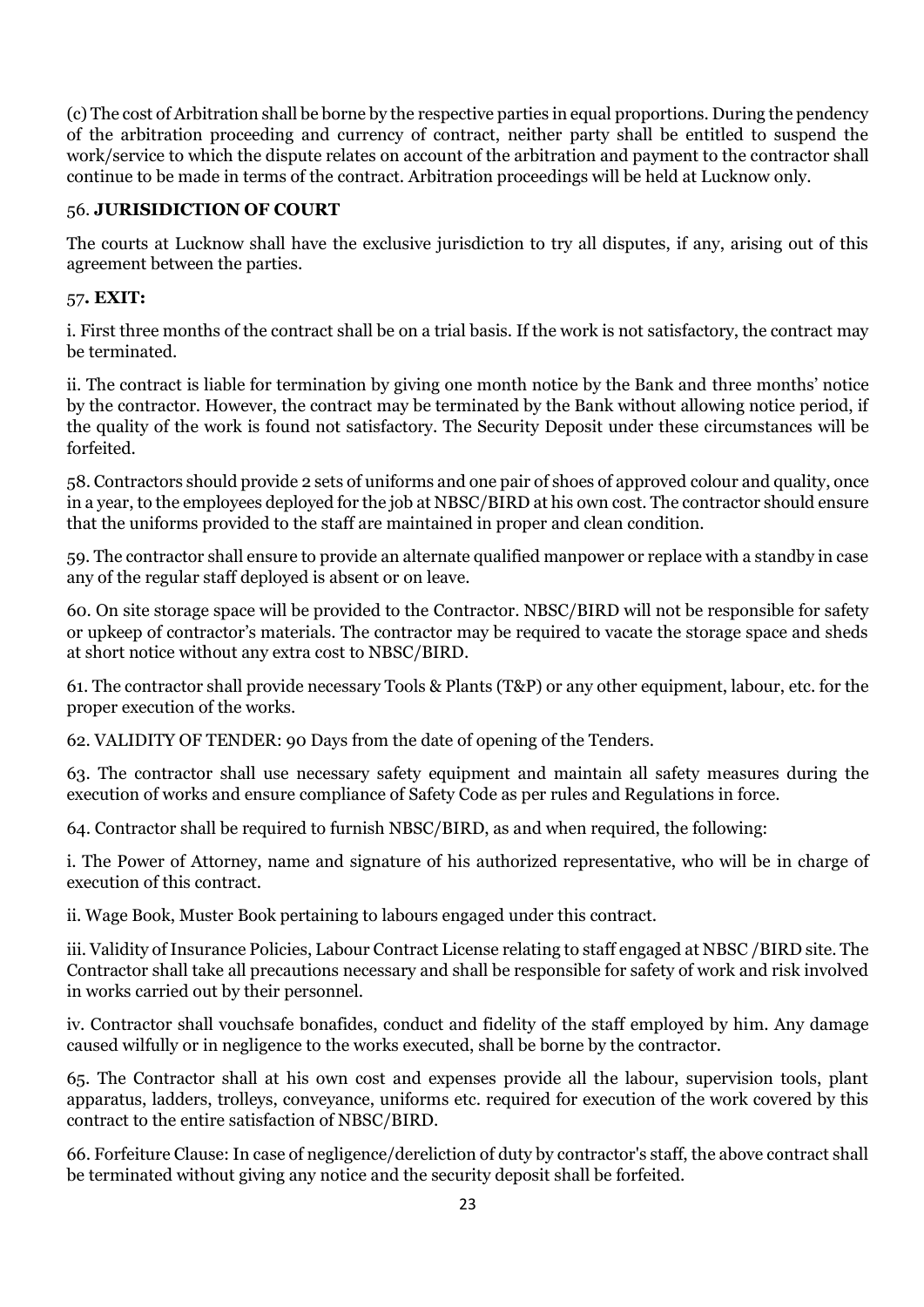67. Recovery of income tax, education cess, work contract tax etc. as applicable & in force shall be deducted from the bill during the currency of the contract.

68. Transit accommodation for use by shift staff may be made available in NBSC/BIRD campus.

69. Note: The property shall be handed over to contractor for maintenance on as-is-where-is basis and the contractor shall be required to do the pending work (if any), without any extra cost. In regard to the pending works (as per scope of work) contractor shall not give excuse such as so and so work should have been done by the previous AMC contractors and is not within their scope.

I / We accept all the above Terms and Conditions in all respects without any reservation.

SIGNATURE AND SEAL OF BIDDER:

DATE:

PLACE: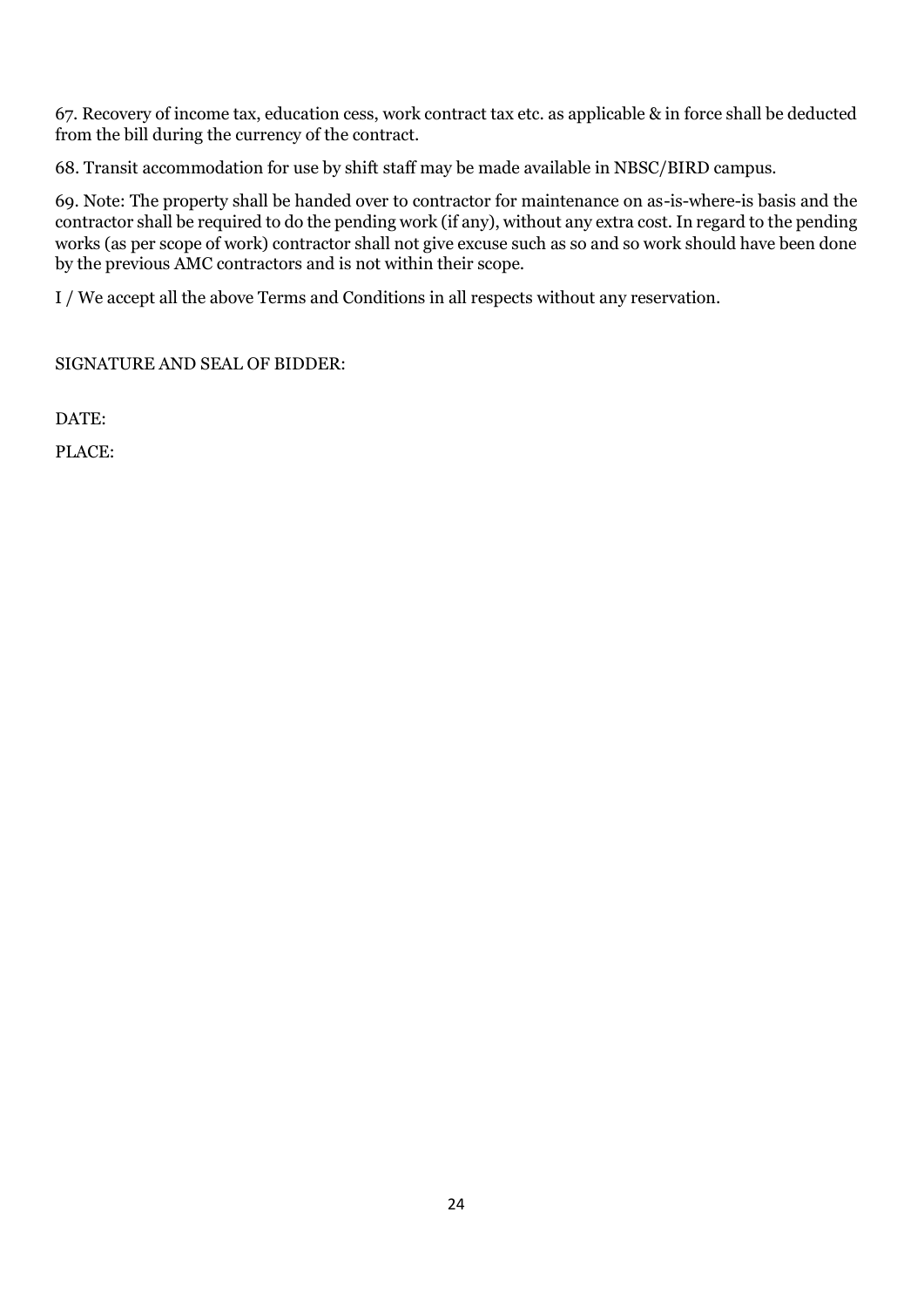#### **SAFETY CONDITIONS OF THE CONTRACT**

As part of the contract, the contractor must satisfy the under mentioned safety requirements and must ensure at all time that these are followed without any deviation.

#### **A. GENERAL**

1. Smoking and chewing pan are prohibited NBSC/BIRD Campus.

2. For any job involving welding, soldering, lighting of flames, use of heat source or temporary electrical connection, prior permission of NBSC's/BIRD's engineer shall be taken before execution of the same. No job involving heat sources are permitted to be carried out after office hours and on holidays/Sundays without prior permission.

3. It is entirely the responsibility of the contractor to see that safety appliances such as safety belts, life lines, helmets, rubber gloves of appropriate voltage (1100V) rating etc., depending on the job demand, are made available to his staff at contractor's cost. If the contractor needs any suggestion on the mater, they may approach engineers of NBSC/BIRD for the same. Any lapse on safety will be viewed seriously.

4. The contractor shall ensure that the persons posted for the work are well conversant with the operation of fire extinguishers.

5. The contractor shall take all precautions to avoid accidents and causes of accidents. He must be careful regarding safety during working of his staff in the premises.

#### **B. SAFETY PRECAUTIONS FOR PORTABLE ELECTRICAL APPLAINCES**

Precautions in handling portable electrical appliances are more significant under monsoon conditions. Some likely situations are highlighted here for contractor's attention and action to ensure that conditions and methods of usage conform to the safety of personnel and property.

1. Broken sockets/pin plug /loose connections: These conditions cause sparks which lead to fault conditions or electrical shock situations. Wires shall not be directly inserted into the sockets as the earth lead of the equipment inserted into the phase socket may give shock to the operator.

2. Polarity of phase/neutral and earth: Certain appliances like Poroscope may give violent electrical shock during work if polarity conditions are not satisfied.

3. Joints in flexible cables: Usage of portable appliance is such that electrical and physical integrity of joint may be suddenly affected, leading to severe sparking and fire if combustible / inflammable materials are present near the joint. Sometimes this may not be noticed by the operator at all.

4. Appliance body grounding and system grounding: In absence of or ineffective appliance body grounding, operator may receive severe shock in case of phase to earth fault during usage. All earth pins in sockets must have low impedance and mechanically firm earthling according to Indian Electricity Rules/BIS 3043 so that safety is assured to operators even under fault condition.

5. Water leakage: Water reduces efficiency of insulation depending upon exposure. Presence of moisture on ordinary switches may give a shock during operation, switches in chronic leakage areas should preferably be de-energized until the rectification is done.

6. Excavation/Addition/Alteration of the Buildings: During excavations, alterations of the building etc. every care shall be taken that electric shock or damages to cables, are avoided. De-energisation of circuits must be considered whenever required.

We/I agree to the safety conditions and to ensure compliance with the same fully.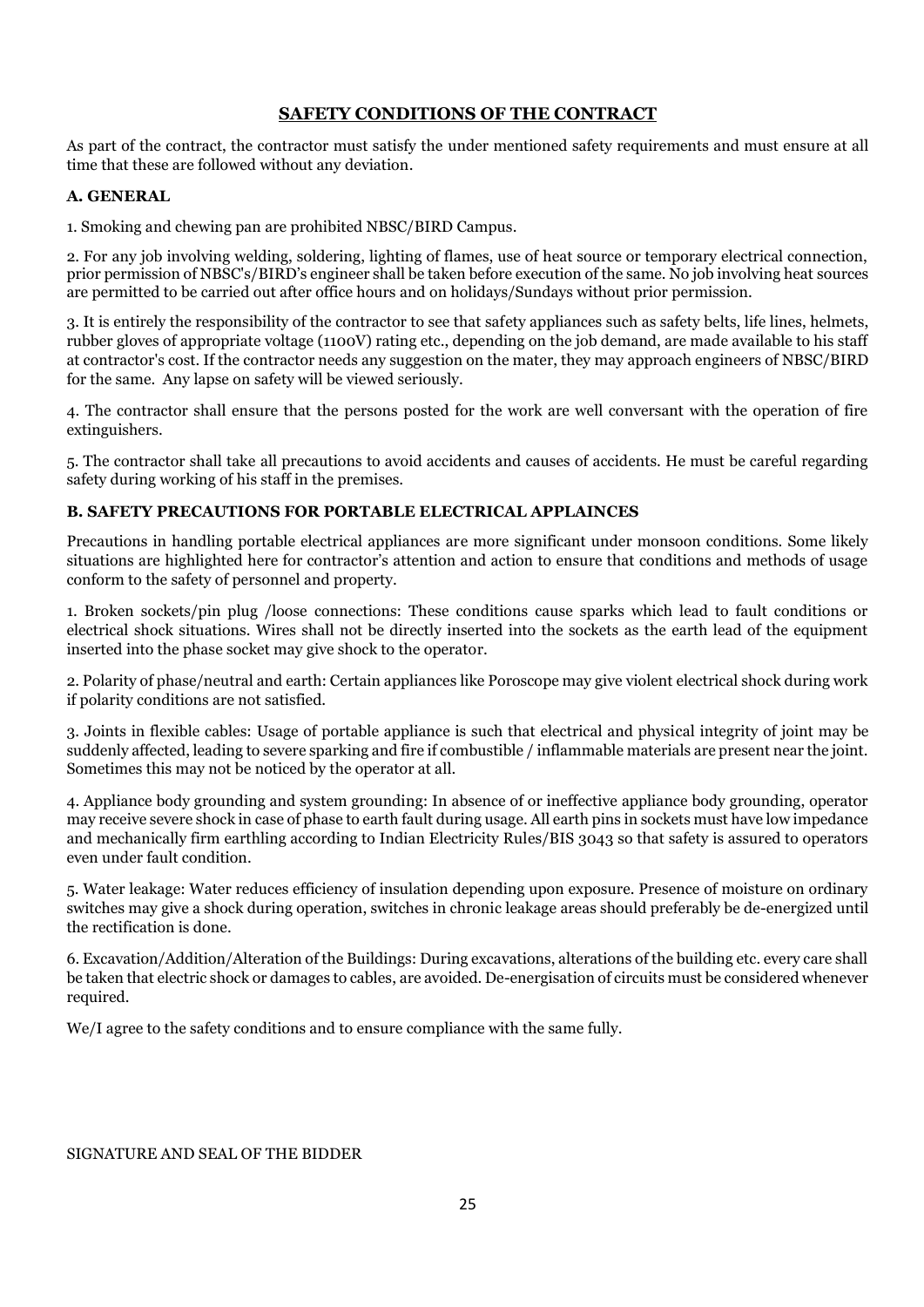#### **SCOPE OF WORK**

#### 1. WORK DETAILS

The successful tenderer shall be looking after and providing services for the annual maintenance contract of fire fighting system at our campus situated at Sector H, LDA Colony, and Kanpur Road, Lucknow. For this purpose, the contractor will be required to depute one person round the clock in three shifts, adequately qualified and trained in all aspects of fire fighting and using all fire fighting system provided in our campus. In case of an emergency, the fire personnel will have to perform duties as per the existing / proposed fire evacuation plans.

#### 2. BUILDING DETAILS

Plot Area : 42 acres. (approx.)

No of floors : Multiple building including offices, class rooms hostels, residential buildings, dining lounges etc.

Fire Protection System : Hydrant System sprinkler system, fire alarm system, extinguishers etc.

3(A). Equipment / systems covered under the scope of work

Complete fire fighting, fire protection, fire extinguishing and fire alarm system are included in the scope of work. Any equipment/system (if added) subsequently will also be included in the same contract without extra cost.

#### 4. MANPOWER DEPLOYMENT FOR THE PURPOSE OF THIS CONTRACT

The successful tenderer shall deploy one semi-skilled person for the above mentioned work round the clock in three shifts. The manpower for the purpose of this contract shall be deployed on our duty without break. Same person will not be allowed to continue for two shifts at a stretch. Also, suitable reliever will be deployed by the tenderer to ensure proper leave to the three persons deployed regularly. The tenderer shall provide such reliever at no extra cost to the bank i.e. bank shall pay as per minimum wages prevalent only for the three persons deployed regularly. The Contract Labour Act provisions shall be followed in letter and spirit.

The manpower deployed should be well conversant with the existing fire fighting, equipment/ systems in our campus and new equipment in the market which may be subsequently installed by us. He should have certified qualification and adequate previous experience for such type of job. Contractor and his staff after taking charge of the system should immediately make themselves aware of the emergency escapes formulate a fire evacuation plan, fire fighting plans and understand the electrical distribution and other safeties for various equipment etc. Successful contractor should be able to monitor the system, detect and locate the faults in a logical way and rectify / repair the fault without loss of time.

4.1 In case, NBSC/BIRD feels that any or all the persons deployed at BIRD are not suitable for carrying out the job then the same is to be replaced immediately. In case the person deployed is on leave, a suitable replacement shall be given without any extra cost. In case no suitable replacement is provided the deduction will be made from the payment to the successful tenderer as per details given in the payment terms mentioned in this scope of work / terms and conditions. In case of frequent absenteeism / change of manpower, the successful tenderer will be warned once and later on the contract will be liable for termination by giving one month's notice.

4.2 The persons deployed shall be well aware of the hazards of fire, LPG, gases, water at pressure and he will have to take necessary precautions while on job. He has to be safety conscious all the time and shall not take any chance to work on LIVE LINE / CIRCUIT under any circumstances. The persons deployed must have sufficient knowledge about the first-aid requirements when somebody gets burns, electrical shock. He must know all steps of shock treatment. He must be well conversant with the means to fight all type of fire and should be able to use the fire fighting extinguishers and other equipment's as and when required.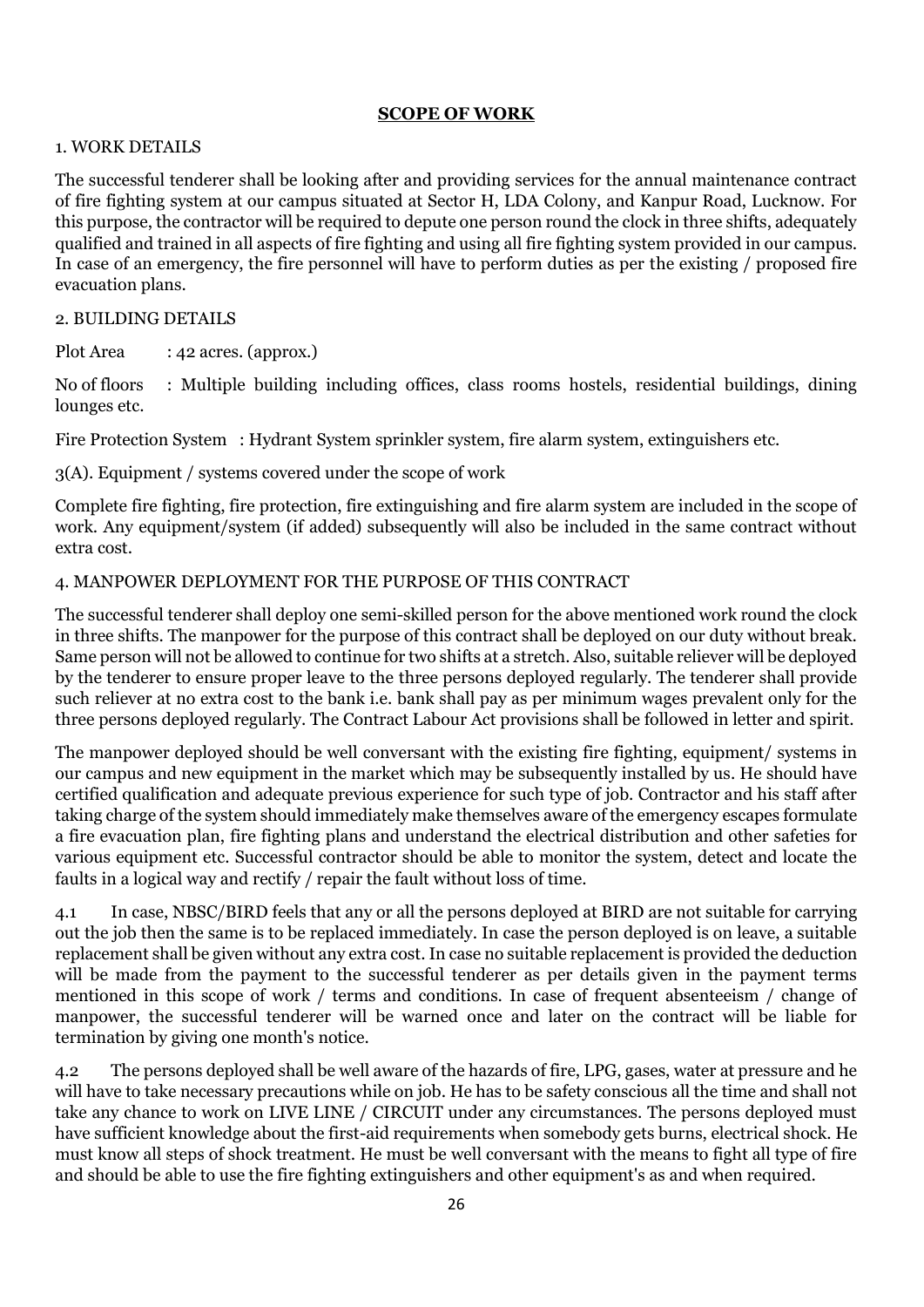4.3 Contractor has to be extremely careful in carrying out any other work such as refilling of cylinders etc. Contractor has to coordinate and supervise the preventive / breakdown and any other work being carried out for fire-fighting system by any other agency and keep the record and follow-up for the same. In case of breakdown or malfunctioning of any of the system equipment, the matter is to be immediately conveyed to NBSC/BIRD and corrective action / work has to be carried out as advised. The manpower deployed should follow the laid down procedure step by step for trouble free operation.

4.4 The manpower deployed should go around the system installations while-on duty, observe for any abnormality in the running / working of live as well as stand still equipment, note it and subsequently rectify the same. He shall report daily to the ACT of the BIRD or any other person identified for the purpose of attendance. However in case of fire / smoke is visible from any equipment or any cable joint / termination, the person deployed shall first isolate the circuit and if required use appropriate fire extinguisher to stop / quench the fire and inform the officer-in charge of the NBSC/BIRD.

4.5 The person deployed should follow the instructions given by the concerned officer. Contractor has to carry out any other work assigned by officer-in-charge of NBSC/BIRD.

4.6 RECORDS: Successful tenderer shall keep daily record of installed equipment, inventory / materials and housekeeping of items, equipment's and store. Successful tenderer shall ensure that daily log report of all the works/ jobs are carried out and the performance / inspection reports by the persons deployed for the purpose of this contract in maintained at office premises of the NBSC/BIRD. This daily log report should be checked and countersigned by the successful tenderer on a monthly basis and produced before the officerin-charge of the NBSC/BIRD, whenever asked to do so. A monthly report of all the works / jobs carried out (preventive and breakdown maintenance jobs carried out) during the month should accompany the monthly bills. Bills without these monthly reports will not be entertained. The stationary required for maintaining these work records (inventory and log reports) will be provided by the BIRD.

## 5.0 TOOLS, EQUIPMENT'S AND UNIFORM

(a) Successful tenderer shall make available at site the following bare minimum tools and tackles all the time (Note: these tools and tackles should be available at site all the time whether these are required at site or not). In case of failure to provide these, the BIRD shall purchase these items from open market and the cost will be recovered from the monthly bills.

- i. Line tester one each for one person deployed
- ii. Pliers of required size and types
- iii. Hammer one no.
- iv. Screw Driver set
- v. Spanner-set
- vi. Pipe Wrench
- vii. Safety equipment's as per the requirements
- viii. Rope- 50mts.

(b) Successful tenderer shall make available at site any tools and tackles including safety equipment required to work with electricity, fire, refrigerant, gases under pressure, places at any height, depth, above false ceiling and in ducts and electrical safely equipment and safely belts, helmets, shoes, rain / water protection equipment etc. which may be required for the purpose of any job at no additional charge.

- 5.1 BIRD will provide the following in respect of this contract:
- (a) All items mandatory besides as mentioned at 5.0 (a) above.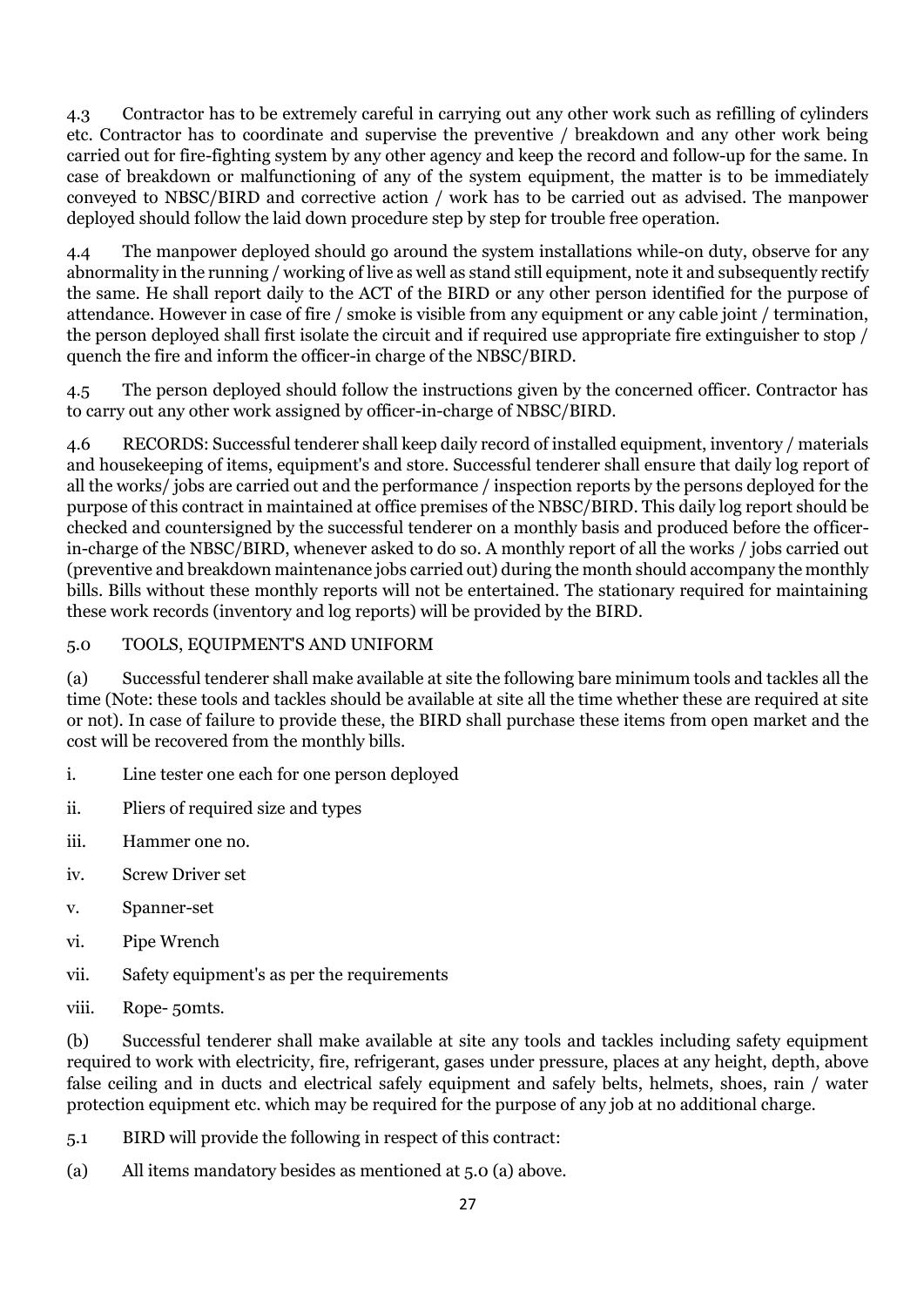(b) Water and electricity for carrying out activities for this contract.

BIRD will provide chair and table for the use by persons deployed under this contract at any place inside the building / basement as deemed suitable. The same may be changed by BIRD as per their convenience

5.2 Scope of work excludes the following:

Kindly note that following is not included in the scope of work of this contract:

- i. Supply of components & parts of electrical LT panels, motors and starters.
- ii. Pipe welding/ pipe replacement
- iii. Refilling of fire extinguishers for annual servicing or used during the demonstration of training.

The major components of heat and smoke detectors, response indicators, hooters, manual call points, cables etc. if required to be replaced shall be provided by the BIRD.

#### **Special terms**

- 1. The personnel/employees/ manpower deployed/ Firemen of the contractor shall be paid the amount of all Statutory liabilities such as ESI, EPF, in case if, ESI is not applicable then Group medical insurance, Bonus, Gratuity, dues under (If any) workmen's Compensation Act, etc.
- 2. The contractor shall abide by and comply with all the relevant laws and statutory requirements covered under Payment of Minimum Wages Act, 1948,Contract Labour (Regulation & Abolition) Act 1970, EPF etc. with regard to the personnel engaged by them for works. It will be the responsibility of the contractor to provide details of manpower deployed by them, in the NBSC/BIRD, Lucknow and to the concerned Labour Department.
- 3. As far as EPF is concerned, it shall be the duty of the Contractor to get PF code number allotted against which the PF subscription, deducted from the payment of the personnel engagedandequalemployer'samountofcontributionshouldbedepositedwiththerespective PF authorities within 7 days of close of every month, giving particulars of the employees engaged for the NBSC/BIRD, Lucknow works which is required to be submitted to the NBSC/BIRD, Lucknow. In any eventuality, if the contractor failed to remit employee/employer's contribution towards PF subscription etc. within the stipulated time NBSC/BIRD, Lucknow is entitled to recover the equal amount from any money due or accrue to the Contractor under this agreement or any other contract, duly furnishing particulars of personnel engaged for the NBSC/BIRD, Lucknow.
- 4. The antecedents of the staff deployed shall be got verified by the contractor from local police authority and an undertaking in this regard to be submitted to the NBSC/BIRD ,Luck now and NBSC, Lucknow shall ensure that the contractor complies with the provisions.
- 5. The Contractor will maintain a register on which day to day deployment of personnel will be entered. This will be checked and examined by the authorized official of the NBSC/BIRD, Lucknow. While raising the bill, the deployment particulars of the personnel engaged during each month, shift wise, should be shown. The Contractor has to give an undertaking (on the format), duly countersigned by the concerned official of the NBSC/BIRD, Lucknow, regarding payment of wages as per rules and laws in force, before receiving the 2nd payment on wards.
- 6. All liabilities arising out of accident or death while on duty of the required fire services personnel shall be borne by the contractor .The contractor shall cover all his employees with a comprehensive Group Insurance policy. The contractor shall indemnify the NBSC/BIRD, Lucknow against all liabilities arising out of any such accidents or deaths.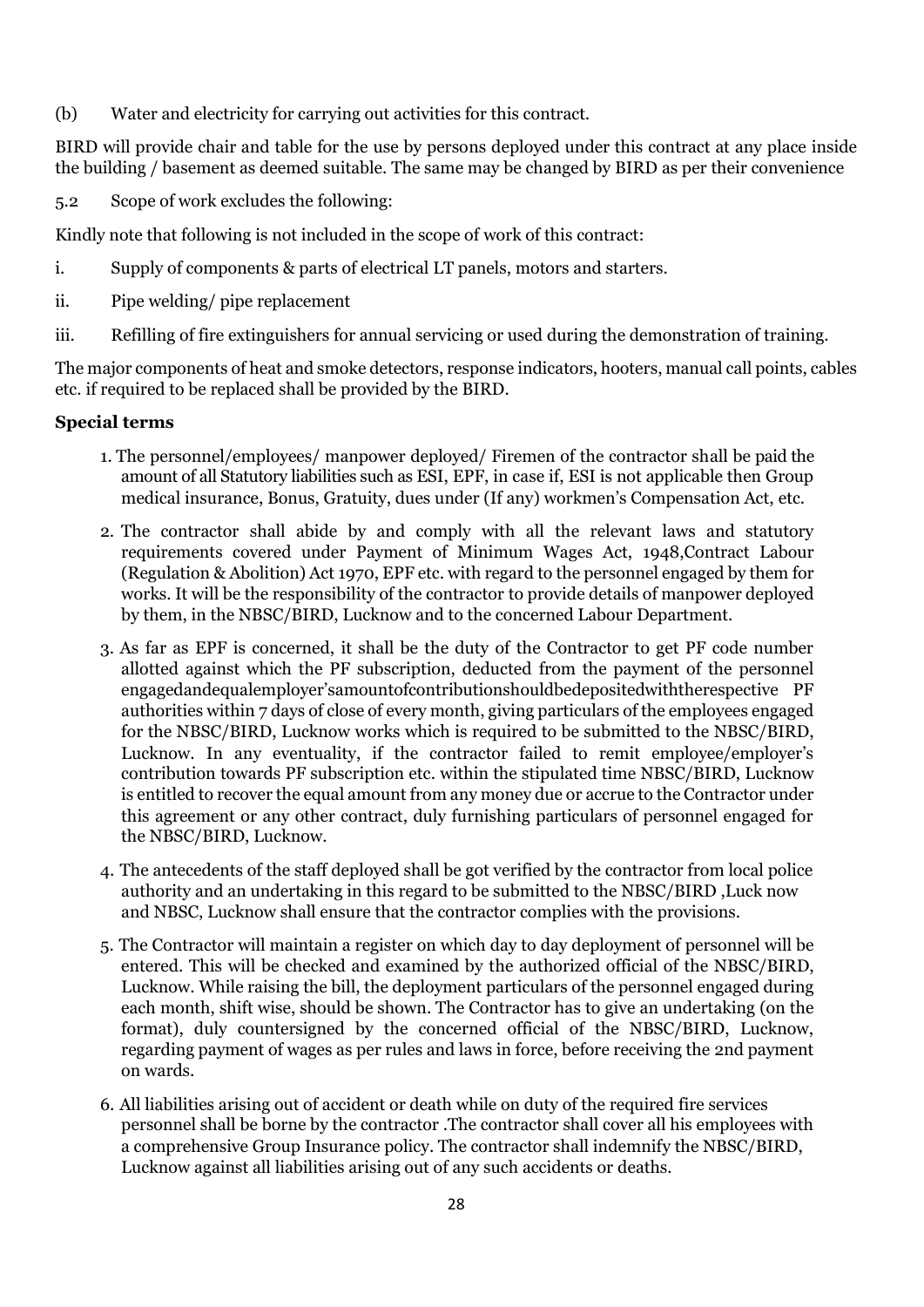- 7. Adequate supervision will be provided to ensure correct performance of the said fire/security installation maintenance services in accordance with the prevailing assignment instructions agreed upon between the two parties. In order to exercise effective control & supervision over the staff of the Contractor deployed, the supervisory staff will move in their areas of responsibility.
- 8. All necessary reports and other information will be supplied immediately as required and regular meetings will be held with the NBSC/BIRD, Lucknow.
- 9. Mobile phone of the persons deputed on site may be intimated to us.
- 10. The Party should provide 2 sets of uniforms of approved color and quality to the employees deployed for the job at NBSC/BIRD and also two pair of safety shoes, every year at their own cost.
- 11. The Party shall observe all the necessary safety precautions for the safety of the labour and the employees of NBSC/BIRD residents of the colony during execution of works. The Party would be responsible for the safety of persons employed by the Party as also the safety of employees of NBSC/BIRD residents of the colony.
- 12. The Party shall take all precautions to avoid accident and causes of accident. The Party must be careful regarding safety during working of the Party worker in the premises/colony.
- 13. NBSC /BIRD shall not bear any responsibility in case of any accident to the Party worker in the premises/colony due to no fault of work working but merely due to negligence of the Party worker or lack of safety provided to them by you.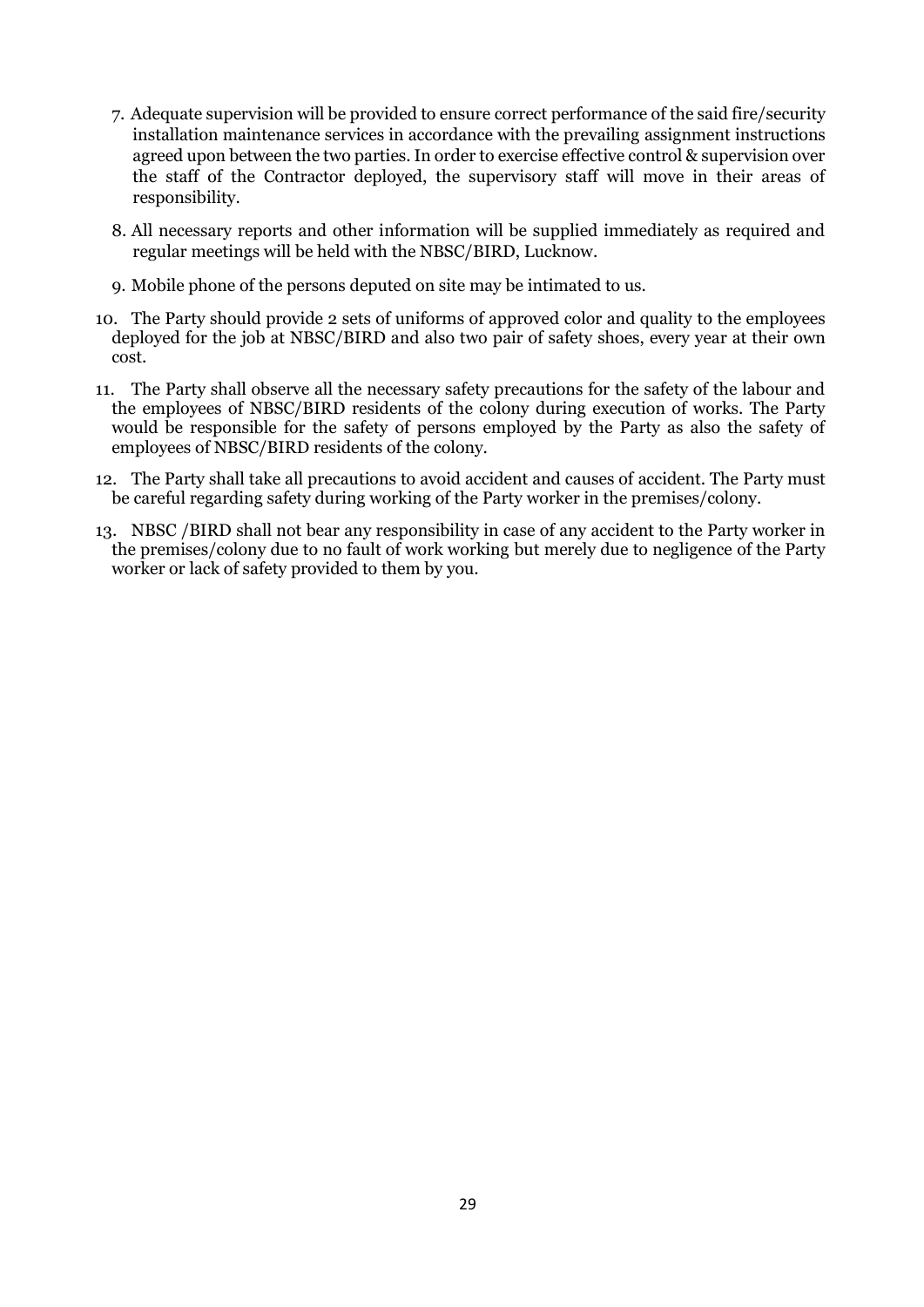#### **ANNEXURE-I**

#### **BASIC INFORMATION OF THE CONTRACTOR**

1. Name of the Applicant/Organisation and address of the registered office.

2. Year of Establishment

3. Type of the Organisation (whether Sole Proprietorship/Partnership/Private Limited/ Limited or Cooperative Body etc.)

4. Name of the Proprietor / Partners / Directors of the Organisation / Firm (a)

(b) (c)

5. Details of Registration (Whether Partnership firm, Company, etc.)- Registering Authority, Date, Registration No., etc. mentioning the business/ activity of the firm.

6. Whether registered with Government/Semi Govt. /Municipal Authorities or any other public organisation and if so, in which class and since when?

7. Experience in the field of firefighting services

8. Qualified personnel available with the organisation

 Details to be furnished in ANNEXURE-IV

9. Adequate and satisfactory evidence to indicate financial capacity of the Organisation to undertake the said work with names of Bankers and their full address. (Solvency certificate from the Bank or Certified copies of balance sheet and Income Tax clearance certificate for the last three years shall be attached).

10. Yearly turnover of the company during last 3 years (Year-wise)

> Rs. Rs. Rs.

11. Permanent Account Number (PAN)

12. Ability to provide Bank Guarantee or other equivalent forms of security from a Scheduled Bank.

13. Whether any Civil Suit/litigation arisen in the contracts executed during the last ten years/being executed now. If yes, please furnish the details in the proforma given below: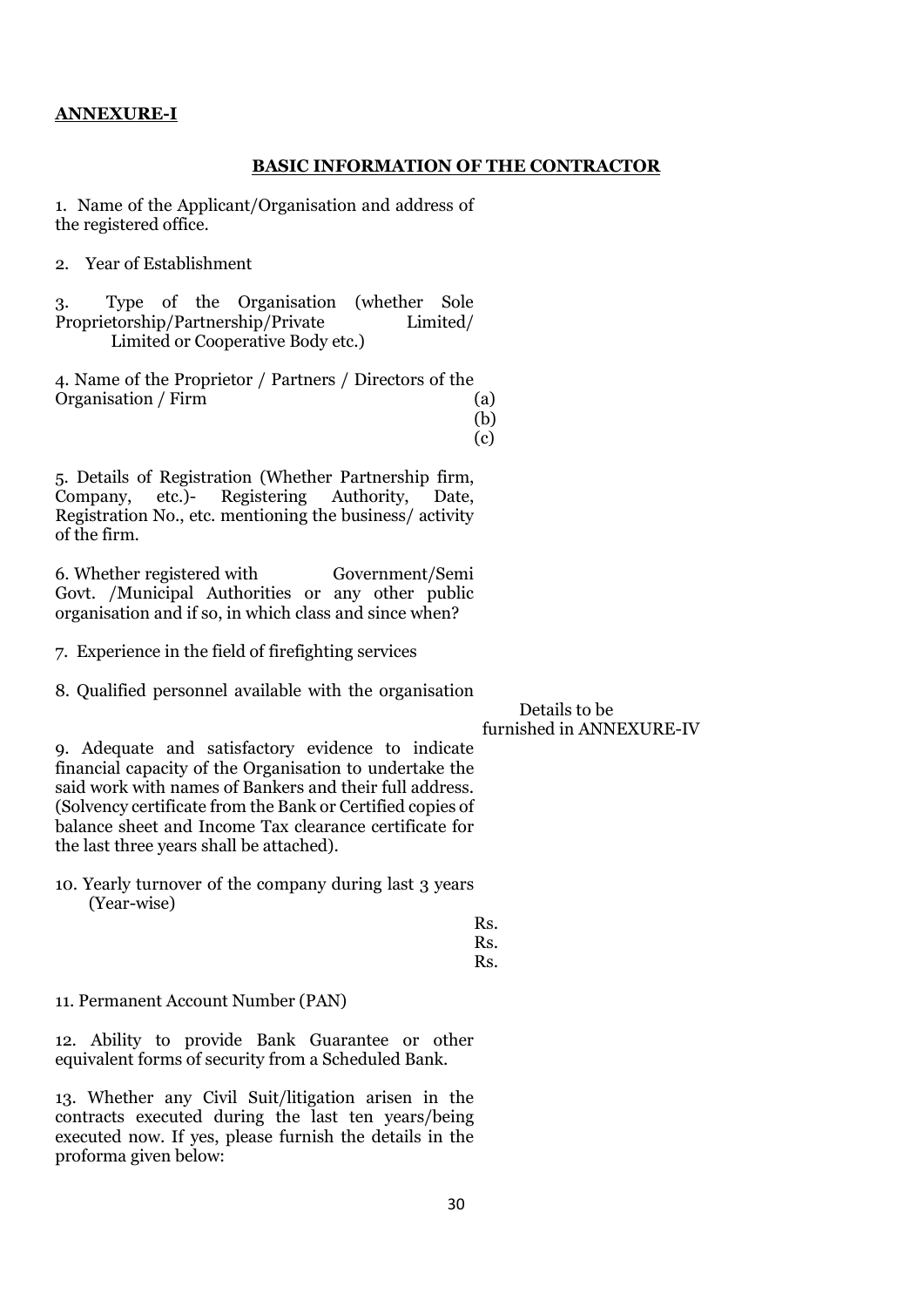|              | Sr. Name of the work Nature of Work order |     |    |
|--------------|-------------------------------------------|-----|----|
|              | No. and Employer work No and date         |     |    |
| $\mathbf{1}$ | - 2.                                      | -3. | 4. |

| Present stage Value of Brief details |                                             |  |
|--------------------------------------|---------------------------------------------|--|
|                                      | of Work contract (Rs) of litigation, if any |  |

5. 6. 7.

14. Details of registration with the office of the Regional Labour Commissioner(RLC)-Central, EPFO and ESI

15. Number of supplementary sheets attached for Part I.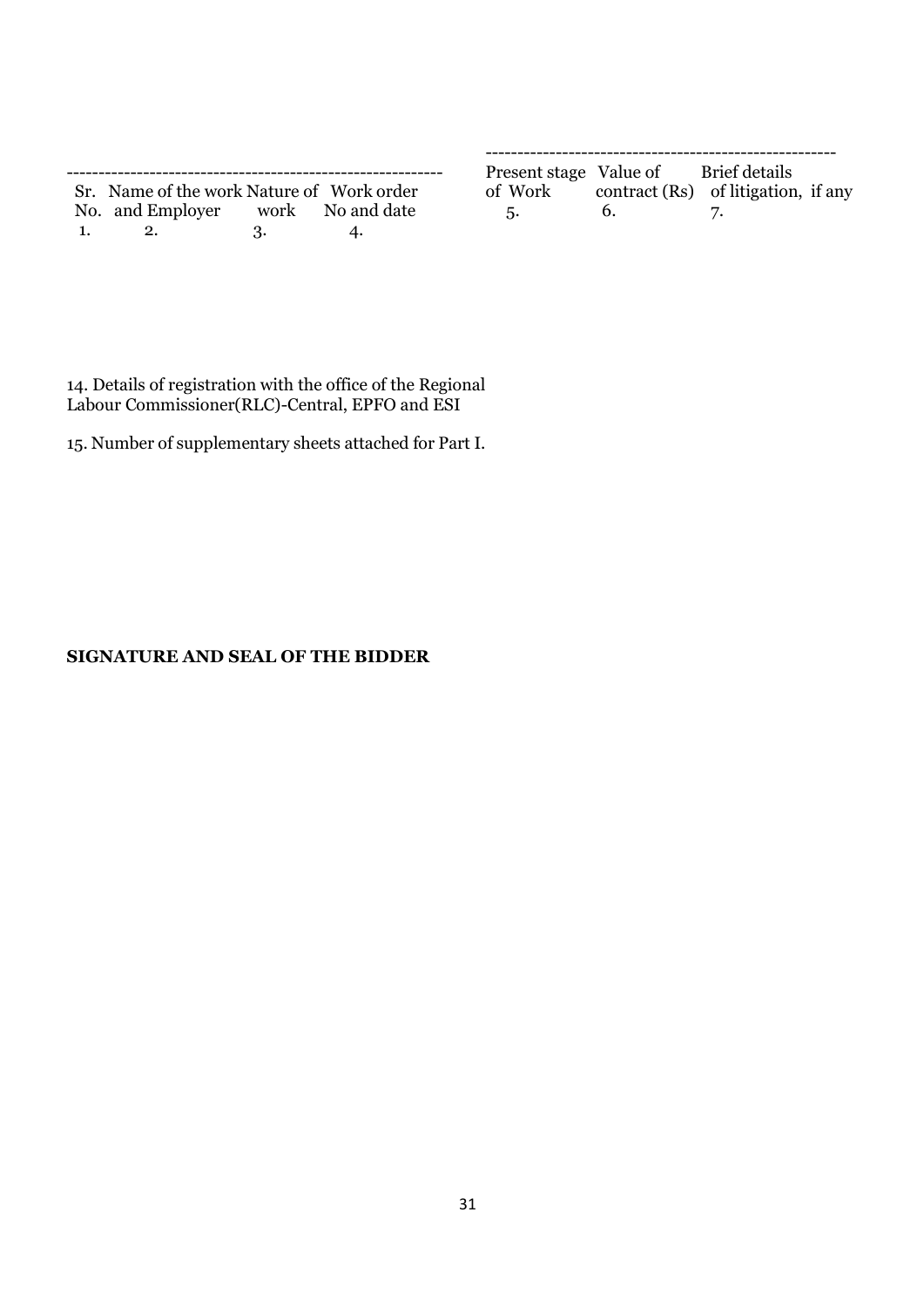#### **ANNEXURE-II**

#### **PREVIOUS EXPERIENCE**

i) List of important works executed by the firm during last seven years with experience in executing works of similar nature i.e. experience in providing Firefighting Services. Please arrange to provide value of job, approximate area of each contract where maintenance work was / is being undertaken and the year of contract along with copy of work orders, performance certificates / completion certificates. **Please note that the details furnished should be for Maintenance Contracts of similar nature.**

| Sr. | Name of The Organisation | Value of the Contract |      | Start   Contract End |  |
|-----|--------------------------|-----------------------|------|----------------------|--|
| no. |                          | Contract              | Date | Date                 |  |
|     |                          |                       |      |                      |  |
|     |                          |                       |      |                      |  |
|     |                          |                       |      |                      |  |
|     |                          |                       |      |                      |  |
|     |                          |                       |      |                      |  |
|     |                          |                       |      |                      |  |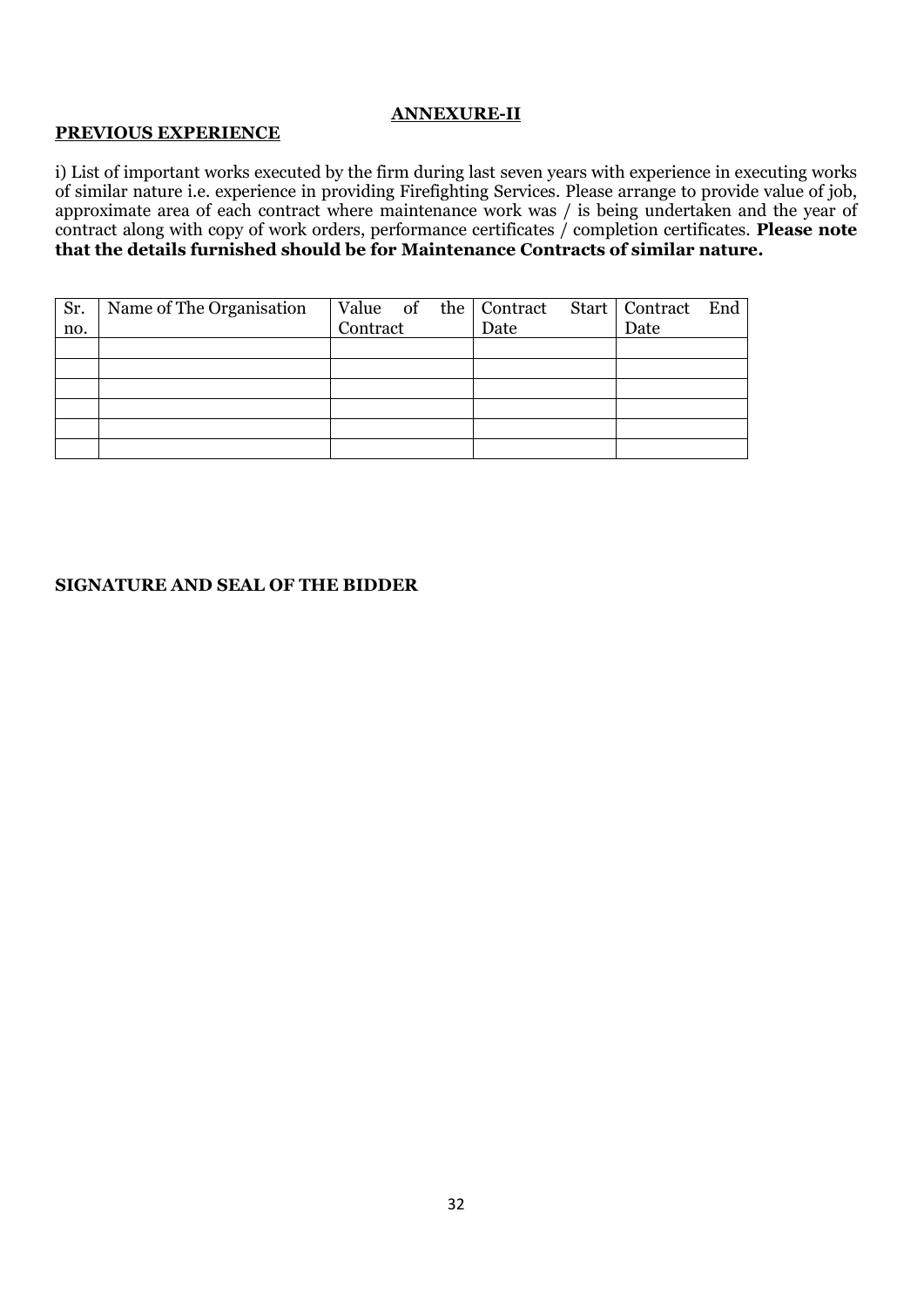#### **ANNEXURE-III**

#### **TECHNICAL PERSONNEL AND EXPERIENCE**

A) List of technical Personnel, giving details about their tech. qualifications, experience, etc.

| S.<br>No. | <b>Name</b> | Age Qualification Experi Nature | ence | of<br><b>Works</b><br><b>Handled</b> | Date from<br>which employed<br>in the<br>organisation | Any other<br>remarks |
|-----------|-------------|---------------------------------|------|--------------------------------------|-------------------------------------------------------|----------------------|
|           |             |                                 |      |                                      |                                                       |                      |
|           |             |                                 |      |                                      |                                                       |                      |
|           |             |                                 |      |                                      |                                                       |                      |
|           |             |                                 |      |                                      |                                                       |                      |
|           |             |                                 |      |                                      |                                                       |                      |
|           |             |                                 |      |                                      |                                                       |                      |
|           |             |                                 |      |                                      |                                                       |                      |
|           |             |                                 |      |                                      |                                                       |                      |
|           |             |                                 |      |                                      |                                                       |                      |
|           |             |                                 |      |                                      |                                                       |                      |

# **b) List of available Plants, available Machineries, Equipment, etc.**

|    | Sl.Name of Plant/Machinery/<br>No. Equipment and Accessories | Total No.of No.of units/sq.mt.can | units/sq.mt.be spared for NBSC's work |
|----|--------------------------------------------------------------|-----------------------------------|---------------------------------------|
| 1. |                                                              |                                   |                                       |

\_\_\_\_\_\_\_\_\_\_\_\_\_\_\_\_\_\_\_\_\_\_\_\_\_\_\_\_\_\_\_\_\_\_\_\_\_\_\_\_\_\_\_\_\_\_\_\_\_\_\_\_\_\_\_\_\_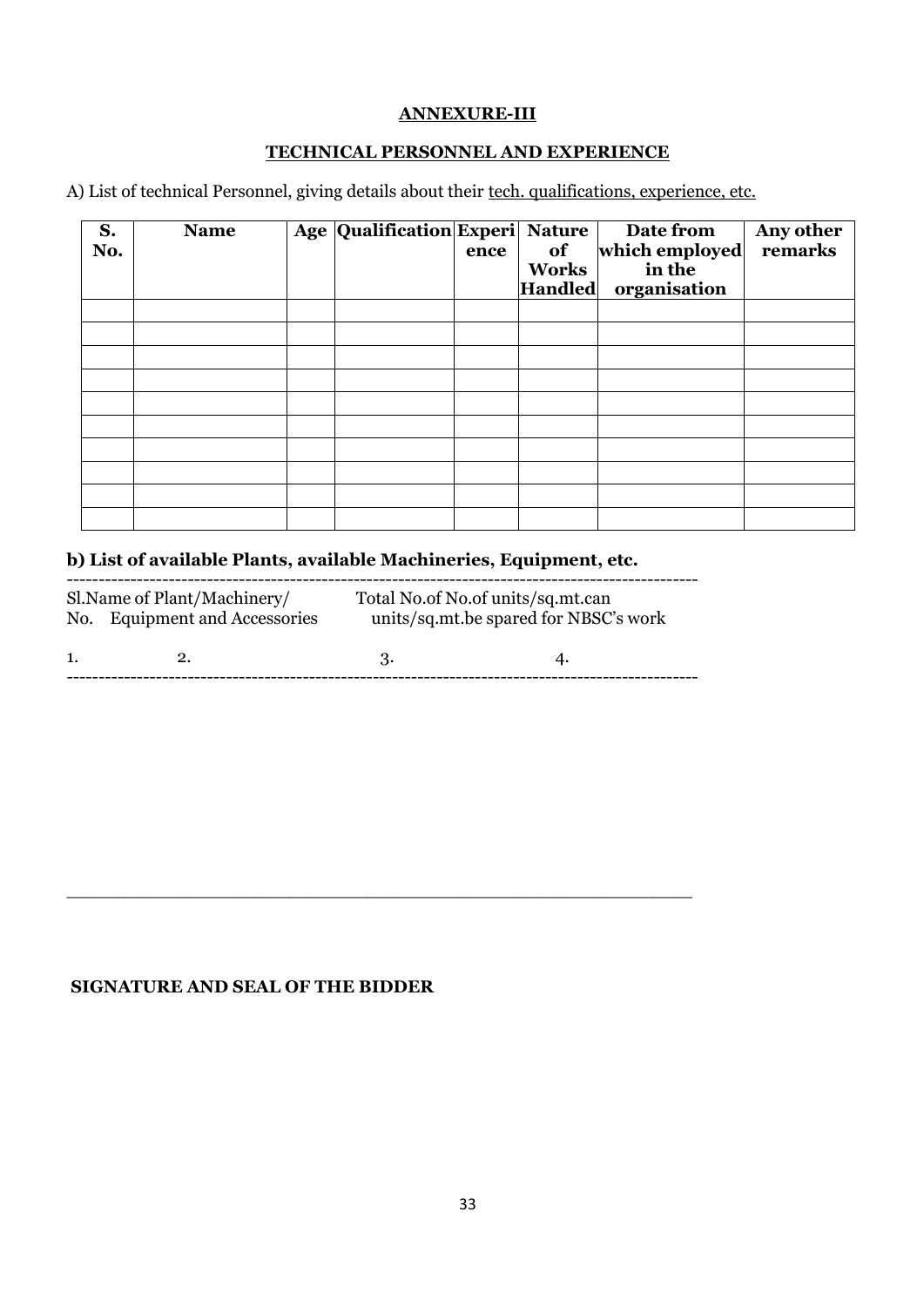#### **ANNEXURE-IV**

#### **Average number of personnel to be deployed by the contractor for undertaking the work as per our assessment of the work involved:**

The minimum number of personnel to carry out the work under the scope of this contract satisfactorily for Bankers Institute of Rural Development is **3 as** per the details given below:

| S No | <b>Particulars</b>                                                | <b>Average</b><br>deployment per<br>day |
|------|-------------------------------------------------------------------|-----------------------------------------|
| 1    | Qualified personnel (Firemen) having practical experience of      |                                         |
|      | min.2 years for working in this field. (Skilled) (Diploma in Fire |                                         |
|      | and Safety Management or equivalent).                             |                                         |
|      | Total minimum number of personnel proposed to be                  |                                         |
|      | deployed per day                                                  |                                         |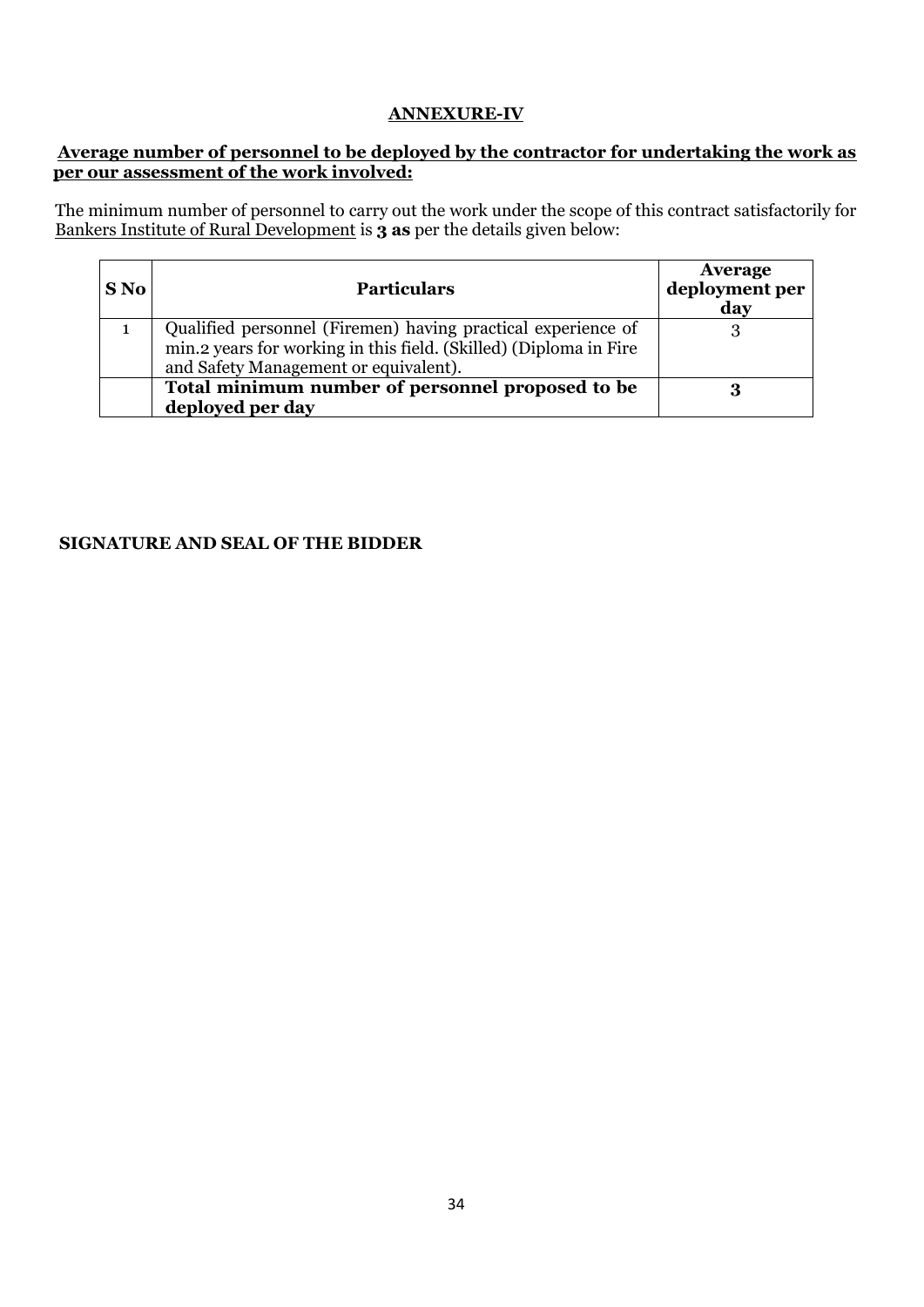#### **ANNEXURE-V**

# **NATIONAL BANK STAFF COLLEGE, LUCKNOW**

# CHECK-LIST FOR TECHNICAL BID FOR FIRE FIGHTING SERVICES

| Sr.<br>No.     | <b>Documents asked for</b>                                                                                                                                                                                                                                                                          | <b>Whether Placed or</b><br><b>Not</b> |
|----------------|-----------------------------------------------------------------------------------------------------------------------------------------------------------------------------------------------------------------------------------------------------------------------------------------------------|----------------------------------------|
| $\mathbf{1}$ . | A) Bid Security (EMD) of Rs.25,000/-                                                                                                                                                                                                                                                                |                                        |
| 2.             | One self-attested recent passport size photograph of<br>the Authorized person of the firm/agency, with name,<br>Designation, address and office telephone numbers.<br>If the bidder is a partnership firm, name designation,<br>address and office telephone numbers of<br>Directors/Partners also. |                                        |
| 3.             | Undertaking on own Letter-Head as per format<br>prescribed in Annexure-VI).                                                                                                                                                                                                                         |                                        |
| 4.             | Self-attested copy of the PAN card with copy of Income-<br>Tax Return of the last three financial years.                                                                                                                                                                                            |                                        |
| $\frac{5}{6}$  | Self-attested copy of GSTIN                                                                                                                                                                                                                                                                         |                                        |
|                | Self-attested copy of valid Registration number of the<br>Firm /agency.                                                                                                                                                                                                                             |                                        |
| 7.             | Self-attested copy of valid Employees Provident Fund<br>Registration number.                                                                                                                                                                                                                        |                                        |
| 8.             | Self-attested copy of valid ESI Registration No.                                                                                                                                                                                                                                                    |                                        |
| 9.             | Self-attested copy of valid License No. under<br>Contract Labour (R&A) Act, 1970.                                                                                                                                                                                                                   |                                        |
| 10.            | Proof of experiences of last three financial years as<br>specified in clause 2.2 of the NIT along with<br>satisfactory performance certificates from the<br>Concerned employers.                                                                                                                    |                                        |
| 11.            | Annual returns of previous three years supported by<br>audited balance sheet (clause 2.1 of NIT)                                                                                                                                                                                                    |                                        |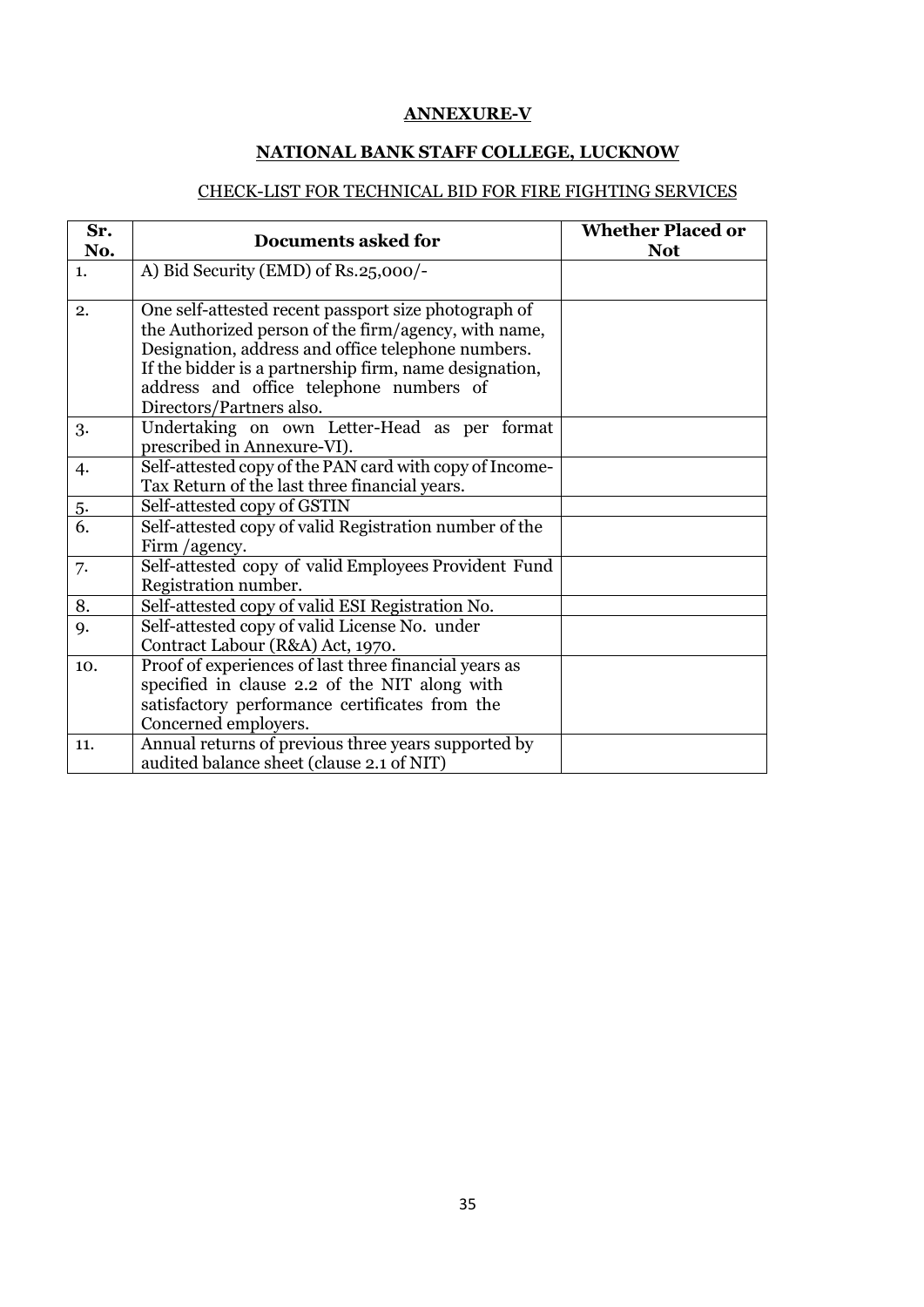## **ANNEXURE-VI**

#### **(ON THE LETTER HEAD OF THE AGENCY)**

UNDERTAKING

To The Principal, National Bank Staff College, Lucknow Name of the firm/Agency\_\_\_\_\_\_\_\_\_\_\_\_\_\_\_\_\_\_\_\_\_ Name of the tender and Due date:

Sir,

1. I/We hereby agree to abide by all terms and conditions laid down in tender document.

2. This is to certify that I/We before signing this bid have read and fully understood all the terms and conditions and instructions contained therein and undertake myself/ourselves abide by the said terms and conditions.

3. I/We abide by the provisions of Minimum Wages Act, Contract Labour (Regulation and Abolition) Act, 1976 and other statutory provisions like Provident Fund Act, ESI Bonus, Gratuity, Leave, Relieving Charges, Uniform and Allowance thereof and any other charges applicable from time to time. I/We will pay the wages to the personnel deployed as per Minimum Wages Act as amended by the Government from time to time and shall be fully responsible for any violation.

5. I/We do hereby undertake that complete fire fighting service contract as mentioned in the tender document shall be ensured by our Agency, as well as any other Point considered by our Agency.

(Signature of the Bidder) Name and Address of the Bidder. Telephone No.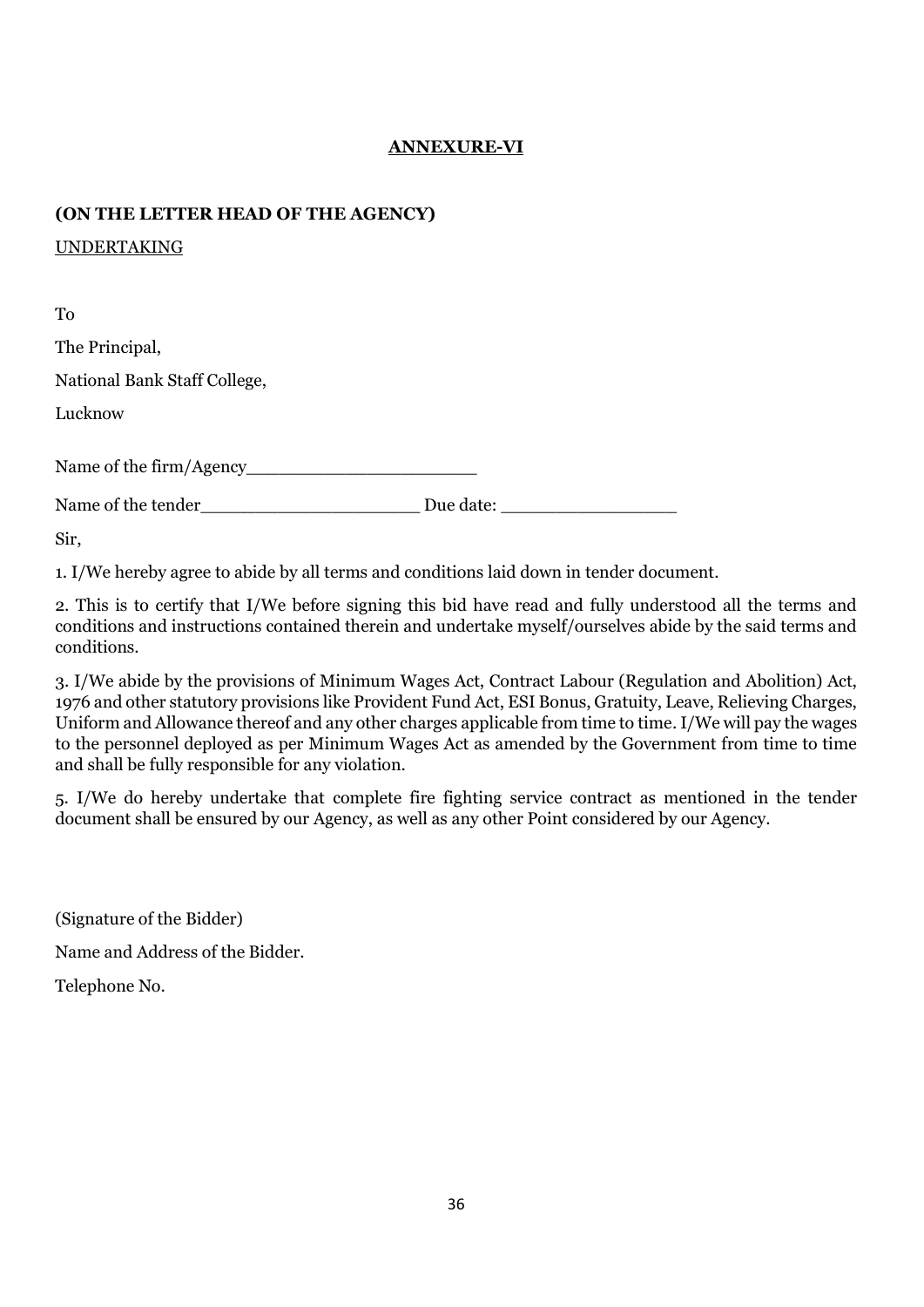#### **ANNEXURE-VII**

#### **NATIONAL BANK STAFF COLLEGE, LUCKNOW**

#### FORM OF AGREEMENT

THIS AGREEMENT is made on the \_\_\_\_\_\_\_\_\_\_\_\_\_\_\_\_ day \_\_\_\_\_\_\_\_\_\_\_\_\_\_\_\_\_\_\_\_\_ (Month) (Year) Between National Bank for Agriculture and Rural Development (NABARD) through the Principal, National Bank Staff College, Lucknow (hereinafter called "the NBSC, Lucknow" which expression shall, unless excluded by or repugnant to the context be deemed to include his successors in office and assigns) of the one part AND \_\_\_\_\_\_\_\_\_\_\_\_\_\_\_\_\_\_\_\_\_\_\_\_ (Name and address of the contractor) through Shri such authorized representative (hereinafter called "the contractor" which expression shall, unless excluded by or repugnant to the context, be deemed to include his successors, heirs, executors, administrators, representatives and assigns) of the other part for providing Fire Fighting Services to its Campus situated at Sector H, LDA Colony, Kanpur Road, Lucknow – 226012, which also houses Bankers Institute of Rural Development, thereafter called "BIRD, Lucknow" which expression shall, unless excluded by or repugnant to the context be deemed to include his successors in office and assigns the conforming party to the agreement.

NOW THIS AGREEMENT WITNESSETH as follows:-

1. In this Agreement words and expression shall have the same meanings as are respectively assigned to them in the Terms and Conditions of contract hereinafter referred to.

2. The following documents shall be deemed to form and be read and constructed as part of this Agreement, via:

- a. Letter of acceptance of award of contract;
- b. Terms and Conditions;
- c. Notice inviting Tender and the terms and conditions contained in the Tender;
- d. Bill of Quantities;
- e. Scope of work;
- f. Addendums, if any; and
- g. Any other documents forming part of the contract.

3. In consideration of the payments to be made by the NBSC, Lucknow to the Contractor as hereinafter mentioned, the Contractor hereby covenants with the NBSC, Lucknow to execute the Fire Fighting Services w.e.f as per the provisions of this Agreement and the tender document.

4. The NBSC, Lucknow hereby covenants to pay the contractor in consideration of the execution and completion of the works/services as per this Agreement and tender document, the contract price of Rs.  $(Rupees in words)$ 

5. Being the sum stated in the letter of acceptance subject to such additions thereto or deductions therefrom as may be made under the provisions of the contract at the times in manner prescribed by the contract.

6. In case, any dispute or issue arises regarding the interpretation of any of the clauses of this agreement or of any of the documents prepared or to be prepared in this regard, the contents of the Tender Documents shall prevail over this agreement and /or any other document.

IN WITNESS WHEREOF the parties hereto have signed the Agreement the day and the year first above written.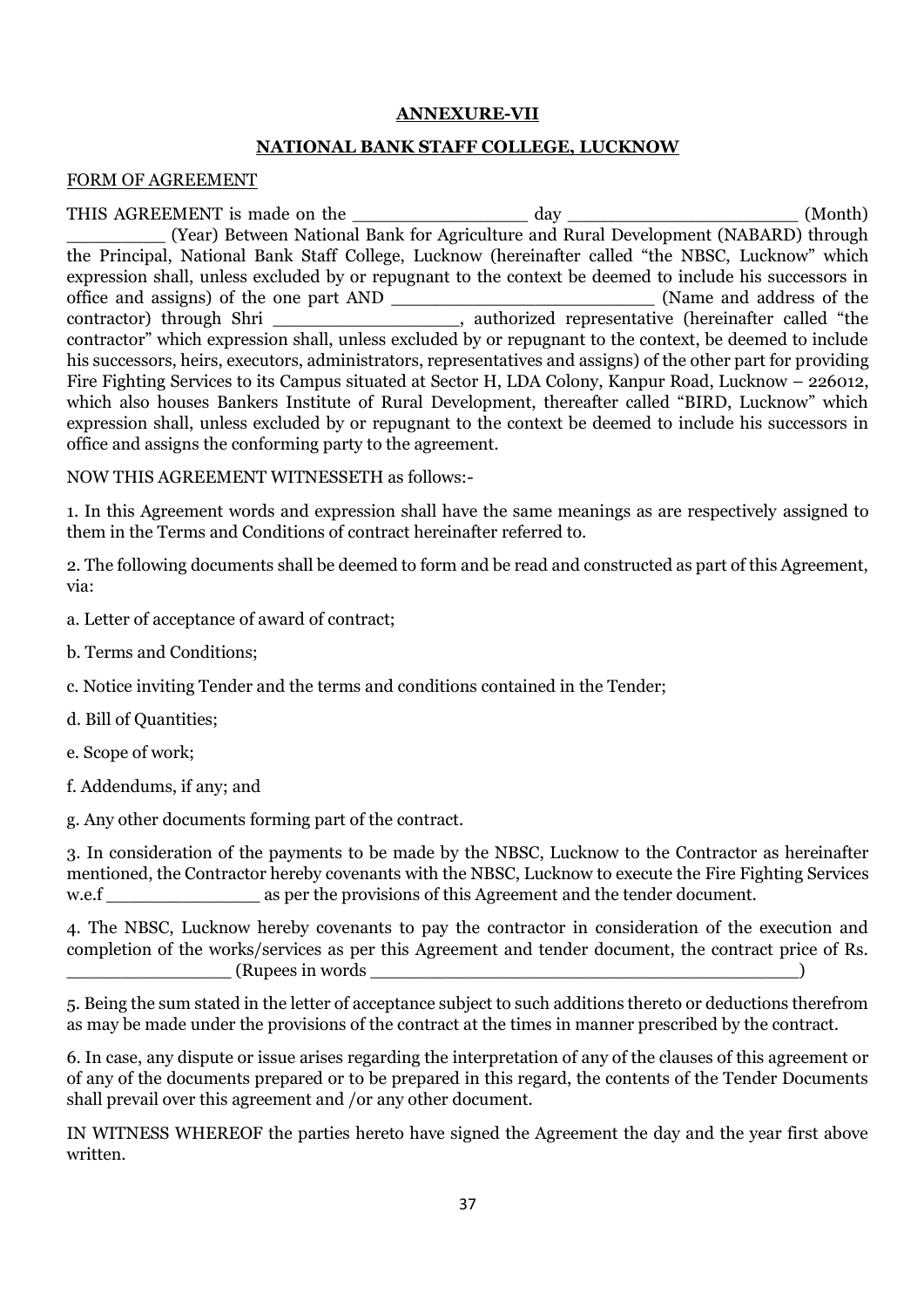| (Signature of the Bidder)<br>Name and Address of the Bidder.<br>Telephone No. | Signature of Authorized Signatory<br>of National Bank Staff College, Lucknow |
|-------------------------------------------------------------------------------|------------------------------------------------------------------------------|
|                                                                               | Signature of Authorized Signatory<br>of Confirming Party                     |
|                                                                               | Bankers' Institute of Rural Development,<br>Lucknow                          |
| (Signature of Witness 1)                                                      | (Signature of Witness 1)                                                     |
| Name of Witness                                                               | Name of Witness                                                              |
|                                                                               |                                                                              |
| <b>Address of Witness</b>                                                     | <b>Address of Witness</b>                                                    |
| (Signature of Witness 2)                                                      | (Signature of Witness 2)                                                     |
| Name of Witness                                                               | Name of Witness                                                              |
|                                                                               |                                                                              |
| <b>Address of Witness</b>                                                     | <b>Address of Witness</b>                                                    |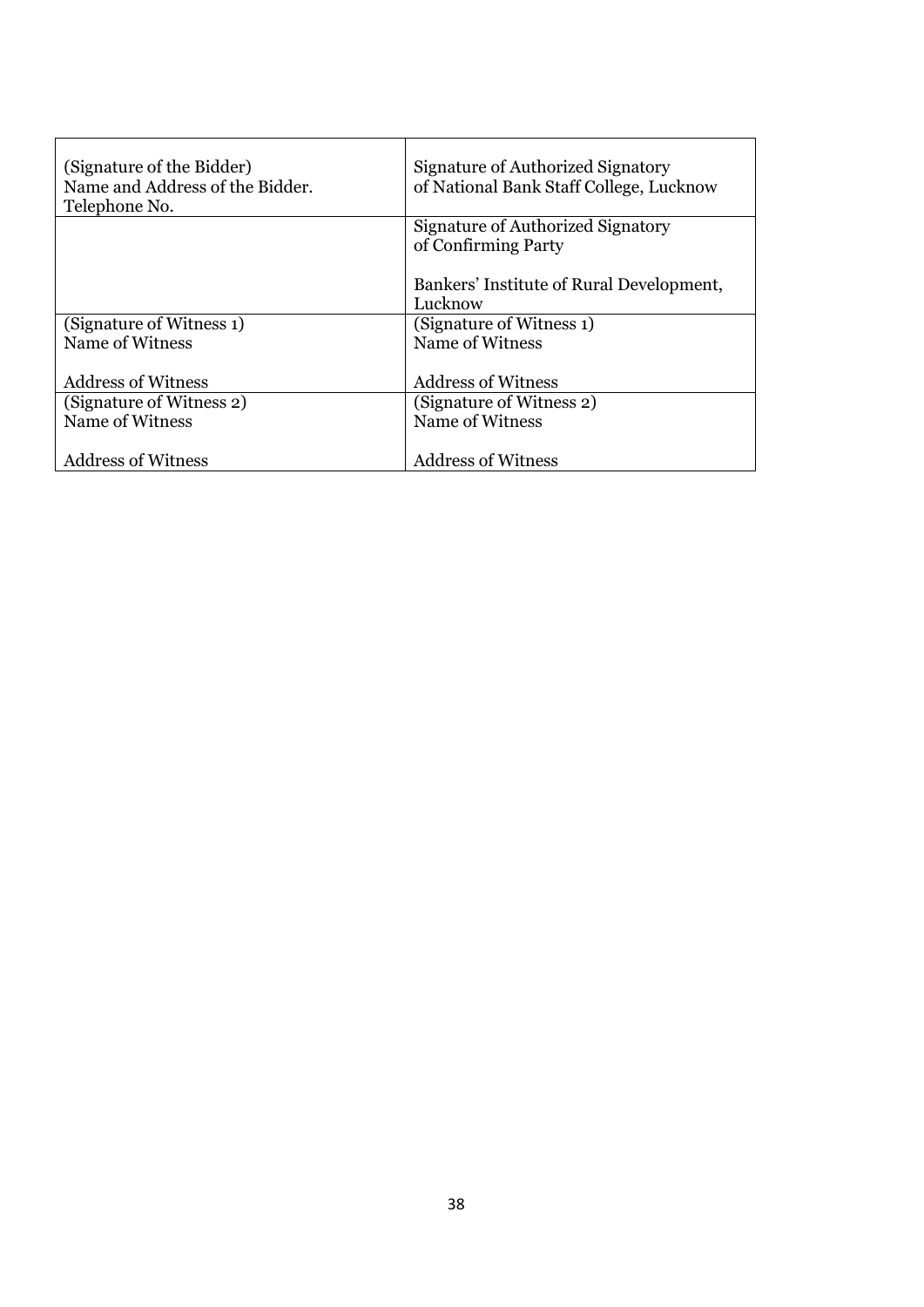#### **ANNEXURE-IX**

#### **FORM OF BANK GUARANTEE FOR PERFORMANCE SECURITY**

(Refer Clause 12.4 of the NIT) (To be stamped properly as per applicable law)

1. THIS DEED of Guarantee made this day of The Letter between

\_\_\_\_\_\_\_\_\_\_\_\_\_\_\_\_\_\_\_\_\_\_ (Name of the Bank) (hereinafter called the "Bank") of the one part and the NBSC, Lucknow (hereinafter called the "NBSC, Lucknow") of the other part.

2. WHEREAS the NBSC, Lucknow has awarded the contract for Fire fighting Services contract for Rs.\_\_\_\_\_\_\_\_\_\_\_\_\_\_\_\_\_\_\_\_\_\_\_\_ (Rupees in figures and words) (hereinafter called the "contract") to M/s (Name of the contractor) (hereinafter called the "contractor").

3. AND WHEREAS THE Contractor is bound by the said Contract to submit to the Employer a Performance Security for a total amount of Rs. \_\_\_\_\_\_\_\_\_\_\_\_\_\_\_\_\_\_\_\_\_\_\_\_\_\_\_\_\_\_\_\_\_(Amount in figures and words).

| 4. NOW WE the Undersigned            |  |  |                                                                                     |  |  |  |  | (Name of the Bank) being fully   |  |
|--------------------------------------|--|--|-------------------------------------------------------------------------------------|--|--|--|--|----------------------------------|--|
|                                      |  |  | authorized to sign and to incur obligations for and on behalf of and in the name of |  |  |  |  |                                  |  |
|                                      |  |  | (Full name of Bank), hereby declare that the said Bank will guarantee the           |  |  |  |  |                                  |  |
| NBSC, Lucknow the full amount of Rs. |  |  |                                                                                     |  |  |  |  | (Amount in figures and words) as |  |
| stated above.                        |  |  |                                                                                     |  |  |  |  |                                  |  |

5. After the Contractor has signed the aforementioned contract with the NBSC, Lucknow, the Bank is engaged to pay the NBSC, Lucknow, any amount up to and inclusive of the aforementioned full amount upon written order from the NBSC, Lucknow to indemnify the NBSC, Lucknow for any liability of damage resulting from any defects or shortcomings of the Contractor or the debts he may have incurred to any parties involved in the Works under the Contract mentioned above, whether these defects or shortcomings or debts are actual or estimated or expected. The Bank will deliver the money required by the NBSC, Lucknow immediately on demand without delay without reference to the Contractor and without the necessity of a previous notice or of judicial or administrative procedures and without it being necessary to prove to the Bank the liability or damages resulting from any defects or shortcomings or debts of the Contractor. The Bank shall pay to the NBSC, Lucknow any money so demanded notwithstanding any dispute/disputes raised by the Contractor in any suit or proceedings pending before any Court, Tribunal or Arbitrator(s) relating thereto and the liability under this guarantee shall be absolute and unequivocal.

6. THIS GUARANTEE is valid for a period of \_\_24\_\_\_\_\_ months from the date of signing. (The initial period for which this Guarantee will be valid must be for at least six months longer than the anticipated expiry date of the Contract period).

7. At any time during the period in which this Guarantee is still valid, if the NBSC, Lucknow agrees to grant a time of extension to the contractor or if the contractor fails to complete the works within the time of completion as stated in the contract, or fails to discharge himself of the liability or damages or debts as stated under para-5 above, it is understood that the Bank will extend this Guarantee under the same conditions for the required time on demand by the NBSC, Lucknow and at the cost of the contractor.

8. The Guarantee hereinbefore contained shall not be affected by any change in the Constitution of the Bank or of the contractor.

9. The neglect or forbearance of the NBSC, Lucknow in enforcement of payment of any moneys, the payment whereof is intended to be hereby secured or the giving of time by the NBSC, Lucknow for the payment hereof shall in no way relieve the Bank of their liability under this deed.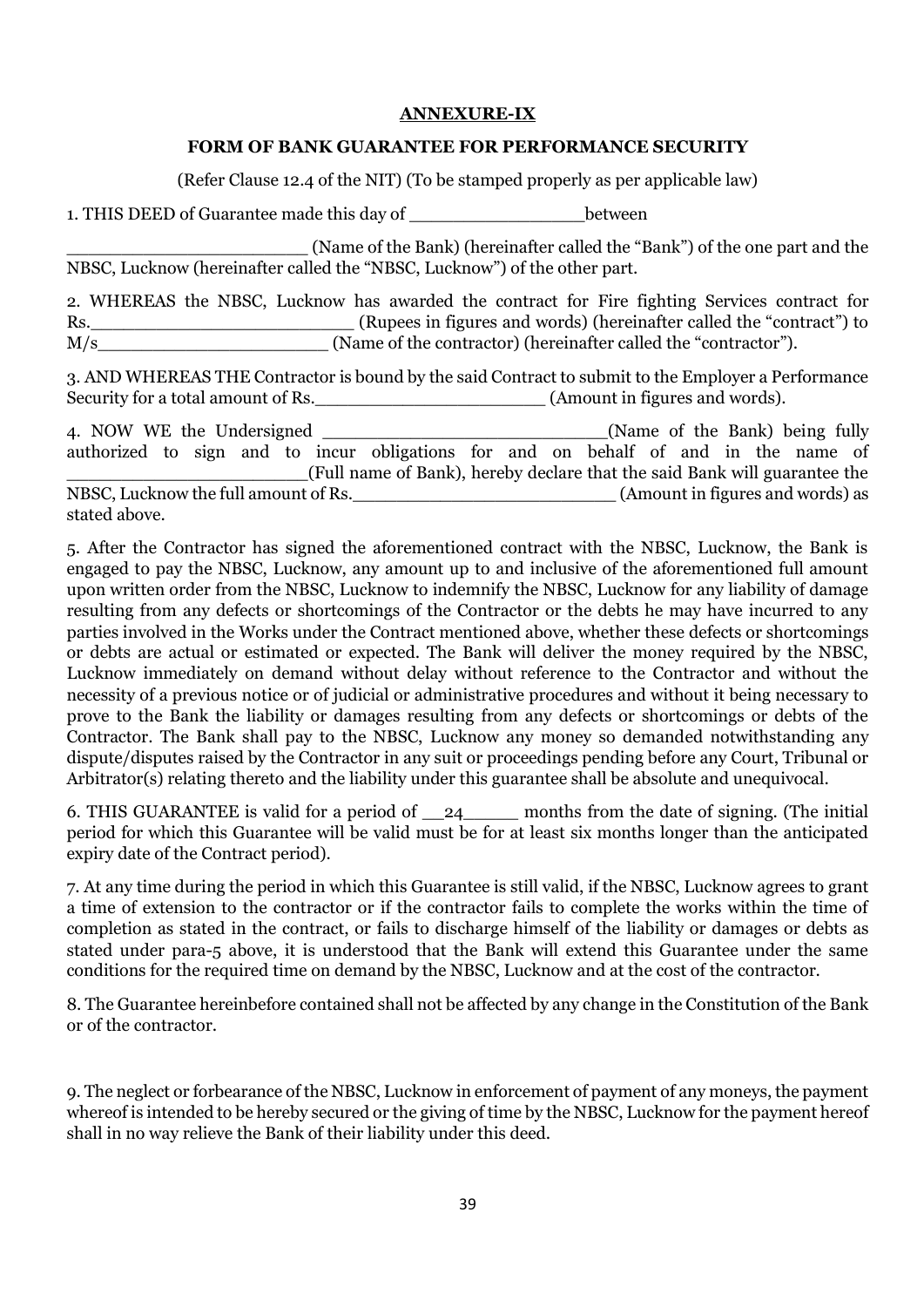10. The expressions "the National Bank Staff College, Lucknow", "the Bank" and "the Contractor" hereinbefore used shall include their respective successors and assigns.

IN WITNESS whereof I/We of the bank have signed and sealed this guarantee on the \_\_\_\_\_\_\_\_\_\_\_day of \_\_\_\_\_\_\_\_\_\_ (Month) \_\_\_\_\_\_\_\_\_\_\_ (year) being herewith duly authorized.

Authorised Signatory of Bank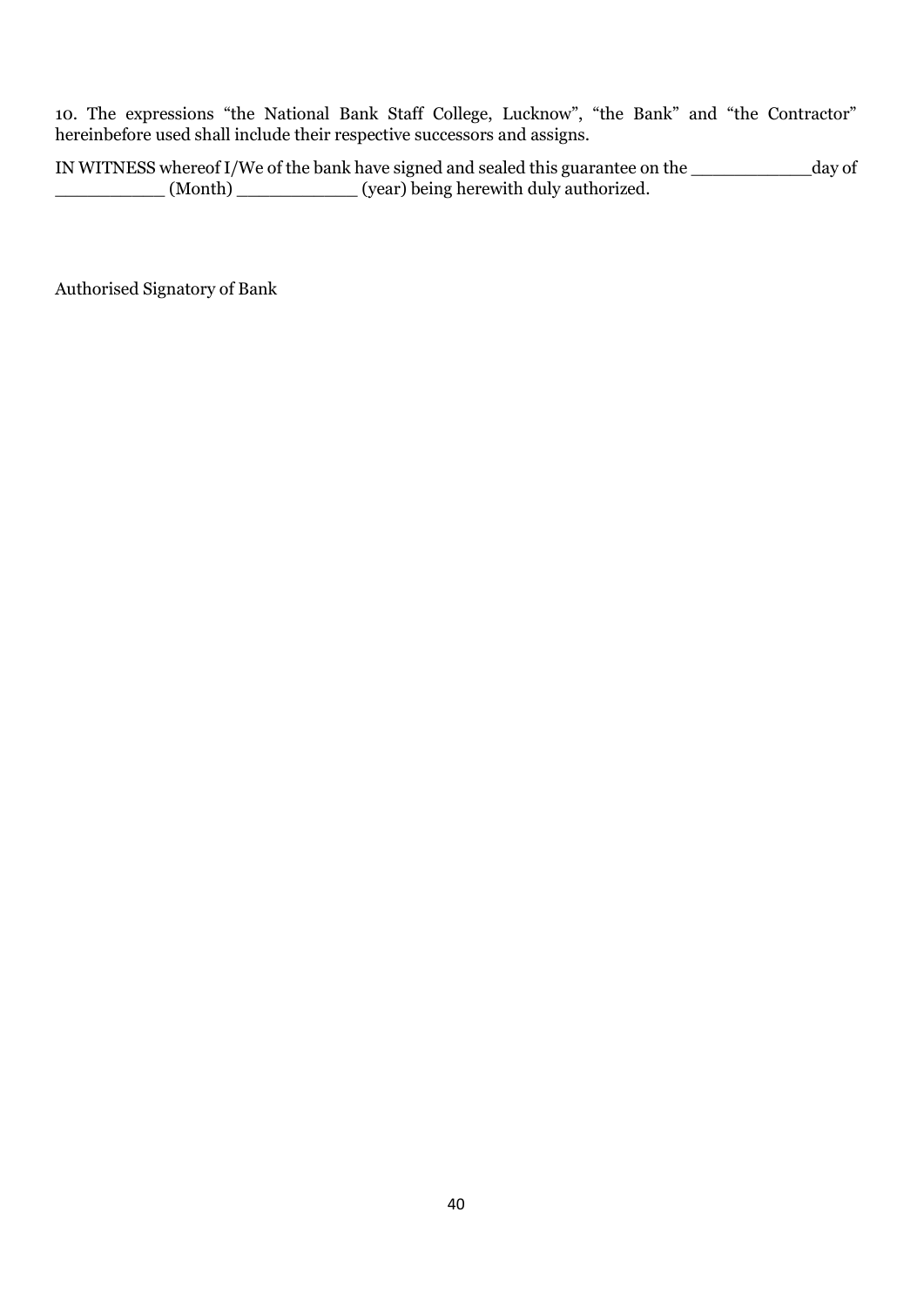# **ANNEXURE-X**

# **FORMAT FOR CLIENT'S REPORT (ON CLIENT'S LETTER HEAD)**

Performance details of the Firm: M/s

Located at:

| 1. | Work order/reference No.                            |                        |
|----|-----------------------------------------------------|------------------------|
| 2. | Gross Value of the Contract (in Rupees)             |                        |
| 3. | Date of commencement of Contract                    |                        |
| 4. | Whether the Service carried out as per agreement    |                        |
|    | and the scope of the work entered with the Firm     |                        |
| 5. | Reason for delay (if any) and whether any           |                        |
|    | penalty/liquidated damage, if any, was imposed      |                        |
|    | on the firm                                         |                        |
| 6  | Comments on capabilities of the firm                |                        |
|    | (indicate grading)                                  |                        |
| a. | Quality of Services provided by the firm            | Outstanding/Very Good/ |
|    |                                                     | Good/Satisfactory/Poor |
| b. | Technical proficiency/competence                    | Outstanding/Very Good/ |
|    |                                                     | Good/Satisfactory/Poor |
| c. | Integrity and reliability of the                    | Outstanding/Very Good/ |
|    | partners/proprietors of                             | Good/Satisfactory/Poor |
|    | the firm                                            |                        |
| d. | Integrity and reliability of the Personnel deployed | Outstanding/Very Good/ |
|    |                                                     | Good/Satisfactory/Poor |
| e. | Dealings in the execution of the work, adherence    | Outstanding/Very Good/ |
|    | To schedule and time                                | Good/Satisfactory/Poor |
| 7. | Did the firm go for arbitration?                    |                        |
| 8. | Any other information in your view will help us in  |                        |
|    | Making our decision.                                |                        |

Signature of the Reporting Officer Place

(Office Seal)

Place:

Date: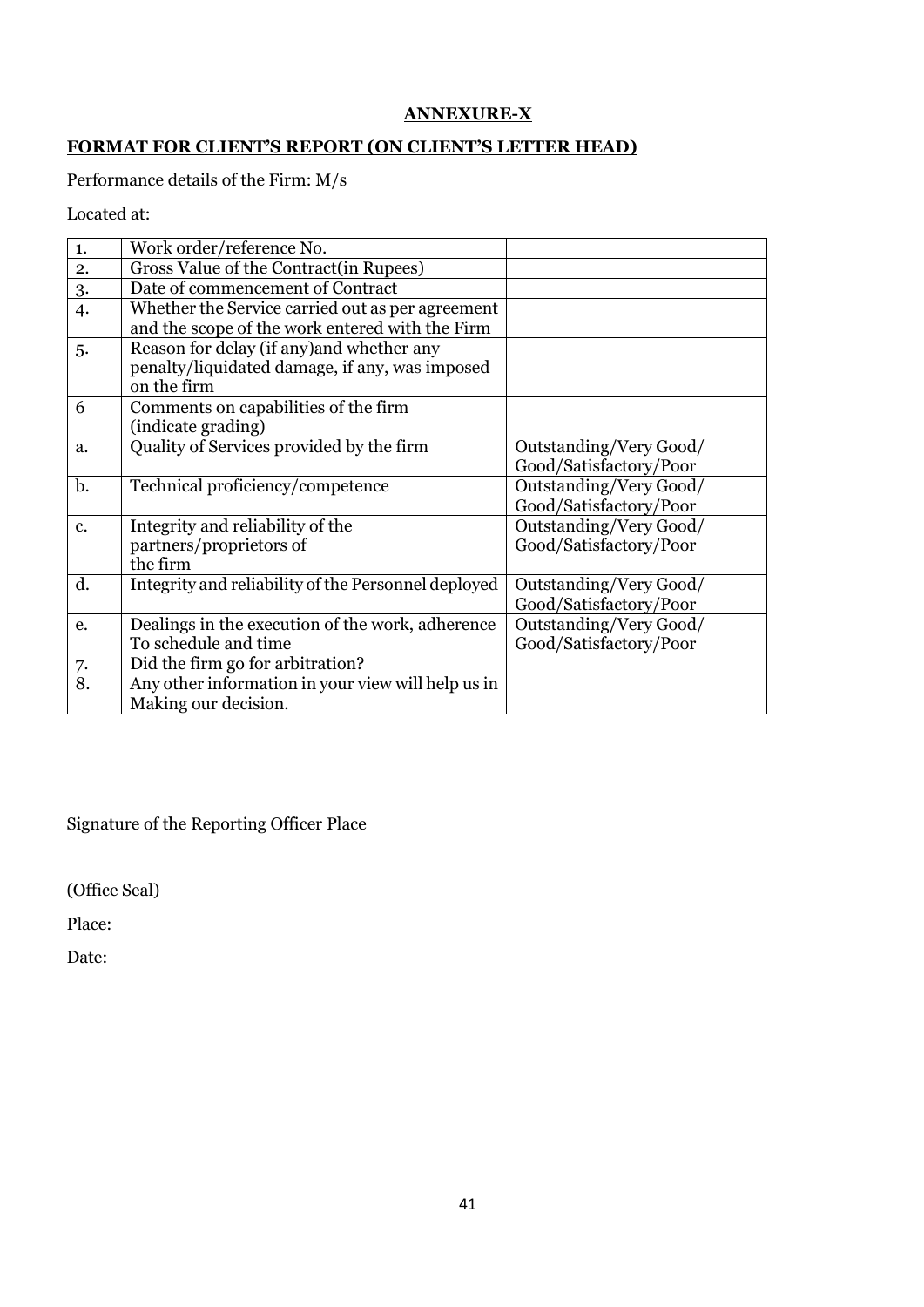# **PART-II**

# **FINANCIAL BID**

**(To be submitted in a SEPARATE SEALED envelope Super-scribed as "FINANCIAL BID")**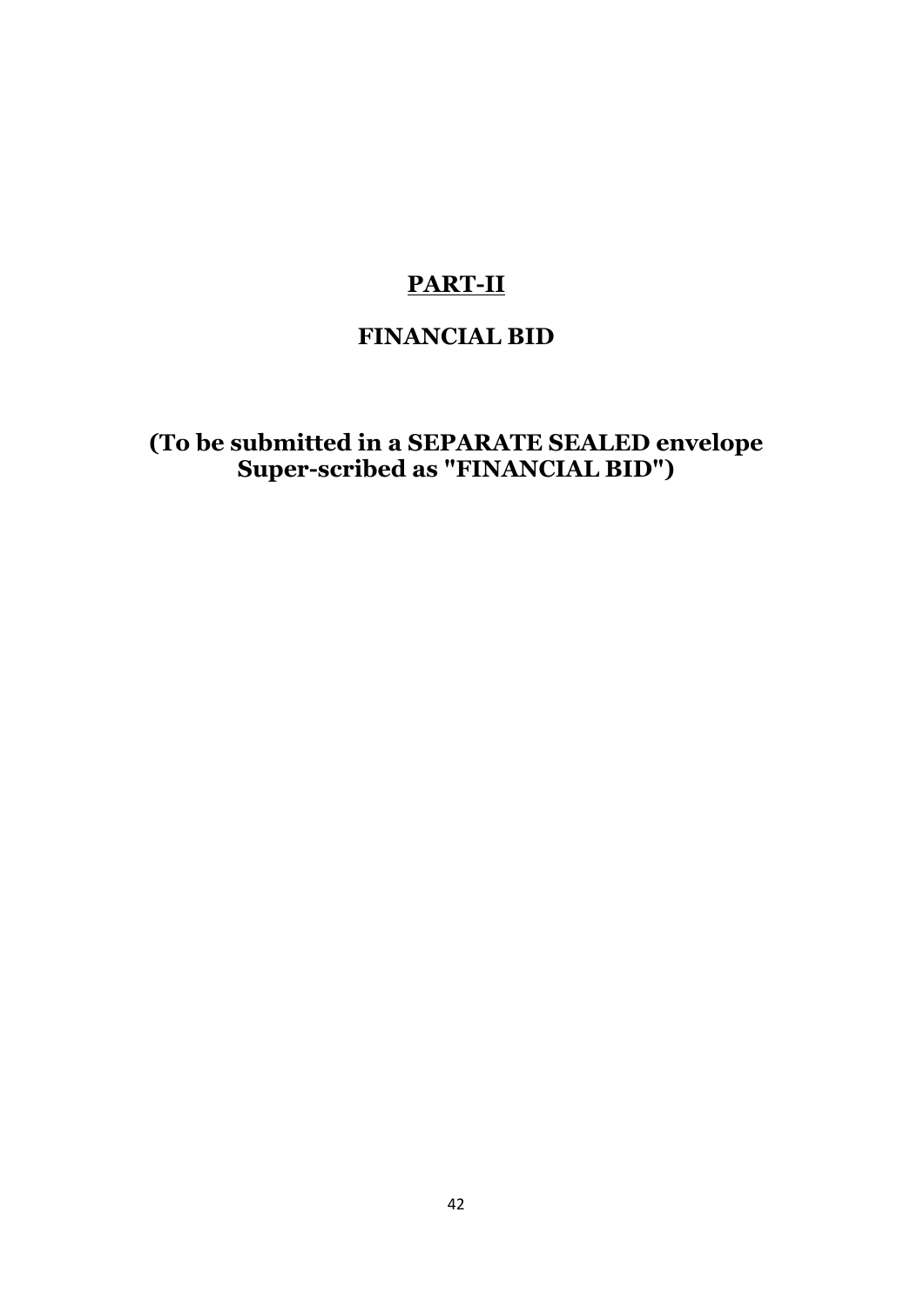## **PREAMBLE**

- 1) Quoted rates should be workable and reasonable and should include incidental and all overheads and profits.
- 2) **It should be noted that the office shall pay the mandatory charges of yearly bonus as re-imbursement (as per the provisions of "The Payment of Bonus Act. 1965") on actual basis on production of documentary evidence.**
- 3) **The contractor shall abide by the mandatory charges of gratuity (as per the provisions of "The Payment of gratuity Act, 1972"). The applicable gratuity for the contractor shall be estimated and included in the rate to be quoted in the financial bid.**
- 4) Schedule of Quantity and Calculation Sheet Showing Break-up of The Rates Quoted as per ANNEXURE-XIII should be filled carefully. The contractor should furnish Rate Analysis for scrutiny of the rates if required by NBSC.
- 5) Contractor shall pay the ESI, EPF and BONUS Employees Provident Funds Acts under the contract, **if ESI, EPF and BONUS Act is applicable to the contractor as per law.** The expenditure incurred by the contractor towards payment of employer's share of ESI, EPF and BONUS, if any, for this contract, shall be reimbursed by BIRD, as the case may be, on production of proof of payment (counterfoils) & other documents such as registration number, photo card etc. along with monthly bill. The rates in the Schedule of Quantity should be quoted EXCLUSIVE of ESI & PF benefits, BONUS should be based on the minimum wages as notified by office of the Regional Labour Commissioner (CENTRAL), Kanpur, Ministry of Labour & Employment, and Government of India for Category a from time to time.
- 6) The rates quoted SHOULD NOT include Goods and Services Tax. As applicable, shall be paid depending upon the rate decided by Government of India from time to time.
- 7) In case the rates quoted are found unreasonable and do not conform to the specifications or stipulations given in the tender document, the financial bids submitted would be rejected outright and the final decision in this regard will be that of NBSC.
- 8) Rates shall have to be quoted both in words and figures.
- 9) The copy of all insurances policies taken by fire agency/ bidders/ contractors under this agreement shall be deposited with NBSC/BIRD.
- 10) The bid not adhering to above mentioned directions is liable to be rejected.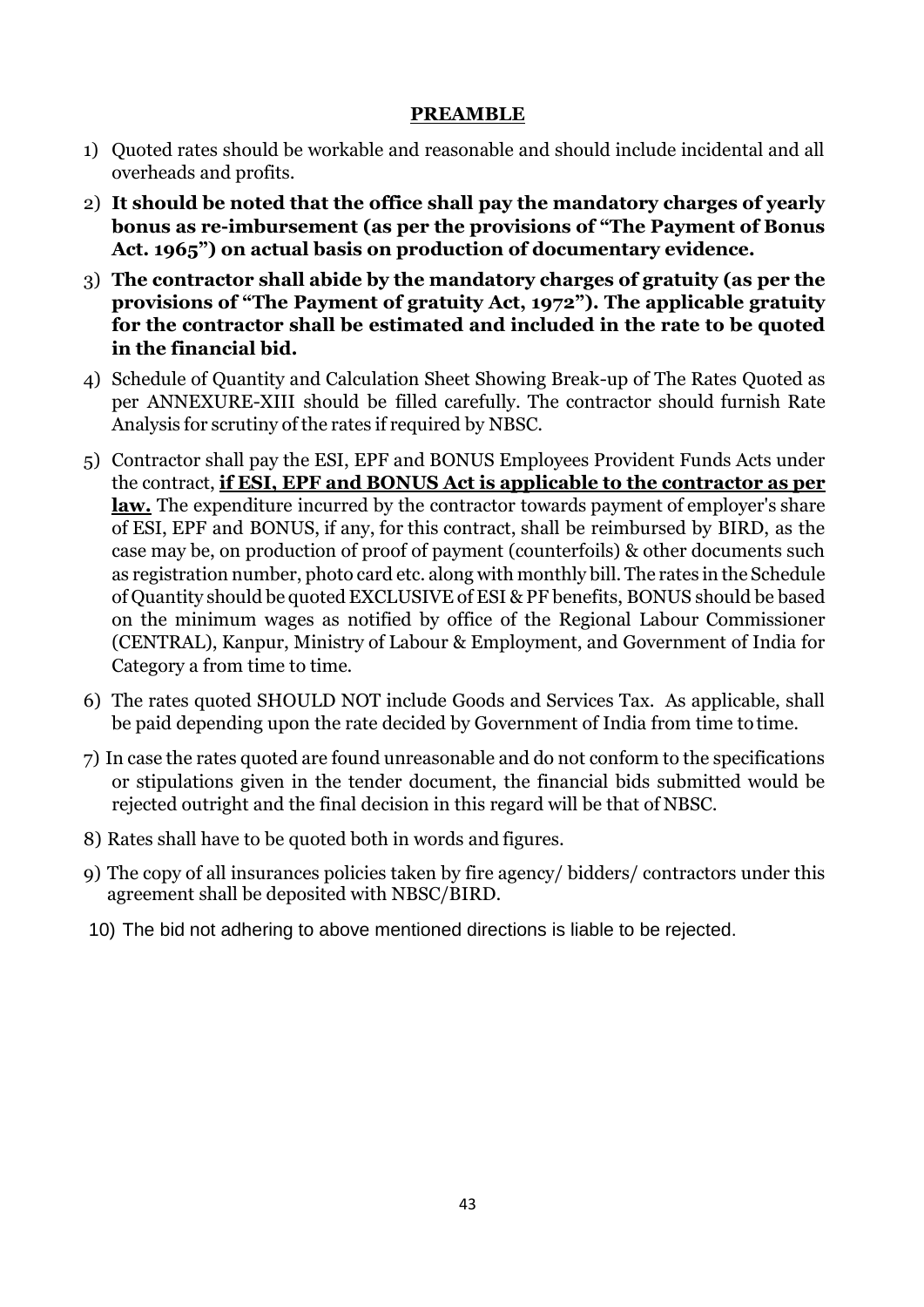#### **ANNEXURE-XI**

#### **SCHEDULE OF QUANTITY AND CALCULATION SHEET SHOWING BREAK-UPOF THE RATES QUOTED FOR NATIONAL BANK STAFF COLLEGE ANDBANKERS INSTITUTE OF RURAL DEVELOPMENT**

#### **Price BID**

#### **SCHEDULE OF QUANTITIES**

#### **Annual Maintenance Contract for 2022-23**

|                         | <b>PART-A (WAGES FOR BIRD)</b>                                                                                                                                                                                                                    |                                                                               |                                    |                                                                                                                                                                                                                                                                                               |  |  |  |  |
|-------------------------|---------------------------------------------------------------------------------------------------------------------------------------------------------------------------------------------------------------------------------------------------|-------------------------------------------------------------------------------|------------------------------------|-----------------------------------------------------------------------------------------------------------------------------------------------------------------------------------------------------------------------------------------------------------------------------------------------|--|--|--|--|
| A                       | Category of Staff<br>Employed                                                                                                                                                                                                                     | Min.number of Staff<br>to be employed as<br>indicated in<br><b>ANNEXURE-V</b> | Wage<br>rate per<br>day *<br>(Rs.) | Wages per annum (Rs.)                                                                                                                                                                                                                                                                         |  |  |  |  |
| B                       | Industrial<br>worker<br>As<br>employed in construction<br>(maintenance)<br>Semi<br><sub>or</sub><br>skilled/unskilled<br>supervisory) Fireman                                                                                                     |                                                                               |                                    | Shouldn't<br>be<br>less<br>than<br>the<br>minimum central wages as per<br>notifications<br>of<br>Chief<br>latest<br>Labour Commissioner, GOI for<br>Lucknow area. (As Industrial<br>worker employed in construction<br>(maintenance<br>Semi<br><sub>or</sub><br>skilled/unskilled supervisory |  |  |  |  |
| $\overline{C}$          | Wages with VDA for all<br>firemen (round the clock)<br>per month for a year.                                                                                                                                                                      | 3                                                                             | 724                                | Rs.7,92,780/-                                                                                                                                                                                                                                                                                 |  |  |  |  |
| D                       | <b>Total</b>                                                                                                                                                                                                                                      |                                                                               |                                    | Rs. 7,92,780/-                                                                                                                                                                                                                                                                                |  |  |  |  |
|                         |                                                                                                                                                                                                                                                   |                                                                               |                                    |                                                                                                                                                                                                                                                                                               |  |  |  |  |
|                         | (MANAGERIAL AND ADMINISTRATIVECHARGES)<br>PART-B                                                                                                                                                                                                  |                                                                               |                                    |                                                                                                                                                                                                                                                                                               |  |  |  |  |
| $\bf{E}$                | Managerial & Administrative fees for executing the work<br>inclusive of Contractor's profit and gratuity as per the Gratuity<br>Act, 1973, (Per Annum) for BIRD                                                                                   | (To be quoted by<br>Bidder in fingers<br>and in words)                        |                                    |                                                                                                                                                                                                                                                                                               |  |  |  |  |
| $\mathbf F$             | Cost of Uniform (2 Sets to be provided annually) and Identity<br>Card. The uniform should be made from cloth of a reputed<br>brand like Siyaram, Doner, etc. The Uniform shall be approved<br>by NBSC (Rs-4000/- per worker per year) (3 X<br>Rs. | (To be quoted by<br>Bidder in fingers<br>and in words)                        |                                    |                                                                                                                                                                                                                                                                                               |  |  |  |  |
| G                       | Premium towards third party insurance cover of minimum<br>Rs.10 Lakh to safeguard against any damage caused to NBSC<br>and BIRD.                                                                                                                  | (To be quoted by<br>Bidder in fingers<br>and in words)                        |                                    |                                                                                                                                                                                                                                                                                               |  |  |  |  |
| H                       | Group Insurance premium for approx. 3 persons with risk<br>cover of at least Rs .5, 00,000 per person per annum.                                                                                                                                  | (To be quoted by<br>Bidder in fingers<br>and in words)                        |                                    |                                                                                                                                                                                                                                                                                               |  |  |  |  |
| $\bf{I}$                | Total<br>and Administrative<br>Management<br>$(E+F+G+H)$                                                                                                                                                                                          | Rs.<br>Charges                                                                |                                    |                                                                                                                                                                                                                                                                                               |  |  |  |  |
|                         | PART-C (CALCULATION of RATE OF SERVICE<br><b>CHARGE) (AS % OF WAGES)</b>                                                                                                                                                                          |                                                                               |                                    |                                                                                                                                                                                                                                                                                               |  |  |  |  |
| J                       | $I/\overline{D^*100\%}$                                                                                                                                                                                                                           |                                                                               |                                    |                                                                                                                                                                                                                                                                                               |  |  |  |  |
| $\overline{\mathbf{J}}$ | In Words                                                                                                                                                                                                                                          |                                                                               |                                    |                                                                                                                                                                                                                                                                                               |  |  |  |  |
|                         |                                                                                                                                                                                                                                                   |                                                                               |                                    |                                                                                                                                                                                                                                                                                               |  |  |  |  |